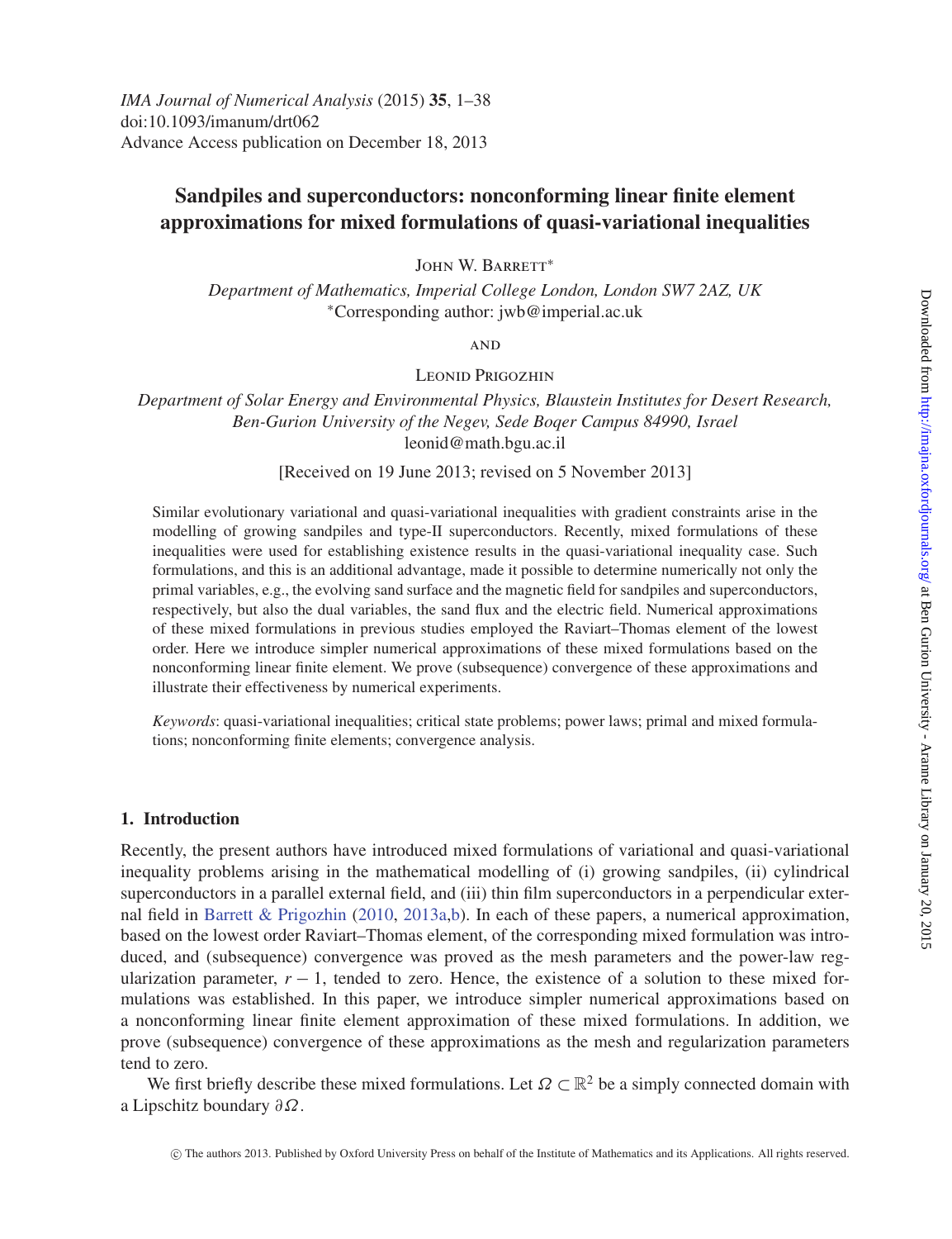#### 1.1 *Mathematical models and their mixed formulations*

1.1.1 *(i) Growing sandpiles.* Let a cohesionless granular material (sand), characterized by its angle of repose  $\alpha$ , be poured out onto a rigid surface  $y = w_0(\alpha)$ , where *y* is vertical and  $\alpha \in \Omega$ . The support surface  $w_0 \in W_0^{1,\infty}(\Omega)$  and the non-negative density of the distributed source  $f \in L^2(0,T; L^2(\Omega))$  are given. We consider the growing sandpile  $y = w(x, t)$  and set an open boundary condition  $w|_{\partial\Omega} = 0$ . Denoting by  $q(x, t)$  the horizontal projection of the flux of material pouring down the evolving pile surface, we can write the mass balance equation as

<span id="page-1-2"></span>
$$
\frac{\partial w}{\partial t} + \underline{\nabla} \cdot \underline{q} = f. \tag{1.1}
$$

The quasi-stationary model of sand surface evolution (see [Prigozhin](#page-37-3), [1986,](#page-37-3) [1994](#page-37-4), [1996\)](#page-37-5) assumes that the flow of sand is confined to a thin surface layer and directed towards the steepest descent of the pile surface. Wherever the support surface is covered by sand, the pile slope should not exceed the critical value; that is,  $w > w_0 \Rightarrow |\nabla w| \leq k_0$ , where  $k_0 = \tan \alpha$  is the internal friction coefficient. Of course, the uncovered parts of the support can be steeper. This model does not allow for any flow on the subcritical parts of the pile surface; that is,  $|\nabla w| < k_0 \Rightarrow q = 0$ . These constitutive relations can be conveniently reformulated for a.e.  $(\underline{x}, t) \in \Omega \times (0, T)$  as

<span id="page-1-0"></span>
$$
|\underline{\nabla}w| \leqslant M(w) \quad \text{and} \quad M(w)|q| + \underline{\nabla}w \cdot q = 0,
$$
\n(1.2)

where, for any  $\eta \in C(\overline{\Omega})$ ,

<span id="page-1-4"></span>
$$
M(\eta)(\underline{x}) := \begin{cases} k_0 & \eta(\underline{x}) > w_0(\underline{x}), \\ \max(k_0, |\underline{\nabla}w_0(\underline{x})|) & \eta(\underline{x}) \leq w_0(\underline{x}), \end{cases} \forall \underline{x} \in \overline{\Omega}.
$$
 (1.3)

Let us define, for any  $\eta \in C(\overline{\Omega})$ , the closed convex nonempty set

<span id="page-1-5"></span>
$$
K(\eta) := \{ \varphi \in W_0^{1,\infty}(\Omega) : |\underline{\nabla}\varphi| \leqslant M(\eta) \text{ a.e. in } \Omega \}. \tag{1.4}
$$

As  $M(w)[q] + \nabla \varphi \cdot q \ge 0$  for any  $\varphi \in K(w)$ , we have, on noting [\(1.2\)](#page-1-0), that  $w \in K(w)$  and  $\nabla(\varphi - w) \cdot \overline{q} \ge 0$ . A weak form of the latter inequality is: for a.a. *t* ∈ (0, *T*)

<span id="page-1-1"></span>
$$
\int_{\Omega} \underline{\nabla} \cdot \underline{q} \left( w - \varphi \right) d\underline{x} \geq 0 \quad \forall \varphi \in K(w). \tag{1.5}
$$

Combining [\(1.5\)](#page-1-1) and [\(1.1\)](#page-1-2) yields an evolutionary quasi-variational inequality for the evolving pile surface: Find  $w \in K(w)$  such that for a.a.  $t \in (0, T)$ 

<span id="page-1-3"></span>
$$
\int_{\Omega} \left( \frac{\partial w}{\partial t} - f \right) (\varphi - w) \, \mathrm{d}\underline{x} \geq 0 \quad \forall \varphi \in K(w). \tag{1.6}
$$

Assuming there is no sand on the support initially, we set

$$
w(\cdot,0) = w_0(\cdot). \tag{1.7}
$$

We note that with the open boundary condition  $w|_{\partial Q} = 0$  an uncontrollable influx of material from outside can occur through the parts of the boundary where  $\nabla w \cdot v \ge k_0$ , with v being the outward unit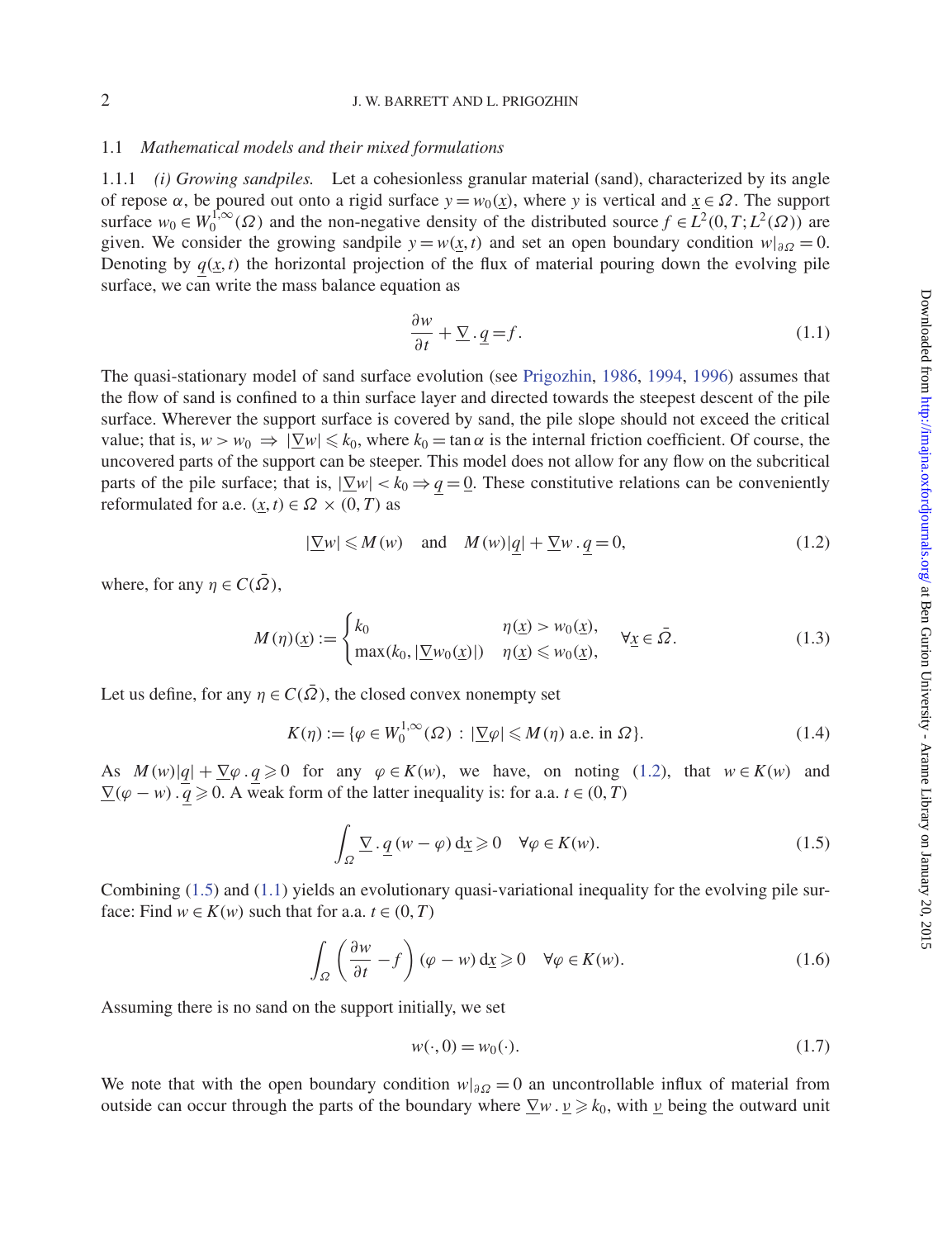normal to ∂Ω. This makes the solution nonunique and, possibly, discontinuous. Such an influx is prevented in our model by assuming that

$$
\underline{\nabla} w_0 \cdot \underline{\nu} < k_0 \quad \text{on } \partial \Omega,\tag{1.8}
$$

which implies, see [Barrett & Prigozhin](#page-37-1) [\(2013a\)](#page-37-1), that  $\nabla w \cdot \nu < k_0$  on  $\partial \Omega$  also for  $t > 0$ .

If  $|\nabla w_0| \le k_0$  a.e. in  $\Omega$ , then  $K(\eta) \equiv K := {\varphi \in W_0^{1,\infty}(\Omega) : |\nabla \varphi| \le k_0}$  a.e. in  $\Omega$  and the quasivariational inequality [\(1.6\)](#page-1-3) becomes simply a variational inequality; this case was studied in [Prigozhin](#page-37-3) [\(1986](#page-37-3), [1996](#page-37-5)) and [Aronsson](#page-36-0) *et al.* [\(1996](#page-36-0)).

Here we will use a mixed variational formulation of the growing sandpile model involving both variables. Such formulations are often advantageous, because they allow one to determine, not only the evolving sand surface *w*, but also the surface flux *q*, which too is of interest in various applications; see [Prigozhin](#page-37-6) [\(1993,](#page-37-6) [1994\)](#page-37-4) and [Barrett & Prigozhin](#page-37-0) ( $2\overline{0}10$ ). In such formulations, and this is their additional advantage, the difficulty to deal with gradient constraint in [\(1.6\)](#page-1-3) is replaced by a simpler, although nonsmooth, nonlinearity. Therefore, instead of excluding the surface flux *q* from the model formulation, as in the transition to [\(1.6\)](#page-1-3) above, we reformulate the conditions [\(1.2\)](#page-1-0) for a.a.  $t \in (0, T)$  as

<span id="page-2-0"></span>
$$
\int_{\Omega} [M(w)(|\underline{v}| - |\underline{q}|) + \underline{\nabla} w \cdot (\underline{v} - \underline{q})] \, d\underline{x} \geq 0 \tag{1.9}
$$

for any test flux  $v$ , and consider a mixed formulation of the sand model as  $(1.1)$  and  $(1.9)$ .

The natural function space for the flux  $q$  is the space of vector-valued bounded Radon measures having  $L^2$  divergence. If *q* is such a measure, the discontinuity of  $M(w)$  makes it difficult to give a sense to the term  $\int_{\Omega} M(w) |q| \, dx$  in the inequality [\(1.9\)](#page-2-0) of the mixed formulation. Existence of a solution was recently proved in [Barrett & Prigozhin](#page-37-1) [\(2013a\)](#page-37-1), for a regularized version of the growing sandpile model with a continuous operator  $M_{\epsilon}: C(\overline{\Omega}) \to C(\overline{\Omega})$ , determined as follows. For a fixed small  $\epsilon > 0$ , we approximate the initial data  $w_0 \in W_0^{1,\infty}(\Omega)$  by  $w_0^{\varepsilon} \in W_0^{1,\infty}(\Omega) \cap C^1(\overline{\Omega})$ , and  $M(\cdot)$  by the continuous function  $M_{\varepsilon}(\cdot)$  such that for any  $x \in \overline{\Omega}$ 

<span id="page-2-1"></span>
$$
M_{\varepsilon}(\eta)(\underline{x}) := \begin{cases} k_0, & \eta(\underline{x}) \ge w_0^{\varepsilon}(\underline{x}) + \varepsilon, \\ k_1^{\varepsilon}(\underline{x}) + (k_0 - k_1^{\varepsilon}(\underline{x})) \left( \frac{\eta(\underline{x}) - w_0^{\varepsilon}(\underline{x})}{\varepsilon} \right), & \eta(\underline{x}) \in [w_0^{\varepsilon}(\underline{x}), w_0^{\varepsilon}(\underline{x}) + \varepsilon], \\ k_1^{\varepsilon}(\underline{x}) := \max(k_0, |\underline{\nabla}w_0^{\varepsilon}(\underline{x})|), & \eta(\underline{x}) \le w_0^{\varepsilon}(\underline{x}). \end{cases}
$$
(1.10)

Below, we also adopt such a regularization. We note that the existence of a solution for the regularized primal quasi-variational inequality [\(1.6\)](#page-1-3) follows also from a recent result of [Rodrigues & Santos](#page-37-7) [\(2012\)](#page-37-7).

Obviously, if  $|\nabla w^0| \le k_0$  no regularization is needed as  $M \equiv k_0$ . In this variational inequality, case the mixed formulations of the growing sandpile problem, and its numerical approximation by the lowest order Raviart–Thomas element, were studied in [Barrett & Prigozhin](#page-37-8) [\(2006\)](#page-37-8) and [Dumont & Igbida](#page-37-9) [\(2009](#page-37-9)).

1.1.2 *(ii) Cylindrical superconductors in a parallel external field.* Let us consider an infinite type-II superconducting cylinder having a cross-section  $\Omega$  and placed in a given parallel nonstationary uniform external magnetic field  $b<sub>e</sub>(t)$ . In this case, the magnetic field of a current induced in the superconductor also has only one nonzero component and can be regarded as a scalar function  $w(x, t)$ , which vanishes on ∂Ω. The electric field, *e*, inside the superconductor is the same in each cross-section of the cylinder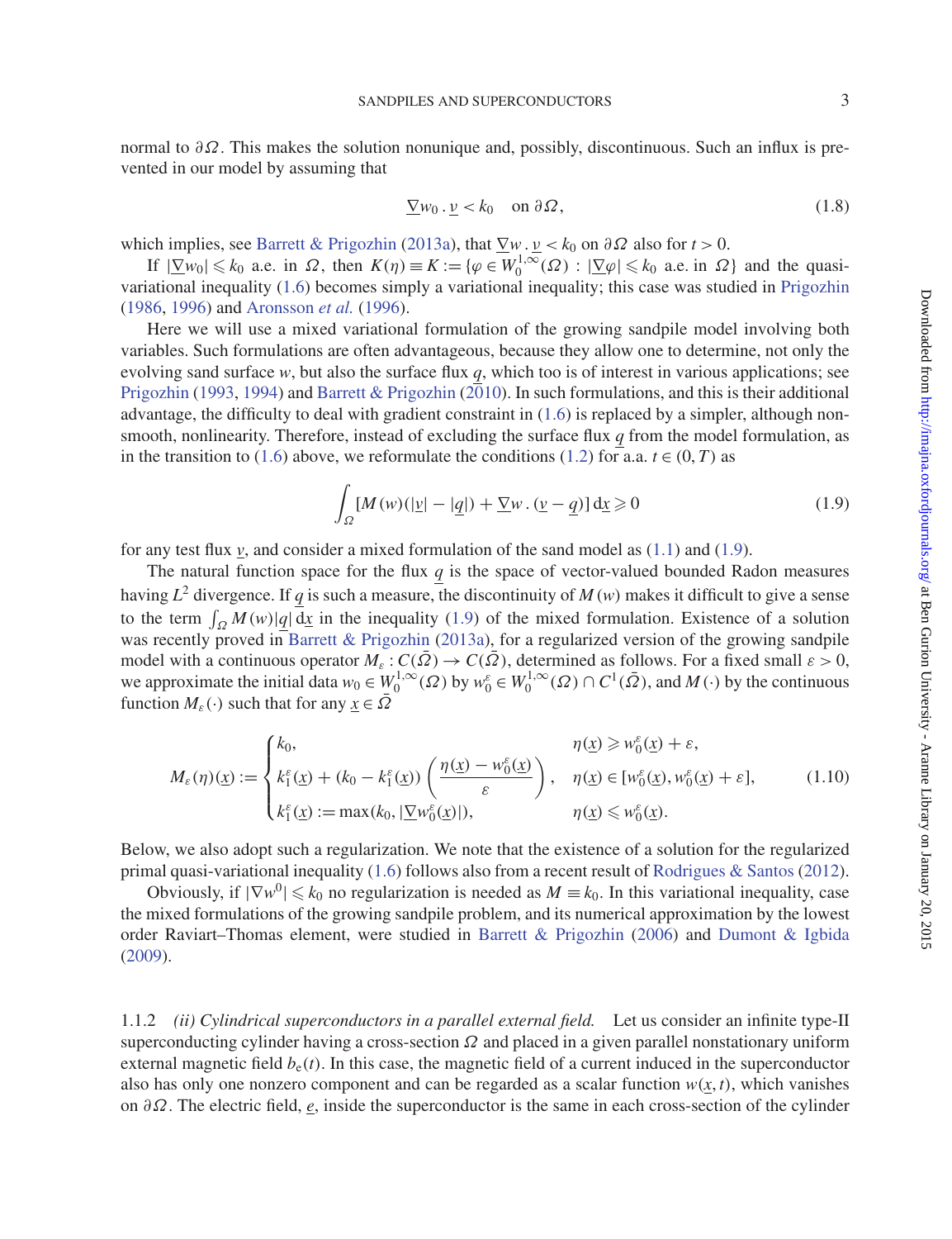and is orthogonal to the magnetic field. A similar statement holds for the current density, *j*, inside the superconductor. With  $\underline{e}(\underline{x}, t) \equiv [e_1(\underline{x}, t), e_2(\underline{x}, t)]^T$ , Faraday's law can be rewritten as [\(1.1\)](#page-1-2) with

<span id="page-3-0"></span>
$$
f = -\frac{db_e}{dt} \quad \text{and} \quad \underline{q} = [e_2, -e_1]^T \implies \nabla \times \underline{e} = \frac{\partial e_2}{\partial x_1} - \frac{\partial e_1}{\partial x_2} = \underline{\nabla} \cdot \underline{q}.
$$
 (1.11)

Here, and throughout this paper, we use scaled dimensionless electromagnetic variables. In particular, we do not distinguish between the magnetic induction and the magnetic field on assuming that the magnetic permeability of the superconductor is equal to that of a vacuum, and is scaled to unity.

Ampère's law yields that the current density  $j = \sum x w = [\partial w / \partial x_2, -\partial w / \partial x_1]^T$ , and so  $|j| = |\underline{\nabla} w|$ . Let *j* and *e* satisfy the critical state model relations:

<span id="page-3-1"></span>
$$
|\underline{j}| \leq j_c, \quad |\underline{j}| < j_c \Rightarrow \underline{e} = \underline{0}, \quad \underline{e} \neq \underline{0} \Rightarrow \underline{e} \parallel \underline{j} \Rightarrow \underline{q} \parallel -\underline{\nabla} w,\tag{1.12}
$$

where  $j_c$  is the critical current density, which may be constant or depend only on  $\chi$  (the Bean model, see [Bean](#page-37-10), [1964\)](#page-37-10) or depend also on the total magnetic field,  $w + b_e$  (the Kim model, see Kim *[et al.](#page-37-11)*, [1962\)](#page-37-11). Similarly to the growing sandpile problem, one can show that *w* satisfies the quasi-variational inequality problem [\(1.6\)](#page-1-3) with *f* as in [\(1.11\)](#page-3-0) and  $K(w)$  replaced by  $\hat{K}(w + b_e)$ , where

<span id="page-3-4"></span>
$$
\hat{K}(\psi) := \{ \eta \in W_0^{1,\infty}(\Omega) : |\underline{\nabla}\eta| \leqslant j_c(\psi) \text{ a.e. in } \Omega \}. \tag{1.13}
$$

This is supplemented with  $w(\cdot, 0) = w_0(\cdot)$ , where  $w_0 \in \hat{K}(w_0 + b_e(0))$ . Once again, if  $j_c$  is independent of the total magnetic field, i.e., the Bean model, this quasi-variational inequality problem collapses to a variational inequality problem. Similarly, the conditions  $(1.12)$  can be reformulated as  $(1.9)$  with *M*(*w*) replaced by  $j_c(w + b_e)$ , and this supplemented with [\(1.1\)](#page-1-2) yields the mixed formulation of this cylindrical superconductor problem, see [Barrett & Prigozhin](#page-37-0) [\(2010](#page-37-0)) for further details. We note that  $q = [-e_2, e_1]^T$ in [Barrett & Prigozhin](#page-37-0) [\(2010](#page-37-0), p. 684).

In [Barrett & Prigozhin](#page-37-0) [\(2010\)](#page-37-0), and in this paper, we assume for the critical state model that

<span id="page-3-3"></span>
$$
j_{c}(w+b_{e})(\underline{x},t) = k(\underline{x})\hat{M}(w(\underline{x},t) + b_{e}(t)),
$$
\n(1.14)

where  $\hat{M} \in C(\mathbb{R}, [\hat{M}_0, \hat{M}_1])$  with  $\hat{M}_0, \hat{M}_1 \in \mathbb{R}_{>0}$ , and  $k \in C(\bar{\Omega})$  with  $k(\underline{x}) \geq k_{\min} > 0$  for all  $\underline{x} \in \bar{\Omega}$ . In [Barrett & Prigozhin](#page-37-0) [\(2010](#page-37-0)) we exploited the fact that  $|\nabla(w + b_e)| \leq k\hat{M}(w + b_e)$  can be rewritten as  $|\nabla[\hat{F}(w+b_{\varepsilon})]| \leq k$ , where  $\hat{F}'(\cdot) = [\hat{M}(\cdot)]^{-1}$  and  $\hat{F}(0) = 0$ . Clearly, such a reformulation is not applicable to  $M(\cdot)$ , [\(1.3\)](#page-1-4), or  $M_{{\varepsilon}}(\cdot)$ , [\(1.10\)](#page-2-1), for the growing sandpile problem.

Engineers often describe the current–voltage relation of type-II superconductors by a power law

<span id="page-3-2"></span>
$$
\underline{e} = \left(\frac{|\underline{j}|}{j_c}\right)^{p-2} \frac{\underline{j}}{j_c} \implies \underline{\nabla}w = -j_c |q|^{r-2} \underline{q} \quad \text{where } \frac{1}{r} + \frac{1}{p} = 1,
$$
\n(1.15)

with the power *p* typically between 10 and 100. As is well known, the critical state model relations [\(1.12\)](#page-3-1) can be regarded as the  $p \to \infty$  ( $r \to 1$ ) limit of the power law [\(1.15\)](#page-3-2); see [Barrett & Prigozhin](#page-36-1) [\(2000](#page-36-1)) in the case of the homogeneous Bean model,  $j_c \in \mathbb{R}_{>0}$ , and Theorem 3.8 for [\(1.14\)](#page-3-3).

1.1.3 *(iii) Thin film superconductors in a perpendicular external field.* Here we consider an infinitely thin film superconductor occupying the two-dimensional domain  $\Omega$  in the  $x_3 = 0$  plane. With  $b_e(t)$  the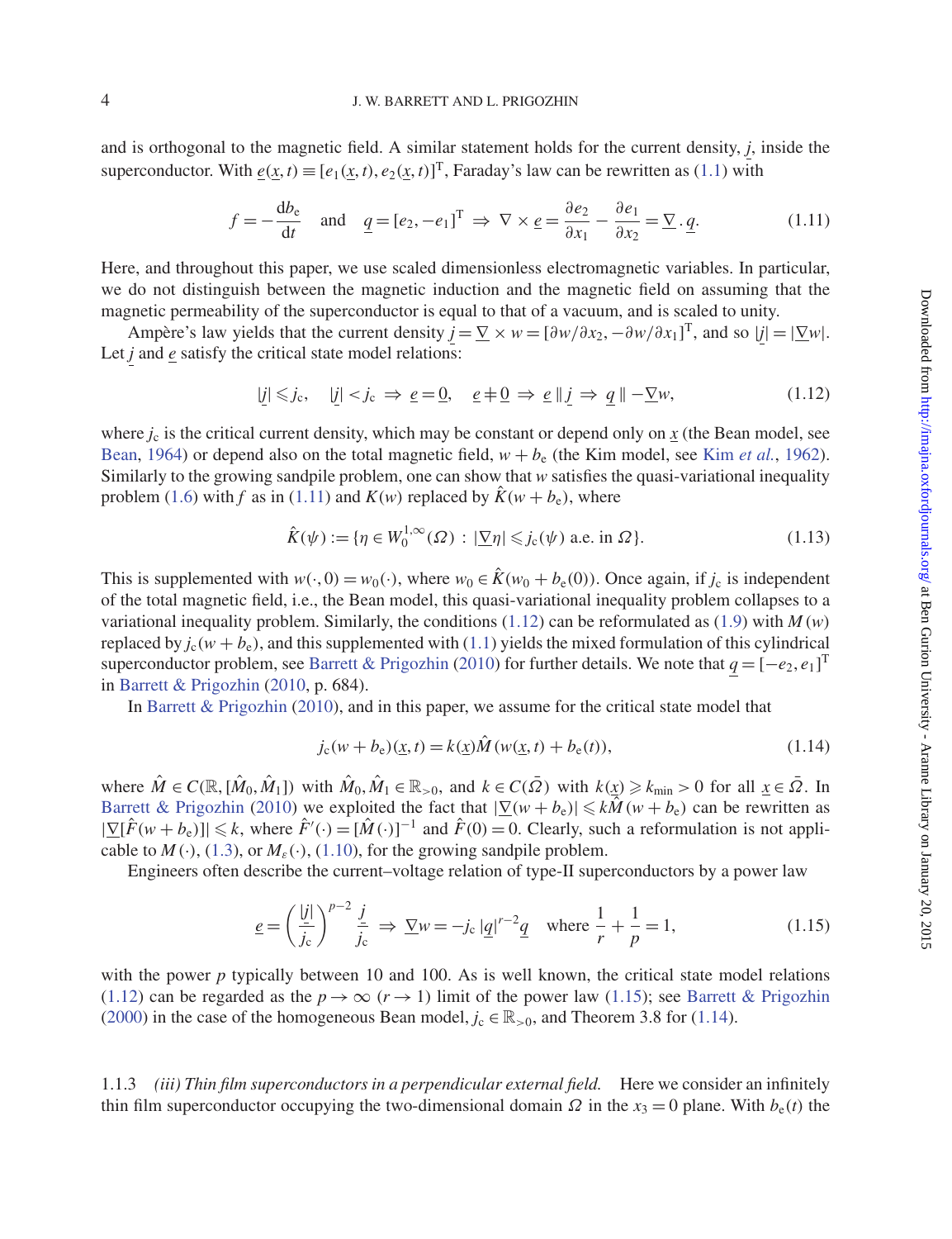normal to the film component of the given nonstationary uniform external magnetic field, the normal to the film component of the total magnetic field can then be expressed by the Biot–Savart law as

<span id="page-4-1"></span>
$$
b_3(\underline{x}, t) = b_e(t) + \frac{1}{4\pi} \nabla \times \int_{\Omega} \frac{\underline{j}(\underline{y}, t)}{|\underline{x} - \underline{y}|} d\underline{y},
$$
\n(1.16)

where *j* is the sheet current density in the film. Using Faraday's law with *e*, the component of the electric field tangential to the film, and the change of variable  $q$  in [\(1.11\)](#page-3-0), we obtain that

<span id="page-4-0"></span>
$$
\frac{\partial b_3}{\partial t} = -\nabla \times \underline{e} = -\underline{\nabla} \cdot \underline{q}.\tag{1.17}
$$

As  $\Sigma$  . *j* = 0 in  $\Omega$ , which is simply connected, we can introduce a stream (magnetization) function *w*, which vanishes on  $\partial \Omega$ , such that  $j = \nabla \times w$  in  $\Omega$ . Substituting this and [\(1.17\)](#page-4-0) into the time derivative of  $(1.16)$ , we obtain that

<span id="page-4-2"></span>
$$
\frac{1}{4\pi} \nabla \times \int_{\Omega} \frac{1}{|\underline{x} - \underline{y}|} \nabla \times \frac{\partial w(\underline{y}, t)}{\partial t} d\underline{y} + \underline{\nabla} \cdot \underline{q}(\underline{x}, t) = -\frac{db_e(t)}{dt}.
$$
\n(1.18)

The critical state model relations are given, as before, by [\(1.12\)](#page-3-1). However, in this problem we limit our considerations to the variational inequality case and assume the Bean model with a field independent sheet critical current density  $j_c = k \in C(\overline{\Omega})$  and, as in (ii) above,  $k(x) \geq k_{\min} > 0$  for all  $x \in \overline{\Omega}$ . The model relations can be reformulated as  $(1.9)$  with  $M(w)$  replaced by  $k$ , and this supplemented with  $(1.18)$ yields the mixed formulation of this thin film superconductor problem. For the initial data, we take  $w(\cdot, 0) = w_0(\cdot)$  with  $|\nabla w_0| \le k$ . Similarly, one can show that *w* satisfies a primal variational inequality problem, see Theorem 3.12. In addition, one can approximate the critical state model relations by the power-law model [\(1.15\)](#page-3-2), see [Barrett & Prigozhin](#page-37-2) [\(2013b](#page-37-2)) for further details and Section 1.3. Similarly to [Barrett & Prigozhin](#page-37-0) [\(2010](#page-37-0)), we note that the sign of *q* is changed in [Barrett & Prigozhin](#page-37-2) [\(2013b](#page-37-2)) (*v* in the notation there).

#### 1.2 *Notation*

Above, and throughout, we adopt the standard notation for Sobolev spaces on a bounded domain  $D \subset \mathbb{R}^d$ with a Lipschitz boundary, denoting the norm of  $W^{m,s}(D)$  ( $m \in \mathbb{N}$ ,  $s \in [1,\infty]$ ) by  $\|\cdot\|_{m,s,D}$  and the seminorm by  $|\cdot|_{m,s,D}$ . Of course, we have that  $|\cdot|_{0,s,D} \equiv ||\cdot||_{0,s,D}$ . We extend these norms and semi-norms in the natural way to the corresponding spaces of vector functions. For  $s = 2$ ,  $W^{m,2}(D)$  will be denoted by  $H^m(D)$  with the associated norm and semi-norm written as, respectively,  $\|\cdot\|_{m,D}$  and  $|\cdot|_{m,D}$ . We set  $W_0^{1,s}(D) := \{ \eta \in W^{1,s}(D) : \eta = 0 \text{ on } \partial D \}$  and  $H_0^1(D) \equiv W_0^{1,2}(D)$ . We recall the Poincaré inequality for any  $s \in [1, \infty]$ 

<span id="page-4-3"></span>
$$
|\eta|_{0,s,D} \leq C_{\star}(D)|\underline{\nabla}\eta|_{0,s,D} \quad \forall \eta \in W_0^{1,s}(D),
$$
\n(1.19)

where the constant  $C_{\star}(D)$  depends on *D*, but is independent of *s*; see e.g., [Gilbarg & Trudinger](#page-37-12) [\(1983,](#page-37-12) p. 164). In addition, |*D*| will denote the measure of *D*. We also require  $H^{1/2}(D)$  for  $D \subset \mathbb{R}^2$  and

$$
H_{00}^{1/2}(D) := \left\{ \eta \in H^{1/2}(D) : \tilde{\eta} := \begin{cases} \eta & \text{in } D \\ 0 & \text{in } \mathbb{R}^2 \setminus D \end{cases} \in H^{1/2}(\mathbb{R}^2) \right\}.
$$
 (1.20)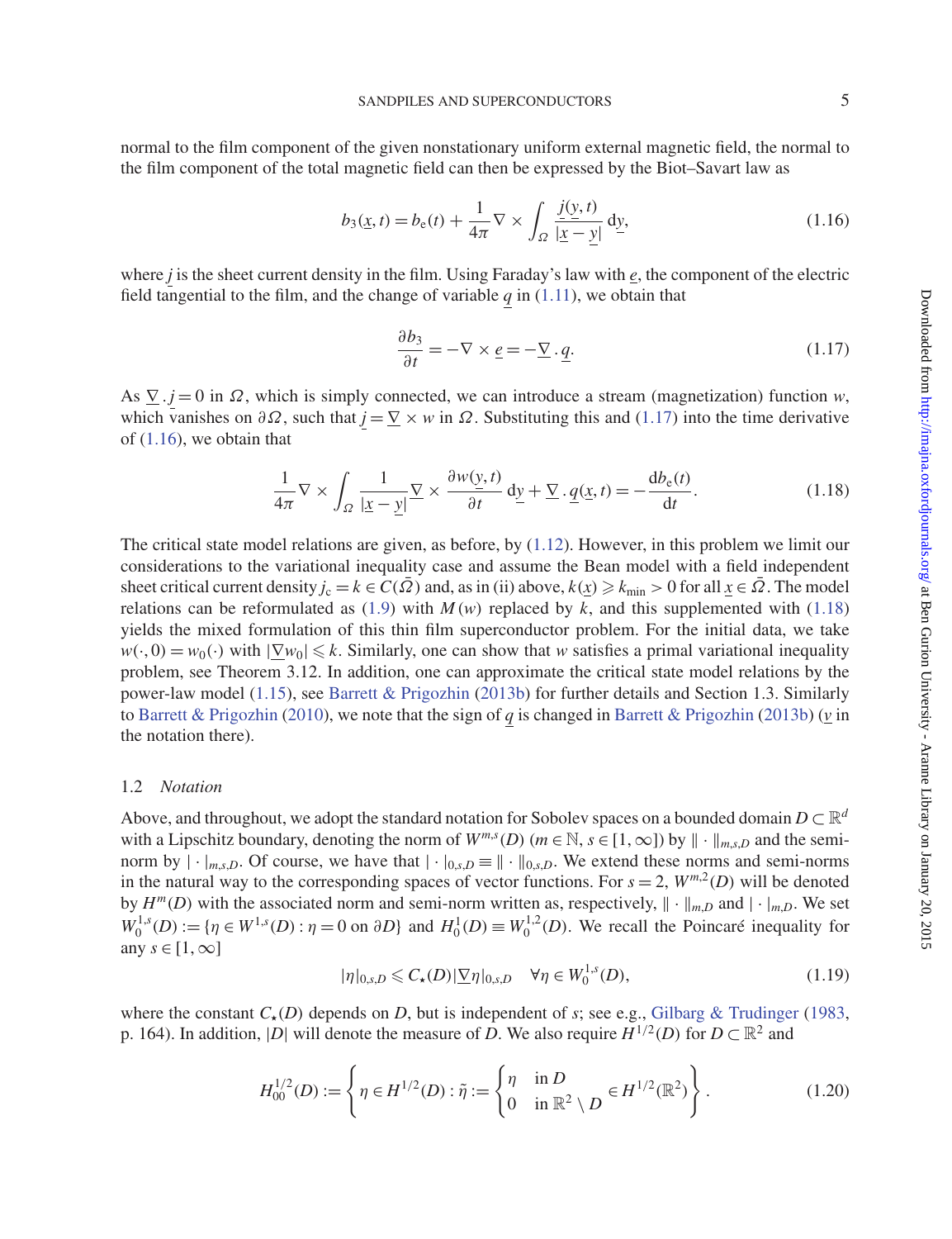### 6 J. W. BARRETT AND L. PRIGOZHIN

For any Banach space  $\mathcal{B}$ , we denote its dual by  $\mathcal{B}^*$ . Then we recall that

<span id="page-5-0"></span>
$$
\|\eta\|_{[H^{1/2}(D)]^*} \leq \left[\|\eta\|_{[H^1(D)]^*} \|\eta\|_{L^2(D)}\right]^{1/2} \quad \forall \eta \in L^2(D). \tag{1.21}
$$

For  $m \in \mathbb{N}$ , let (i)  $C^m(\overline{D})$  denote the Banach space of continuous functions with all derivatives up to order *m* continuous on  $\bar{D}$ , (ii)  $C_0^m(D)$  denote the space of continuous functions with compact support in *D* with all derivatives up to order *m* continuous on *D*, and (iii)  $C_0^m(\overline{D})$  denote the Banach space  ${n \in C^m(\overline{D}) : \eta = 0 \text{ on } \partial D}$ . In the case  $m = 0$ , we drop the superscript 0 for all three spaces.

As one can identify  $L^1(D)$  as a closed subspace of the Banach space of bounded Radon measures,  $M(\bar{D}) \equiv [C(\bar{D})]^{\star}$ , it is convenient to adopt the notation

$$
\int_{\bar{D}} |\mu| \equiv \|\mu\|_{\mathcal{M}(\bar{D})} := \sup_{\eta \in C(\bar{D}) \atop |\eta|_{0,\infty,D} \leq 1} \langle \mu, \eta \rangle_{C(\bar{D})} < \infty,\tag{1.22}
$$

where  $\langle \cdot, \cdot \rangle_{\mathscr{B}}$  denotes the duality pairing on  $\mathscr{B}^{\star} \times \mathscr{B}$  for any Banach space  $\mathscr{B}$ . We note that if  $\{\mu_n\}_{n \geq 0}$ is a bounded sequence in  $\mathcal{M}(\bar{D})$ , then there exist a subsequence  $\{\mu_{n_j}\}_{n_j \geq 0}$  and a  $\mu \in \mathcal{M}(\bar{D})$  such that as  $n_j \rightarrow \infty$ 

 $\mu_{n_i} \to \mu$  weakly in  $\mathcal{M}(\bar{D})$ ; i.e.,  $\langle \mu_{n_i} - \mu, \eta \rangle_{C(\bar{D})} \to 0$   $\forall \eta \in C(\bar{D})$ . (1.23)

In addition, we have that

<span id="page-5-5"></span><span id="page-5-4"></span><span id="page-5-2"></span>
$$
\liminf_{n_j \to \infty} \int_{\bar{D}} |\mu_{n_j}| \geqslant \int_{\bar{D}} |\mu|;
$$
\n(1.24)

see e.g., [Folland](#page-37-13) [\(1984,](#page-37-13) p. 223). For  $D \subset \mathbb{R}^2$ , we require the following Banach spaces:

<span id="page-5-1"></span>
$$
\underline{V}^s(D) := \{ \underline{\nu} \in [L^s(D)]^2 : \underline{\nabla} \cdot \underline{\nu} \in L^2(D) \} \quad \text{for a given } s \in [1, \infty]
$$
 (1.25a)

and

$$
\underline{V}^{\mathcal{M}}(D) := \{ \underline{v} \in [\mathcal{M}(\bar{D})]^2 : \underline{\nabla} \cdot \underline{v} \in L^2(D) \};
$$
\n(1.25b)

$$
\underline{Z}^s(D) := \{ \underline{v} \in [L^s(D)]^2 : \underline{\nabla} \cdot \underline{v} \in [H_{00}^{1/2}(D)]^* \} \text{ for a given } s \in [1, \infty]
$$
 (1.25c)

and

<span id="page-5-6"></span>
$$
\underline{Z}^{\mathcal{M}}(D) := \{ \underline{v} \in [\mathcal{M}(\bar{D})]^2 : \underline{\nabla} \cdot \underline{v} \in [H_{00}^{1/2}(D)]^* \}. \tag{1.25d}
$$

We recall the Aubin–Lions–[Simon](#page-37-14) compactness theorem, see Simon [\(1987](#page-37-14), Corollary 4). Let  $\mathcal{B}_0$ ,  $\mathcal{B}$ and  $\mathscr{B}_1$  be Banach spaces,  $\mathscr{B}_i$ ,  $i = 0, 1$ , reflexive, with a compact embedding  $\mathscr{B}_0 \hookrightarrow \mathscr{B}$  and a continuous embedding  $\mathcal{B} \hookrightarrow \mathcal{B}_1$ . Then, for  $\alpha > 1$ , the embedding

<span id="page-5-3"></span>
$$
\left\{\eta \in L^{\infty}(0,T;\mathcal{B}_0): \frac{\partial \eta}{\partial t} \in L^{\alpha}(0,T;\mathcal{B}_1) \right\} \hookrightarrow C([0,T];\mathcal{B})
$$
\n(1.26)

is compact. We write  $(\cdot, \cdot)$  for the standard inner product on  $L^2(\Omega)$ . Finally, throughout *C* denotes a generic positive constant independent of the power parameters,  $r \in (1, 2)$  and  $p \in (2, \infty)$ , recall [\(1.15\)](#page-3-2), the mesh parameter *h* and the time step parameter  $\tau$ . Whereas,  $C(s)$  denotes a positive constant dependent on the parameter *s*.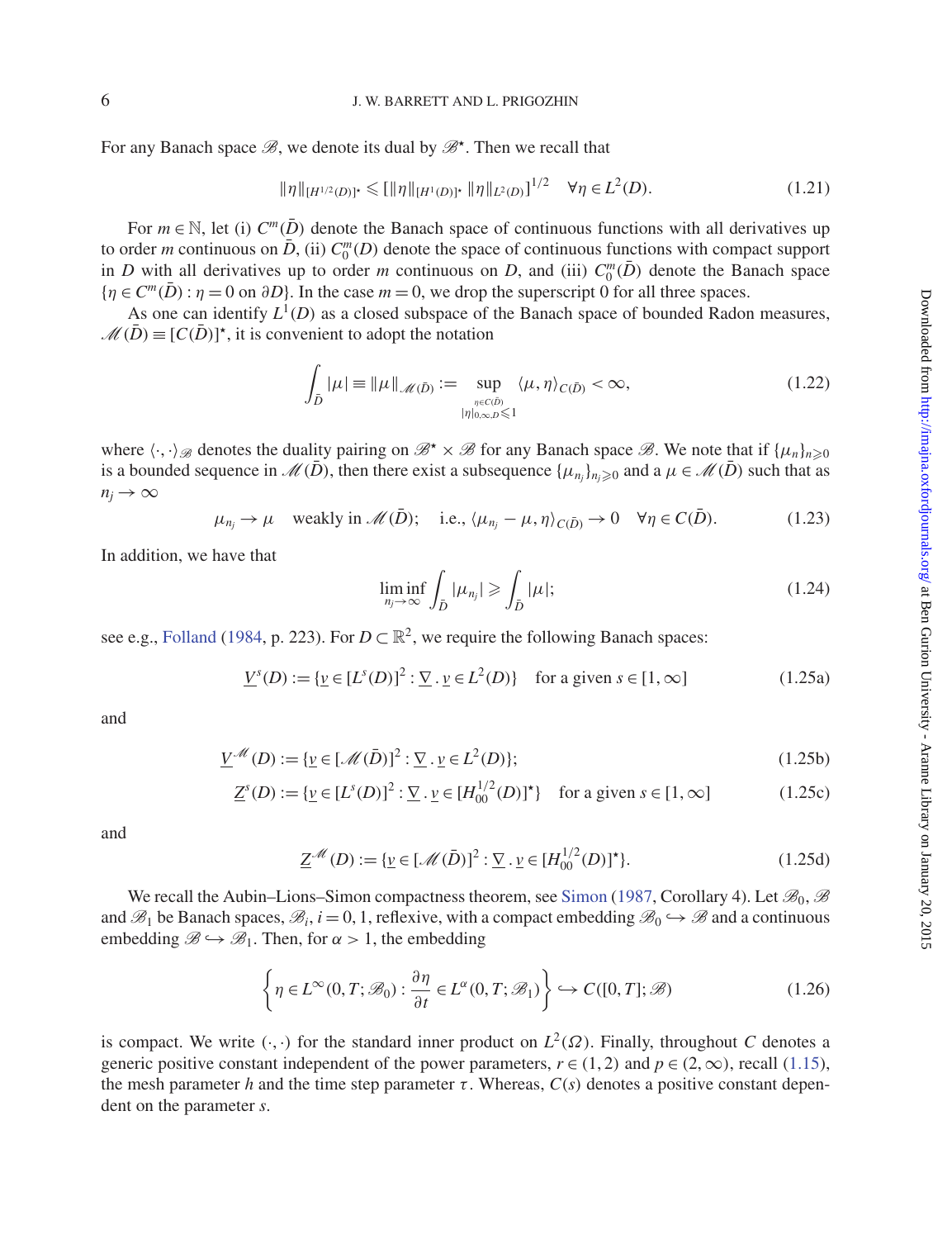#### 1.3 *Outline*

We introduce

<span id="page-6-1"></span>
$$
c(\underline{\psi}, \underline{v}) := \frac{1}{4\pi} \int_{\Omega} \int_{\Omega} \frac{\underline{\psi}(\underline{x}) \cdot \underline{v}(\underline{v})}{|\underline{x} - \underline{v}|} d\underline{x} d\underline{v}
$$
(1.27a)

and

<span id="page-6-2"></span>
$$
a(\phi, \eta) := c(\underline{\nabla}\phi, \underline{\nabla}\eta) = \frac{1}{4\pi} \int_{\Omega} \int_{\Omega} \frac{\underline{\nabla}\phi(\underline{x}) \cdot \underline{\nabla}\eta(\underline{y})}{|\underline{x} - \underline{y}|} d\underline{x} d\underline{y}.
$$
 (1.27b)

It follows that  $c(\cdot)$  and  $a(\cdot, \cdot)$  are symmetric, continuous and coercive bilinear forms on  $[[H^{1/2}(\Omega)]^{\star}]^2 \times$  $[[H^{1/2}(\Omega)]^*]^2$  and  $H^{1/2}_{00}(\Omega) \times H^{1/2}_{00}(\Omega)$ , respectively, see [Barrett & Prigozhin](#page-36-1) [\(2000,](#page-36-1) Lemma 2.1). Then we introduce for all  $\chi$ ,  $\eta \in W_0^{1,p}(\Omega)$ 

<span id="page-6-0"></span>
$$
\mathscr{A}(\chi,\eta) := \begin{cases} (\chi,\eta) & \text{in cases (i) and (ii)}, \\ a(\chi,\eta) & \text{in case (iii)}; \end{cases}
$$
 (1.28)

and set  $\|\cdot\|_{\mathscr{A}} = [\mathscr{A}(\cdot, \cdot)]^{1/2}$ . In addition, we introduce for all  $\eta \in L^2(0, T; C(\overline{\Omega}))$ 

<span id="page-6-3"></span>
$$
\mathfrak{M}(\eta)(\underline{x},t) := \begin{cases} M_{\varepsilon}(\eta(\cdot,t))(\underline{x}) & \text{in case (i),} \\ k(\underline{x})\hat{M}(\eta(\underline{x},t) + b_{\varepsilon}(t)) & \text{in case (ii),} \\ k(\underline{x}) & \text{in case (iii),} \end{cases} \quad \text{for a.e. } (\underline{x},t) \in \Omega \times (0,T); \tag{1.29}
$$

where  $M_{\varepsilon}(\cdot)$  is given by [\(1.10\)](#page-2-1),  $\hat{M}(\cdot)$  satisfies [\(1.14\)](#page-3-3) and  $k \in L^{\infty}(\Omega)$  with  $k(x) \ge k_{\min} > 0$  for a.e.  $x \in \Omega$ . We note that the assumption  $\hat{M}_0 \in \mathbb{R}_{>0}$  does allow for any continuous  $\hat{M}(\cdot)$  that is strictly positive on any bounded interval of  $\mathbb{R}$ , but such that  $\hat{M}(s) \to 0$  as  $|s| \to \infty$ . This follows as any solution of the critical state model will be bounded, and hence  $\hat{M}(\cdot)$  can be modified to satisfy  $\hat{M}_0 \in \mathbb{R}_{>0}$  without changing the problem; see [Barrett & Prigozhin](#page-37-0) [\(2010](#page-37-0)) for details.

Furthermore, we set

<span id="page-6-4"></span>
$$
w^{0} := \begin{cases} w_{0}^{\varepsilon} \in C_{0}^{1}(\bar{\Omega}) & \text{in case (i),} \\ w_{0} \in W_{0}^{1,\infty}(\Omega) & \text{s.t. } |\underline{\nabla}w_{0}(\cdot)| \leq \mathfrak{M}(w_{0})(\cdot,0) & \text{in cases (ii) and (iii)} \end{cases}
$$
(1.30a)

and

<span id="page-6-5"></span>
$$
\mathcal{F} := \begin{cases}\n\text{non-negative } f \in L^2(0, T; L^2(\Omega)) & \text{in case (i)}, \\
-\frac{db_e}{dt} \in L^2(0, T) & \text{in cases (ii) and (iii)}.\n\end{cases}
$$
\n(1.30b)

It follows from [\(1.1\)](#page-1-2), [\(1.18\)](#page-4-2), [\(1.15\)](#page-3-2), [\(1.28\)](#page-6-0), [\(1.27a](#page-6-1)[,1.27b\)](#page-6-2), [\(1.29\)](#page-6-3) and [\(1.30a](#page-6-4)[,1.30b\)](#page-6-5) that the formal weak mixed formulation of the power-law approximation of our three quasi-variational inequality problems can be written in a unified way for a given  $r \in (1, 2)$ :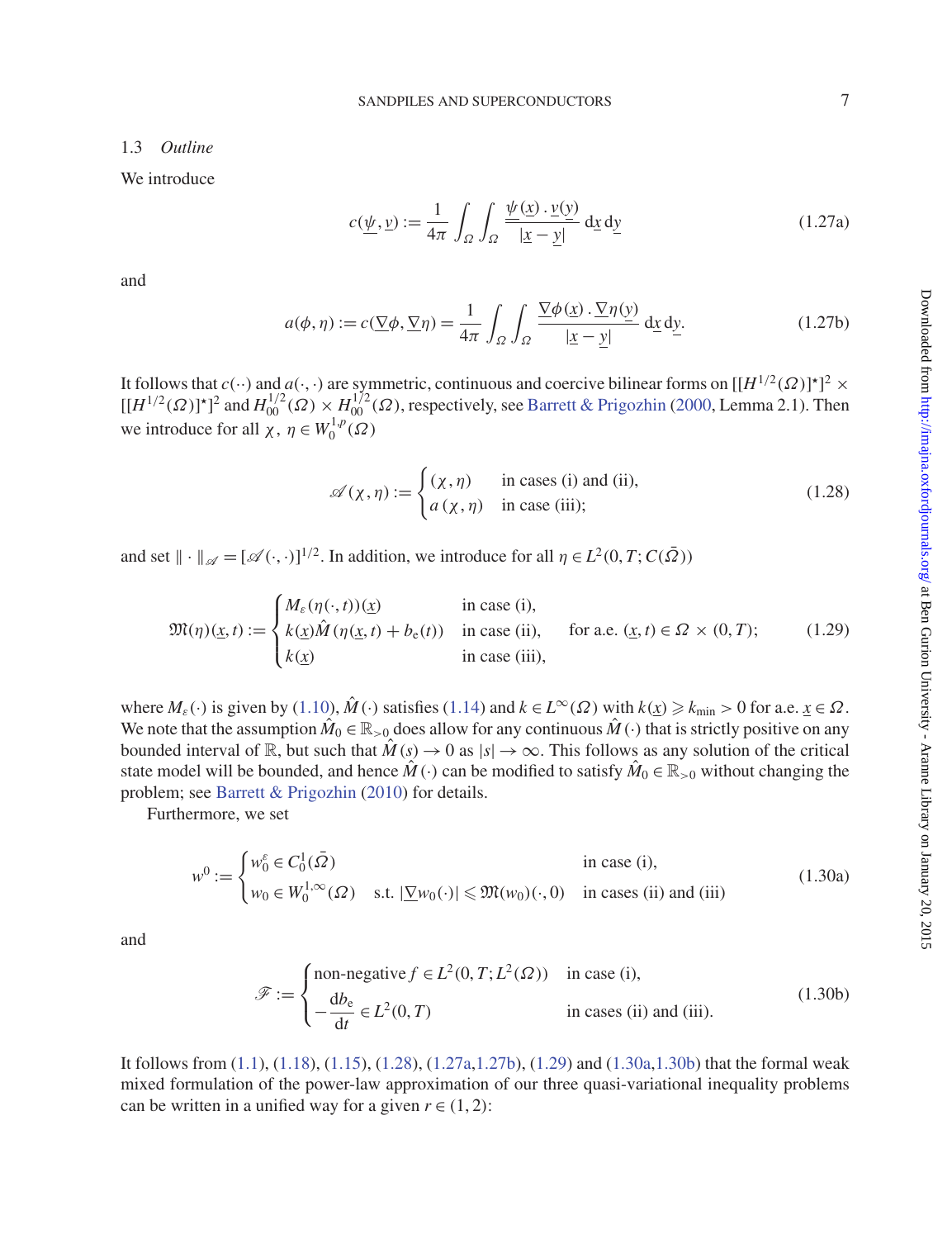$(Q_r)$  Find  $w_r \in H^1(0, T; W_0^{1,p}(\Omega))$  and  $q_r \in L^r(0, T; [L^r(\Omega)]^2)$  such that for a.a.  $t \in (0, T)$ 

<span id="page-7-1"></span><span id="page-7-0"></span>
$$
\mathscr{A}\left(\frac{\partial w_r}{\partial t},\eta\right) - (\underline{q}_r, \underline{\nabla}\eta) = (\mathscr{F}, \eta) \quad \forall \eta \in W_0^{1,p}(\Omega),\tag{1.31a}
$$

$$
(\mathfrak{M}(w_r)|_{\underline{q}_r}|^{r-2}\underline{q}_r,\underline{v}) + (\underline{\nabla}w_r,\underline{v}) = 0 \quad \forall \underline{v} \in [L^r(\Omega)]^2,\tag{1.31b}
$$

where  $w_r(\cdot, 0) = w^0(\cdot)$ .

We will be more precise about the function spaces of this weak formulation with respect to the different problems (i), (ii) and (iii) in Section 3. In [Barrett & Prigozhin](#page-37-0) [\(2010](#page-37-0), [2013a](#page-37-1)[,b\)](#page-37-2), we introduced a finite element approximation of [\(1.31a](#page-7-0)[,1.31b\)](#page-7-1) based on the lowest order Raviart–Thomas element for *qr* for cases (i), (ii) and (iii); with piecewise constants for  $w_r$  in cases (i) and (ii), and continuous piecewise linears in case (iii). There, integration by parts was performed on the second terms on the left-hand sides of [\(1.31a,](#page-7-0)[1.31b\)](#page-7-1) as the Raviart–Thomas element is a conforming approximation of the divergence operator. In addition, in case (ii) we exploited  $(1.14)$  and based our finite element approximation on the following rewrite of [\(1.31b\)](#page-7-1)

<span id="page-7-2"></span>
$$
(k|\underline{q}_r|^{r-2}\underline{q}_r, \underline{v}) - (\hat{F}(w_r + b_e) - \hat{F}(b_e), \underline{\nabla} \cdot \underline{v}) = 0 \quad \forall \underline{v} \in \underline{V}^r(\Omega). \tag{1.32}
$$

In [Barrett & Prigozhin](#page-37-0) [\(2010](#page-37-0), [2013a\)](#page-37-1), we proved (subsequence) convergence of these finite element approximations in cases (i) and (ii), to the corresponding weak mixed formulation of the critical state model, (Q), as the mesh parameters tend to zero and  $r \rightarrow 1$ . In [Barrett & Prigozhin](#page-37-2) [\(2013b](#page-37-2)) we proved convergence of the finite element approximation in case (iii) to the corresponding weak mixed formulation of the power-law model,  $(Q_r)$ , as the mesh parameters tend to zero. We note that in case (iii), one can show that the solution of  $(Q_r)$  is unique as  $\mathfrak{M}$  depends only on x, recall [\(1.29\)](#page-6-3). We also proved in [Barrett & Prigozhin](#page-37-2) [\(2013b\)](#page-37-2) (subsequence) convergence of the solution to  $(Q_r)$  to a solution of the corresponding weak mixed formulation of the critical state model, (Q), as  $r \rightarrow 1$ . Finally, we remark that the power-law model,  $(Q_r)$ , is of interest in its own right in the superconductivity context, cases (ii) and (iii), as it is a popular choice among engineers for a current–voltage relation for some superconducting materials.

In this paper, we consider a simpler finite element approximation of [\(1.31a,](#page-7-0)[1.31b\)](#page-7-1) based on a nonconforming linear approximation of  $w_r$  and a piecewise constant approximation of  $q_r$ . Of course, for linear second-order elliptic problems the nonconforming linear approximation is a computationally inexpensive way of obtaining the lowest order Raviart–Thomas approximation, see [Marini](#page-37-15) [\(1985\)](#page-37-15); but this does not carry across to nonlinear problems. We note that in [Barrett & Prigozhin](#page-37-1) [\(2013a](#page-37-1)) for case (i), in addition to considering the Raviart–Thomas approximation of  $(Q_r)$ , [\(1.31a,](#page-7-0)[1.31b\)](#page-7-1), we also considered an approximation based on continuous piecewise linears for *wr* and a piecewise constant approximation of  $q_r$ . Once again, we showed (subsequence) convergence of this finite element approximation to the corresponding weak mixed formulation of the sandpile model, (Q), as the mesh parameters tend to zero and  $r \rightarrow 1$ . Although this finite element approximation leads to a good approximation of the surface *w* in practice, the approximation of the sand flux  $q$  is poor. We note that all the convergence results stated above for the sand flux (rotated electric field) variable are weak convergence results. Hence, there is no guarantee that this flux approximation will be useful in practice. Nevertheless, the Raviart–Thomas sand flux (rotated electric field) approximations for (i), (ii) and (iii) converged strongly in practice for the numerical experiments in [Barrett & Prigozhin](#page-37-0) [\(2010](#page-37-0), [2013a](#page-37-1)[,b](#page-37-2)[\), respectively; see also](#page-37-16) Barrett & Prigozhin [\(2012\)](#page-37-16) for case (iii). Similarly, strong convergence is also observed in practice for the sand flux (rotated electric field) approximation resulting from the nonconforming linear approximation of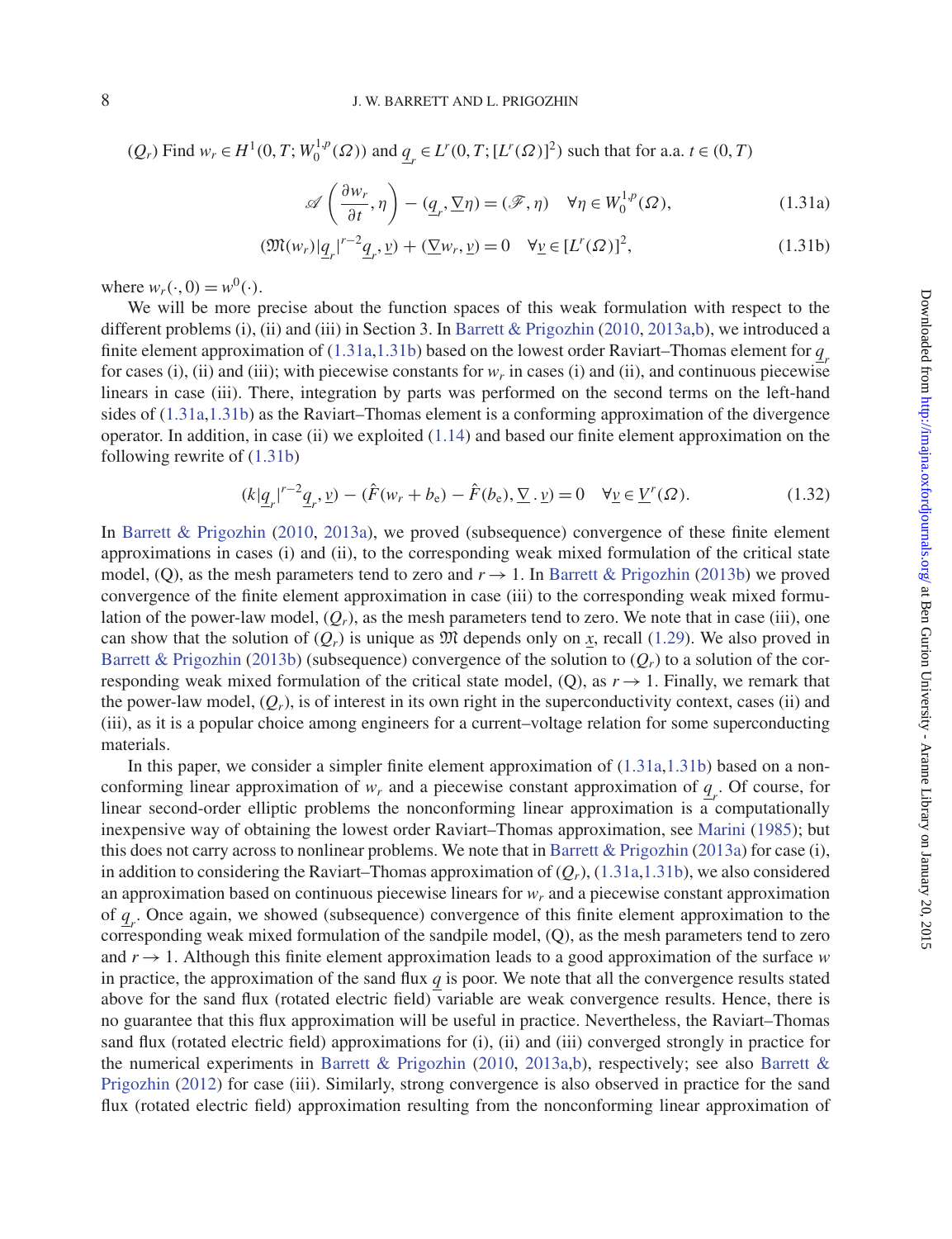*wr* and constant approximation *qr* studied in this paper. For case (iii), see also [Barrett](#page-37-17) *et al.* [\(2013](#page-37-17)) where thin film problems involving transport currents, which lead to nonhomogenous time-dependent boundary data for  $w_r$  and singular time-dependent forcing data  $\mathscr F$ , are solved using this nonconforming approximation.

The outline of this paper is as follows. In the next section we introduce our nonconforming linear finite element approximation,  $(Q_r^{h,\tau})$ , of the power-law mixed formulation  $(Q_r)$ , [\(1.31a](#page-7-0)[,1.31b\)](#page-7-1), and prove well-posedness and stability bounds. Here *h* and τ are the spatial and temporal discretization parameters, respectively. In Section 3, we first prove (subsequence) convergence of  $(Q_r^{h,\tau})$  to  $(Q_r^{\tau})$ , a discrete time approximation of  $(Q_r)$ , as  $h \to 0$ . Then under various assumptions, and appealing to results in Barrett & Prigozhin [\(2010,](#page-37-0) [2013a](#page-37-1)[,b](#page-37-2)) as much as possible, we prove (subsequence) convergence of  $(Q_r^{\tau})$  to  $(Q)$ , as  $\tau \to 0$  and  $r \to 1$ , for case (i); and (subsequence) convergence of  $(Q_r^{\tau})$  to  $(Q_r)$ , as  $\tau \to 0$ , and then (subsequence) convergence of  $(Q_r)$  to  $(Q)$ , as  $r \to 1$ , in cases (ii) and (iii). The full sequence converges in case (iii) in the first two convergence results, as in this case one can prove uniqueness of the solution to problems  $(Q_r^{\tau})$  and  $(Q_r)$ . Finally, in Section 4 we state an algorithm for solving the resulting nonlinear algebraic equations arising from the approximation  $(Q_r^{h,\tau})$  at each time level, and present some numerical experiments.

### **2. Finite element approximation**

We make the following assumptions on the data.

(A1)  $\Omega \subset \mathbb{R}^2$  is simply connected and has a Lipschitz boundary  $\partial \Omega$  with outward unit normal  $\nu$ . The conditions stated on the data in [\(1.30a,](#page-6-4)[1.30b\)](#page-6-5) and [\(1.29\)](#page-6-3) hold. In addition, in case (i) the initial data  $w_0^{\varepsilon} \in C_0^1(\bar{\Omega})$  is such that  $\underline{\nabla} w_0^{\varepsilon} \cdot \underline{\nu} < k_0$ .

For ease of exposition, we shall assume that  $\Omega$  is a polygonal domain to avoid perturbation of domain errors in the finite element approximation. We make the following standard assumption on the partitioning.

(A2)  $\Omega$  is polygonal. Let  $\{\mathcal{I}^h\}_{h>0}$  be a regular family of partitionings of  $\Omega$  into disjoint open triangles  $\sigma$  with  $h_{\sigma} := \text{diam}(\sigma)$  and  $h := \max_{\sigma \in \mathcal{F}^h} h_{\sigma}$ , so that  $\overline{\Omega} = \bigcup_{\sigma \in \mathcal{F}^h} \overline{\sigma}$ . Moreover,  $k|_{\sigma}$  can be extended to  $k \in C(\bar{\sigma})$  for all  $\sigma \in \mathcal{P}^h$ ; that is, *k* is piecewise continuous and its discontinuities occur only along the internal edges of  $\mathscr{T}^h$ .

Let  $\underline{v}_{\partial\sigma}$  be the outward unit normal to  $\partial\sigma$ , the boundary of  $\sigma$ . We then introduce the following finite element spaces:

$$
S^h := \{ \eta^h \in L^{\infty}(\Omega) : \eta^h|_{\sigma} = a_{\sigma} \in \mathbb{R} \,\forall \sigma \in \mathcal{I}^h \}, \quad \underline{S}^h := [S^h]^2,
$$
\n
$$
(2.1a)
$$

$$
U^h := \{ \eta^h \in C(\bar{\Omega}) : \eta^h|_{\sigma} = \underline{a}_{\sigma} \cdot \underline{x} + b_{\sigma}, \ \underline{a}_{\sigma} \in \mathbb{R}^2, \ b_{\sigma} \in \mathbb{R} \ \forall \sigma \in \mathcal{I}^h \}, \quad U_0^h := U^h \cap W_0^{1, \infty}(\Omega), \tag{2.1b}
$$

$$
N^h := \{ \eta^h \in L^{\infty}(\Omega) : \eta^h|_{\sigma} = \underline{a}_{\sigma} \cdot \underline{x} + b_{\sigma}, \ \underline{a}_{\sigma} \in \mathbb{R}^2, \ b_{\sigma} \in \mathbb{R} \quad \forall \sigma \in \mathcal{I}^h,
$$

and 
$$
\eta^h
$$
 is continuous at the midpoints of the edges of neighbouring triangles
$$
N_0^h := \{ \eta^h \in N^h : \eta^h = 0 \text{ at the midpoints of the edges on } \partial \Omega \}. \tag{2.1d}
$$

Let  $\pi_U^h$ :  $C(\bar{\Omega}) \to U^h$  denote the  $U^h$  interpolation operator such that  $\pi_U^h \eta(\underline{x}_j^v) = \eta(\underline{x}_j^v), j = 1, \ldots, J^v$ , where  $\{x_j^v\}_{j=1}^{J^v}$  are the vertices of the partitioning  $\mathscr{T}^h$ . Let  $\pi_N^h : C(\bar{\Omega}) \to N^h$  denote the  $N^h$  interpolation operator such that  $\pi_N^h \eta(\underline{x}_j^e) = \eta(\underline{x}_j^e), j = 1, \ldots, J^e$ , where  $\{\underline{x}_j^e\}_{j=1}^{J^e}$  are the midpoints of the edges of the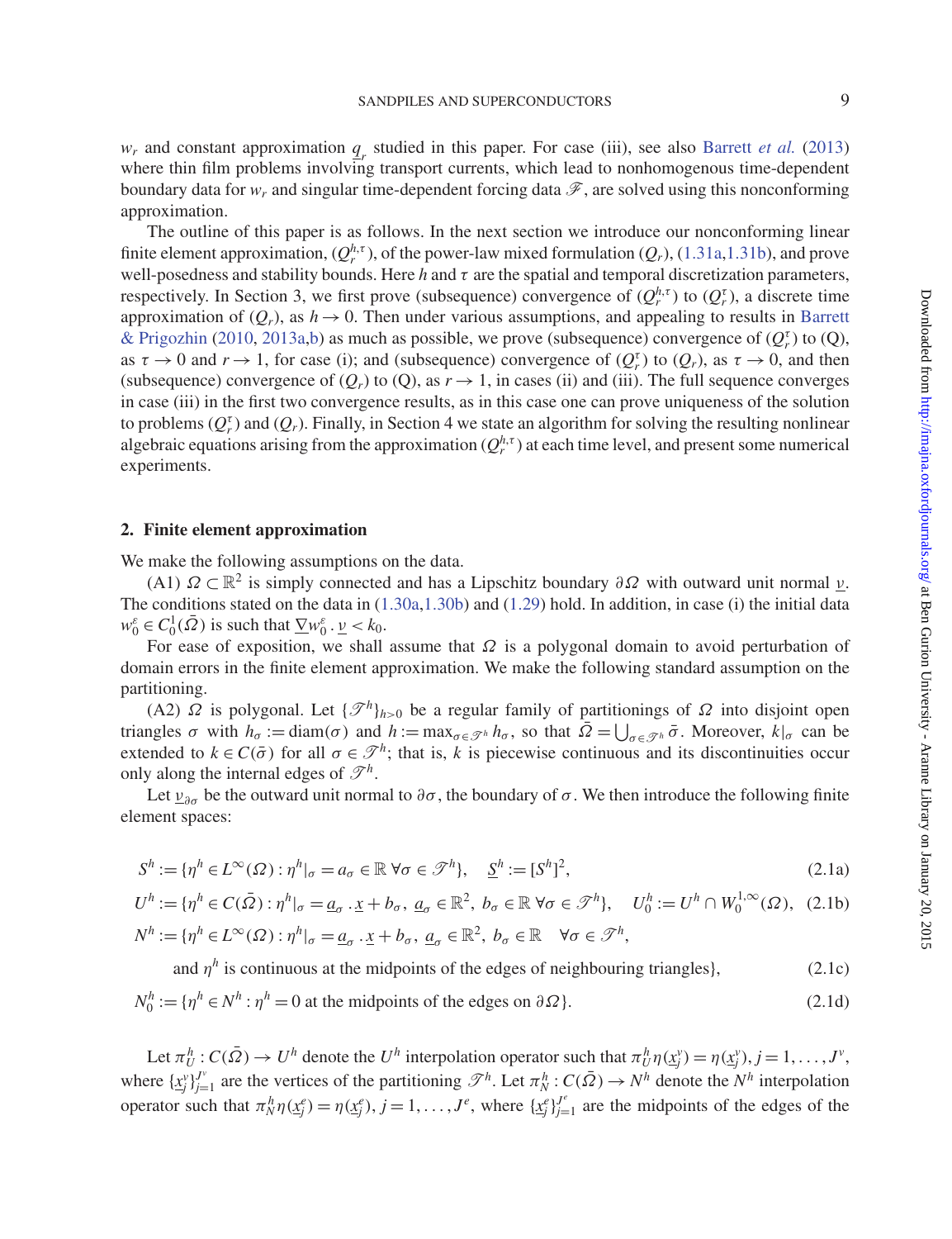partitioning  $\mathscr{T}^h$ . We note for  $m = 0$  and 1 and any  $s \in [1, 2]$  that

$$
|(I - \pi_U^h)\eta|_{m,\sigma} + |(I - \pi_N^h)\eta|_{m,\sigma} \leq C h_{\sigma}^{3-m-2/s} |\eta|_{2,s,\sigma} \quad \forall \sigma \in \mathcal{F}^h,
$$
\n(2.2a)

$$
\lim_{h \to 0} [\|(I - \pi_U^h)\eta\|_{m, \infty, \Omega} + |(I - \pi_N^h)\eta|_{0, \infty, \Omega} + m|\nabla \eta - \nabla_h(\pi_N^h \eta)|_{0, \infty, \Omega}] = 0 \quad \forall \eta \in C^m(\bar{\Omega}); \quad (2.2b)
$$

where *I* is the identity operator and

$$
\sum_{h} \eta^{h} \big|_{\sigma} = \sum_{h} \eta^{h} \quad \forall \sigma \in \mathcal{I}^{h}, \ \forall \eta^{h} \in N^{h}.
$$

Let  $\underline{P}^h : [L^1(\Omega)]^2 \to \underline{S}^h$  be such that

<span id="page-9-10"></span><span id="page-9-6"></span><span id="page-9-3"></span><span id="page-9-1"></span><span id="page-9-0"></span>
$$
\underline{P}^h \underline{v}|_{\sigma} = \oint_{\sigma} \underline{v} \quad \forall \sigma \in \mathcal{F}^h,
$$
\n(2.4)

where  $f_{\sigma}$  · := (1/|*D*|)  $\int_D \cdot \mathrm{d}\underline{x}$ . We note that

$$
|\underline{P}^{h}\underline{v}|_{0,s,\sigma} \leqslant |\underline{v}|_{0,s,\sigma} \quad \forall \underline{v} \in [L^{s}(\sigma)]^{2}, \ s \in [1,\infty], \ \forall \sigma \in \mathcal{F}^{h}, \tag{2.5a}
$$

$$
\lim_{h \to 0} ||\underline{v}| - |\underline{P}^h \underline{v}||_{0,\infty,\Omega} \le \lim_{h \to 0} |\underline{v} - \underline{P}^h \underline{v}|_{0,\infty,\Omega} = 0 \quad \forall \underline{v} \in [C(\bar{\Omega})]^2.
$$
\n(2.5b)

In addition, one can show by mapping to a reference element, applying a trace inequality and the Poincaré inequality [\(1.19\)](#page-4-3), and then mapping back that for any  $s \in [1,\infty]$  and for all  $\sigma \in \mathcal{T}^h$ 

<span id="page-9-2"></span>
$$
|(\underline{I} - \underline{P}^h)\underline{v}|_{0,s,\partial_i \sigma} \le C h_{\sigma}^{1-1/s} |\underline{v}|_{1,s,\sigma} \quad \forall \underline{v} \in [W^{1,s}(\sigma)]^2, \quad i = 1,2,3,
$$
 (2.6)

where  $\partial_i \sigma$  is one of the three edges of  $\partial \sigma$ ; that is  $\partial \sigma = \sum_{i=1}^3 \partial_i \sigma$ . Similarly, we define  $P^h: L^1(\Omega) \to S^h$ with the equivalent to [\(2.5a](#page-9-0)[,2.5b\)](#page-9-1) and [\(2.6\)](#page-9-2) holding. In addition, we have that for any  $s \in [1,\infty]$  and for all  $\sigma \in \mathcal{T}^h$ 

<span id="page-9-5"></span>
$$
\left| \left( I - \int_{\partial_i \sigma} \right) \eta^h \right|_{0, s, \partial_i \sigma} \leq C h_{\sigma} \left| \nabla \eta^h \right|_{0, s, \partial \sigma} \leq C h_{\sigma}^{1 - 1/s} \left| \nabla \eta^h \right|_{0, s, \sigma} \quad \forall \eta^h \in N^h, \quad i = 1, 2, 3. \tag{2.7}
$$

We recall for *r* > 1 and for all  $c, d \in \mathbb{R}^d$  that

<span id="page-9-7"></span>
$$
\frac{1}{r}\frac{\partial |\underline{c}|^r}{\partial c_i} = |\underline{c}|^{r-2} c_i \implies |\underline{c}|^{r-2} \underline{c} \cdot (\underline{c} - \underline{d}) \geq \frac{1}{r} [|\underline{c}|^r - |\underline{d}|^r] \geq |\underline{d}|^{r-2} \underline{d} \cdot (\underline{c} - \underline{d})
$$
\n(2.8a)

and

<span id="page-9-9"></span>
$$
(|\underline{c}|^{r-2}\underline{c}-|\underline{d}|^{r-2}\underline{d}) \cdot \underline{c} \ge \frac{r-1}{r} [|\underline{c}|^r - |\underline{d}|^r]. \tag{2.8b}
$$

Let  $0 = t_0 < t_1 < \cdots < t_{N-1} < t_N = T$  be a partitioning of [0, *T*] into possibly variable time steps  $\tau_n :=$  $t_n - t_{n-1}, n = 1, \ldots, N$ . We set  $\tau := \max_{n=1,\ldots,N} \tau_n$  and, on recalling [\(1.30b\)](#page-6-5), we introduce

<span id="page-9-8"></span>
$$
\mathscr{F}^n(\cdot) := \frac{1}{\tau_n} \int_{t_{n-1}}^{t_n} \mathscr{F}(\cdot, t) dt \in L^2(\Omega), \quad n = 1, \dots, N.
$$
 (2.9)

We note that

<span id="page-9-4"></span>
$$
\sum_{n=1}^{N} \tau_n |\mathcal{F}^n|_{0,s,\Omega}^s \leq \int_0^T |\mathcal{F}|_{0,s,\Omega}^s dt \quad \text{for any } s \in [1,2].
$$
 (2.10)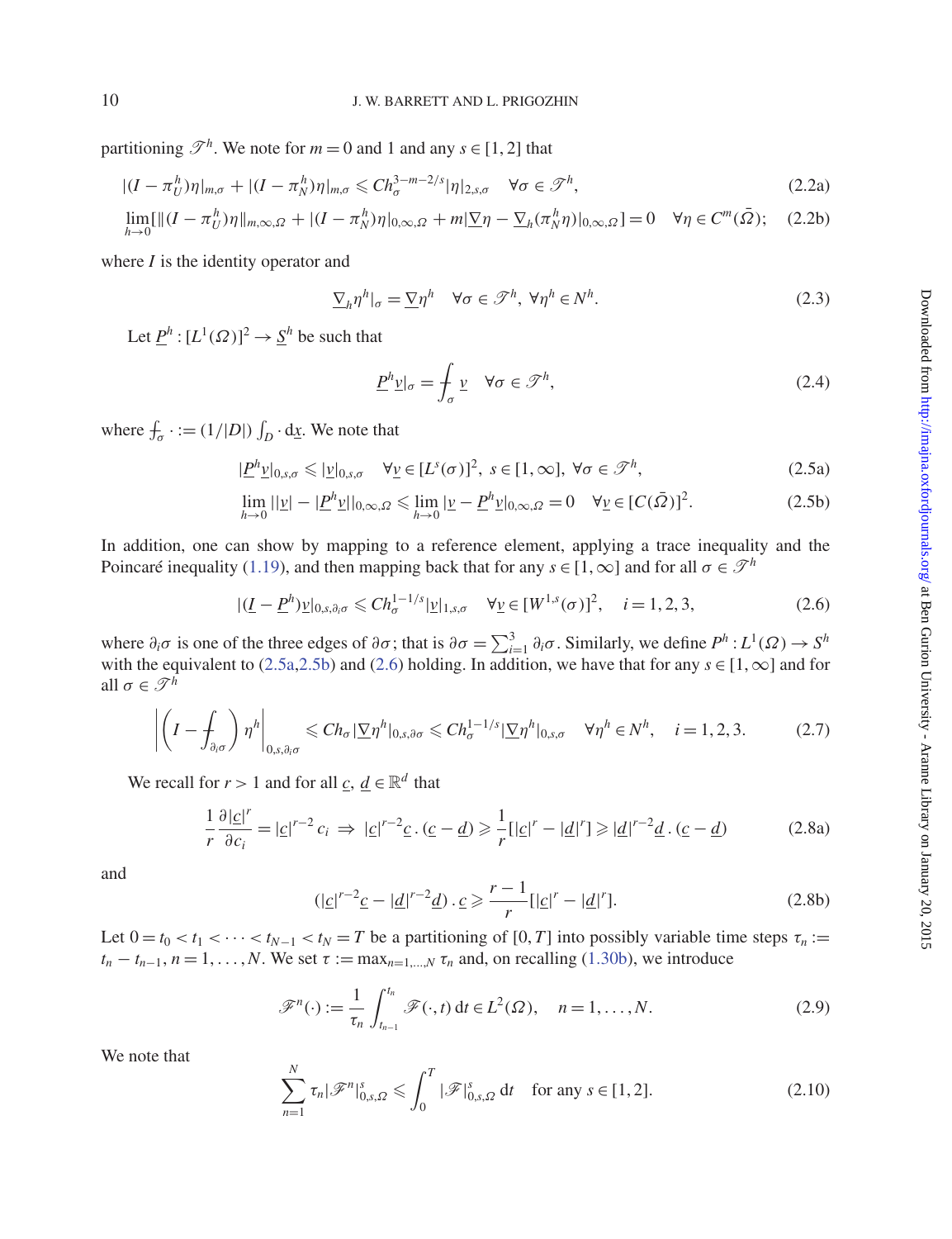On setting

<span id="page-10-6"></span>
$$
w_0^{\varepsilon, h} = P^h[\pi_N^h w_0^{\varepsilon}], \tag{2.11}
$$

we introduce  $M^h_\varepsilon: S^h \to S^h$  approximating  $M_\varepsilon: C(\bar{\Omega}) \to C(\bar{\Omega})$ , defined by [\(1.10\)](#page-2-1), for any  $\sigma \in \mathcal{T}^h$  as

<span id="page-10-0"></span>
$$
M_{\varepsilon}^{h}(\eta^{h})|_{\sigma} := \begin{cases} k_{0}, & \eta_{\sigma}^{h} \geq w_{0,\sigma}^{\varepsilon,h} + \varepsilon, \\ k_{1,\sigma}^{\varepsilon,h} + (k_{0} - k_{1,\sigma}^{\varepsilon,h}) \left( \frac{\eta_{\sigma}^{h} - w_{0,\sigma}^{\varepsilon,h}}{\varepsilon} \right), & \eta_{\sigma}^{h} \in [w_{0,\sigma}^{\varepsilon,h}, w_{0,\sigma}^{\varepsilon,h} + \varepsilon], \\ k_{1,\sigma}^{\varepsilon,h} := \max(k_{0}, |\underline{\nabla}_{h}(\pi_{N}^{h}w_{0}^{\varepsilon})|_{\sigma}|), & \eta_{\sigma}^{h} \leq w_{0,\sigma}^{\varepsilon,h}, \end{cases}
$$
(2.12)

where  $\eta_{\sigma}^{h} = \eta^{h}|_{\sigma}$  and  $w_{0,\sigma}^{\varepsilon,h} = w_0^{\varepsilon,h}|_{\sigma}$  for all  $\sigma \in \mathcal{F}^h$ .

We note that  $M_{\varepsilon}$  is also well defined on  $S^h$  with  $M_{\varepsilon}: S^h \to L^{\infty}(\Omega)$ , and we have the following result.

LEMMA 2.1 For any  $\eta^h \in S^h$ , we have that

<span id="page-10-4"></span>
$$
|M_{\varepsilon}(\eta^h) - M_{\varepsilon}^h(\eta^h)|_{0,\infty,\Omega} \leq C(\varepsilon^{-1})[|(I - P^h)w_0^{\varepsilon}|_{0,\infty,\Omega} + |\nabla w_0^{\varepsilon} - \nabla_h(\pi_N^h w_0^{\varepsilon})|_{0,\infty,\Omega}].
$$
 (2.13)

*Proof.* See the proof of Lemma 2.1 in [Barrett & Prigozhin](#page-37-1) [\(2013a](#page-37-1)).

Finally, it follows from [\(2.12\)](#page-10-0), [\(2.2b\)](#page-9-3) and Assumption (A1) that

<span id="page-10-2"></span>
$$
k_{1,\infty}^{\varepsilon,h} := \max_{\sigma \in \mathcal{P}^h} k_{1,\sigma}^{\varepsilon,h} \leqslant C. \tag{2.14}
$$

# 2.1 *Approximation*  $(Q_r^{h,\tau})$

On recalling [\(1.28\)](#page-6-0) and [\(1.27a,](#page-6-1)[1.27b\)](#page-6-2), we introduce for all  $\chi^h$ ,  $\eta^h \in N_0^h$ 

<span id="page-10-5"></span>
$$
\mathscr{A}^h(\chi^h, \eta^h) := \begin{cases} (\chi^h, \eta^h) & \text{in cases (i) and (ii)}, \\ c(\underline{\nabla}_h \chi^h, \underline{\nabla}_h \eta^h) & \text{in case (iii)}; \end{cases}
$$
(2.15)

and set  $\| \cdot \|_{\mathscr{A}^h} = [\mathscr{A}^h(\cdot, \cdot)]^{1/2}$ . In addition, on recalling [\(1.29\)](#page-6-3), we introduce for all  $\eta^h \in S^h$ 

<span id="page-10-1"></span>
$$
\mathfrak{M}^{h,n}(\eta^h)|_{\sigma} := \begin{cases} M_{\varepsilon}^h(\eta^h)|_{\sigma} & \text{in case (i),} \\ k(\underline{x}_{\sigma})\hat{M}(\eta^h|_{\sigma} + b_{\varepsilon}(t_n)) & \text{in case (ii),} \quad \forall \sigma \in \mathcal{F}^h, \\ k(\underline{x}_{\sigma}) & \text{in case (iii)} \end{cases}
$$
(2.16)

where  $x_{\sigma}$  is the centroid of  $\sigma$ . We note from [\(2.16\)](#page-10-1), [\(2.12\)](#page-10-0), [\(2.14\)](#page-10-2) and Assumption (A1) that  $\mathfrak{M}^{h,n}$ :  $S^h \to$ *S*<sup>*h*</sup> and there exist  $\mathfrak{M}_{\text{min}}$ ,  $\mathfrak{M}_{\text{max}} \in \mathbb{R}$  such that for  $n = 1, ..., N$ 

<span id="page-10-3"></span>
$$
0 < \mathfrak{M}_{\min} \leq \mathfrak{M}^{h,n}(\eta^h)|_{\sigma} \leq \mathfrak{M}_{\max} \quad \forall \eta^h \in S^h, \ \forall \sigma \in \mathcal{F}^h. \tag{2.17}
$$

We now define our finite element approximation of  $(Q_r)$ ,  $(1.31a,1.31b)$  $(1.31a,1.31b)$ , for a given  $r > 1$ :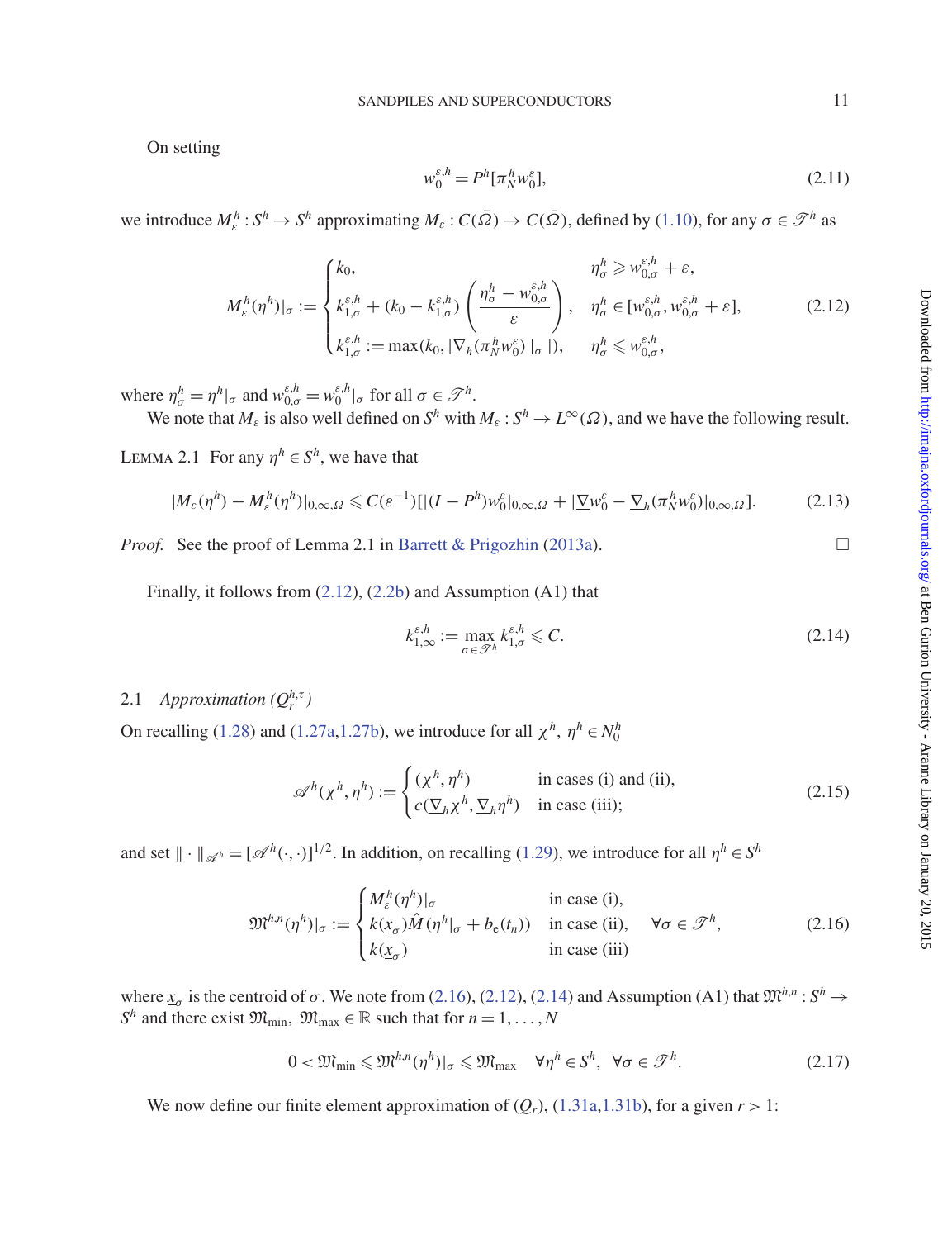$(Q_r^{h,\tau})$  For  $n = 1, ..., N$ , find  $W_r^n \in N_0^h$  and  $\underline{Q}_r^n \in \underline{S}^h$  such that

<span id="page-11-1"></span><span id="page-11-0"></span>
$$
\mathscr{A}^h\left(\frac{W_r^n - W_r^{n-1}}{\tau_n}, \eta^h\right) - (\underline{\mathcal{Q}}_r^n, \underline{\nabla}_h \eta^h) = (\mathscr{F}^n, \eta^h) \quad \forall \eta^h \in N_0^h,
$$
\n(2.18a)

$$
(\mathfrak{M}^{h,n}(P^h W_r^n)|\underline{Q}_r^n|^{r-2}\underline{Q}_r^n, \underline{v}^h) + (\underline{\nabla}_h W_r^n, \underline{v}^h) = 0 \quad \forall \underline{v}^h \in \underline{S}^h; \tag{2.18b}
$$

where  $W_r^0 = \pi_N^h w^0$ .

Associated with  $(Q_r^{h,\tau})$  is the corresponding approximation of a generalized *p*-Laplacian problem for  $p > 1$ , where we recall that  $1/r + 1/p = 1$ :

 $(P_p^{h,\tau})$  For  $n = 1, \ldots, N$ , find  $W_r^n \in N_0^h$  such that

<span id="page-11-2"></span>
$$
\begin{split} \mathscr{A}^h \left( \frac{W_r^n - W_r^{n-1}}{\tau_n}, \eta^h \right) + \left( [\mathfrak{M}^{h,n}(P^h W_r^n)]^{-(p-1)} |\Sigma_h W_r^n|^{p-2} \Sigma_h W_r^n, \Sigma_h \eta^h \right) \\ = (\mathscr{F}^n, \eta^h) \quad \forall \eta^h \in N_0^h, \end{split} \tag{2.19}
$$

where  $W_r^0 = \pi_N^h w^0$ .

THEOREM 2.2 Let the Assumptions (A1) and (A2) hold. Then for all  $r \in (1, 2)$ , for all regular partitionings  $\mathcal{F}^h$  of  $\Omega$  and for all  $\tau_n > 0$ , there exists a solution,  $W_r^n \in N_0^h$  and  $\underline{Q}_r^n \in \underline{S}^h$  to the *n*th step of  $(Q_r^{h,\tau})$ ,  $(2.18a, 2.18b)$  $(2.18a, 2.18b)$  $(2.18a, 2.18b)$ . This solution is unique in case (iii). In addition, we have that

<span id="page-11-6"></span>
$$
\max_{n=0,\dots,N} \|W_r^n\|_{\mathscr{A}^h} + \sum_{n=1}^N \|W_r^n - W_r^{n-1}\|_{\mathscr{A}^h}^2 + \sum_{n=1}^N \tau_n \|\underline{Q}_r^n\|_{0,r,\Omega}^r + \left(\sum_{n=1}^N \tau_n |\nabla_h W_r^n|_{0,p,\Omega}^p\right)^{1/p} \leq C,\quad(2.20)
$$

where  $1/r + 1/p = 1$ . Moreover,  $(Q_r^{h,\tau})$ , [\(2.18a](#page-11-0), 2.18b), is equivalent to  $(P_p^{h,\tau})$ , [\(2.19\)](#page-11-2).

*Proof.* The proof is similar to the proof of Theorem 2.2 in [Barrett & Prigozhin](#page-37-1) [\(2013a\)](#page-37-1) with  $U_0^h$  replaced by  $N_0^h$ . It follows immediately from [\(2.18b\)](#page-11-1) that for all  $\sigma \in \mathcal{I}^h$ 

<span id="page-11-3"></span>
$$
\underline{\nabla}W_r^n = -\mathfrak{M}^{h,n}(P^hW_r^n)|\underline{Q}_r^n|^{r-2}\underline{Q}_r^n \Leftrightarrow \underline{Q}_r^n = -[\mathfrak{M}^{h,n}(P^hW_r^n)]^{-(p-1)}|\underline{\nabla}W_r^n|^{p-2}\underline{\nabla}W_r^n \quad \text{on } \sigma. \tag{2.21}
$$

Substituting this expression for  $\underline{\mathcal{Q}}_r^n$  into [\(2.18a\)](#page-11-0) yields [\(2.19\)](#page-11-2). Hence  $(P_p^{h,\tau})$ , with [\(2.21\)](#page-11-3), is equivalent to  $(Q_r^{h,\tau}).$ 

Consider the strictly convex minimization problem:

<span id="page-11-4"></span>
$$
\min_{\eta^h \in N_0^h} E_p^{h,n}(\eta^h),\tag{2.22a}
$$

where, for a given  $\varphi^h \in N_0^h$ ,  $E_p^{h,n}: N_0^h \to \mathbb{R}$  is defined by

<span id="page-11-5"></span>
$$
E_p^{h,n}(\eta^h) := \frac{1}{2\tau_n} \|\eta^h - W_r^{n-1}\|_{\mathscr{A}^h}^2 + \frac{1}{p} \int_{\Omega} [\mathfrak{M}^{h,n}(P^h\varphi^h)]^{-(p-1)} |\nabla_h \eta^h|^p \, \mathrm{d}\underline{x} - (\mathscr{F}^n, \eta^h). \tag{2.22b}
$$

In case (iii), as, on recalling [\(2.16\)](#page-10-1),  $\mathfrak{M}^{h,n}(\cdot)$  only depends on *x*, [\(2.19\)](#page-11-2) is the Euler–Lagrange system associated with the strictly convex minimization problem [\(2.22a,](#page-11-4)[2.22b\)](#page-11-5). Hence, in case (iii) there exists a unique solution to  $(P_p^{h,\tau})$ , [\(2.19\)](#page-11-2), and therefore to  $(Q_r^{h,\tau})$ , [\(2.18a,](#page-11-0)[2.18b\)](#page-11-1).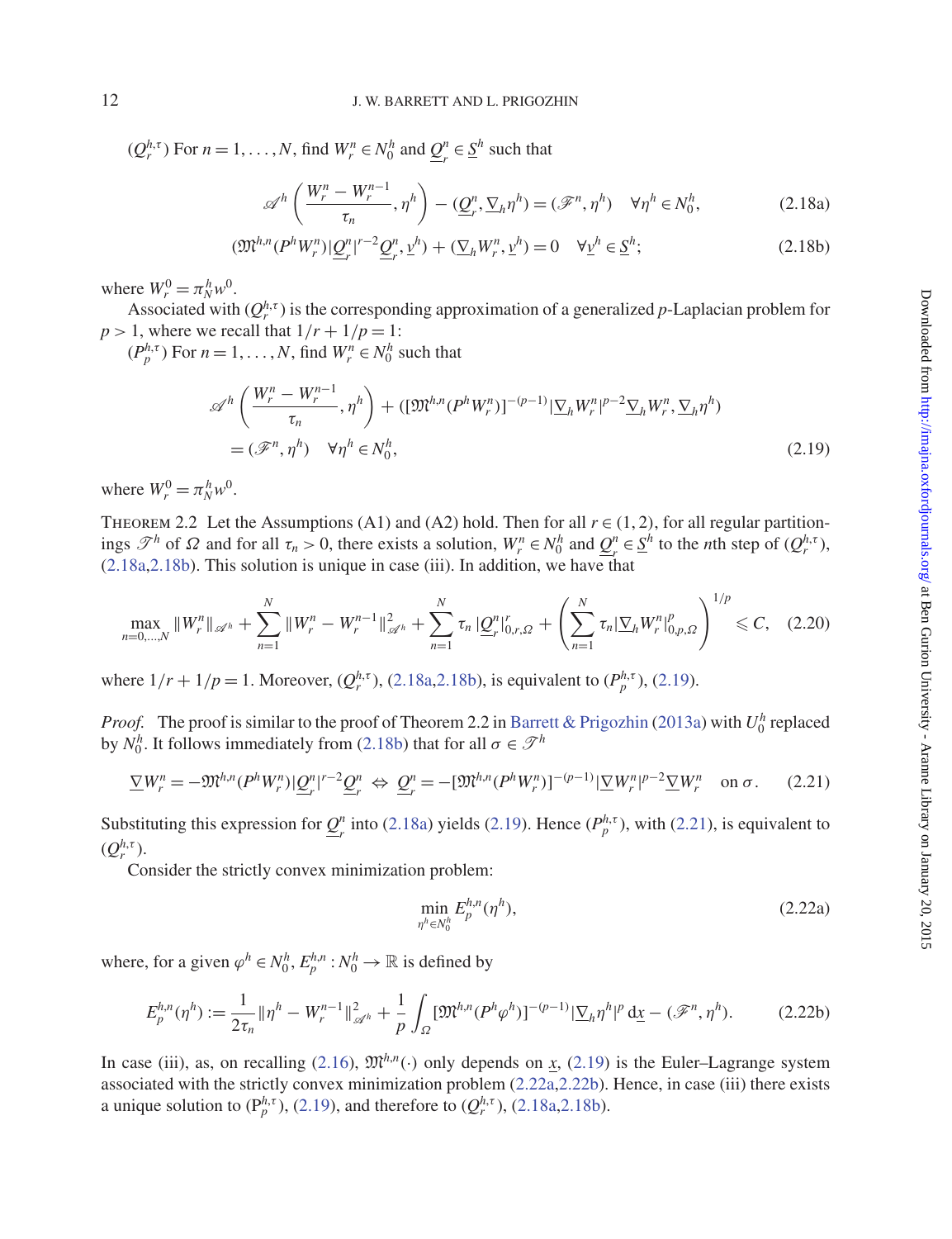We now apply the Brouwer fixed point theorem to prove existence of a solution to  $(P_p^{h,\tau})$ , and therefore to  $(Q_r^{h,\tau})$  in cases (i) and (ii). Let  $F^h: N_0^h \to N_0^h$  be such that for any  $\varphi^h \in N_0^h$ ,  $F^h \varphi^h \in N_0^h$  solves

$$
\begin{split} \mathscr{A}^{h} \left( \frac{F^{h} \varphi^{h} - W_{r}^{n-1}}{\tau_{n}}, \eta^{h} \right) + \left( [\mathfrak{M}^{h,n} (P^{h} \varphi^{h})]^{-(p-1)} |\Sigma_{h} F^{h} \varphi^{h}|^{p-2} \Sigma_{h} F^{h} \varphi^{h}, \Sigma_{h} \eta^{h} \right) \\ = (\mathscr{F}^{n}, \eta^{h}) \quad \forall \eta^{h} \in \mathcal{N}_{0}^{h}. \end{split} \tag{2.23}
$$

The well-posedness of the mapping  $F^h$  follows from noting that [\(2.23\)](#page-12-0) is the Euler–Lagrange system associated with the strictly convex minimization problem [\(2.22a,](#page-11-4)[2.22b\)](#page-11-5), that is, there exists a unique element  $F^h\varphi^h \in N_0^h$  solving [\(2.23\)](#page-12-0). It follows immediately from [\(2.22a,](#page-11-4)[2.22b\)](#page-11-5), as  $\|\cdot\|_{\mathscr{A}^h} \equiv |\cdot|_{0,\Omega}$  in cases (i) and (ii), that

<span id="page-12-1"></span>
$$
\frac{1}{2\tau_n}|F^h\varphi^h - W_r^{n-1}|_{0,\Omega}^2 - (\mathcal{F}^n, F^h\varphi^h) \le E_p^{h,n}(F^h\varphi^h) \le E_p^{h,n}(0) = \frac{1}{2\tau_n}|W_r^{n-1}|_{0,\Omega}^2. \tag{2.24}
$$

It is easily deduced from [\(2.24\)](#page-12-1) that

<span id="page-12-0"></span>
$$
F^h \varphi^h \in B_{\gamma} := \{ \eta^h \in N_0^h : |\eta^h|_{0,\Omega} \leq \gamma \},\tag{2.25}
$$

where  $\gamma \in \mathbb{R}_{>0}$  depends on  $|W_r^{n-1}|_{0,\Omega}$ ,  $|\mathscr{F}^n|_{0,\Omega}$  and  $\tau_n$ . Hence  $F^h: B_\gamma \to B_\gamma$ . In addition, it is easily verified that the mapping  $F^h$  is continuous, as  $\mathfrak{M}^{h,n}$ :  $S^h \to S^h$  is continuous with respect to  $S^h$  on recalling [\(2.16\)](#page-10-1), [\(2.12\)](#page-10-0) and [\(1.14\)](#page-3-3). Therefore, the Brouwer fixed point theorem yields that the mapping *F<sup>h</sup>* has at least one fixed point in  $B_\gamma$ . Hence, there exists a solution to  $(P_p^{h,\tau})$ , [\(2.19\)](#page-11-2), and therefore to  $(Q_r^{h,\tau})$ , [\(2.18a,](#page-11-0)[2.18b\)](#page-11-1), in cases (i) and (ii).

It follows from  $(2.21)$  and  $(2.17)$  that for  $n = 1, \ldots, N$ 

<span id="page-12-3"></span>
$$
|\nabla_h W_r^n|_{0,p,\Omega}^p = |[\mathfrak{M}^{h,n}(P^h W_r^n)]^{p-1} \underline{Q}_r^n|_{0,r,\Omega}^r \leq (\mathfrak{M}_{\text{max}})^{p-1} (\mathfrak{M}^{h,n}(P^h W_r^n), |\underline{Q}_r^n|^r). \tag{2.26}
$$

Choosing  $\eta^h = W_r^n$ ,  $\underline{v}^h = \underline{Q}_r^n$  in [\(2.18a,](#page-11-0) [2.18b\)](#page-11-1), combining and noting the simple identity

<span id="page-12-2"></span>
$$
(c-d)c = \frac{1}{2}[c^2 + (c-d)^2 - d^2] \quad \forall c, d \in \mathbb{R},
$$
\n(2.27)

we obtain for  $n = 1, ..., N$ , on applying Young's inequality and [\(1.19\)](#page-4-3), that for all  $\delta > 0$ 

$$
\|W_r^n\|_{\mathscr{A}^h}^2 + \|W_r^n - W_r^{n-1}\|_{\mathscr{A}^h}^2 + 2\tau_n(\mathfrak{M}^{h,n}(P^h W_r^n), |\underline{Q}_r^n|^r)
$$
  
\n
$$
= \|W_r^{n-1}\|_{\mathscr{A}^h}^2 + 2\tau_n(\mathscr{F}^n, W_r^n)
$$
  
\n
$$
\leq \|W_r^{n-1}\|_{\mathscr{A}^h}^2 + 2\tau_n \left[ \frac{1}{r} \delta^{-r} |\mathscr{F}^n|_{0,r,\Omega}^r + \frac{1}{p} \delta^p |W_r^n|_{0,p,\Omega}^p \right]
$$
  
\n
$$
\leq \|W_r^{n-1}\|_{\mathscr{A}^h}^2 + 2\tau_n \left[ \frac{1}{r} \delta^{-r} |\mathscr{F}^n|_{0,r,\Omega}^r + \frac{1}{p} [\delta C_\star(\Omega)]^p |\underline{\nabla} W_r^n|_{0,p,\Omega}^p \right].
$$
 (2.28)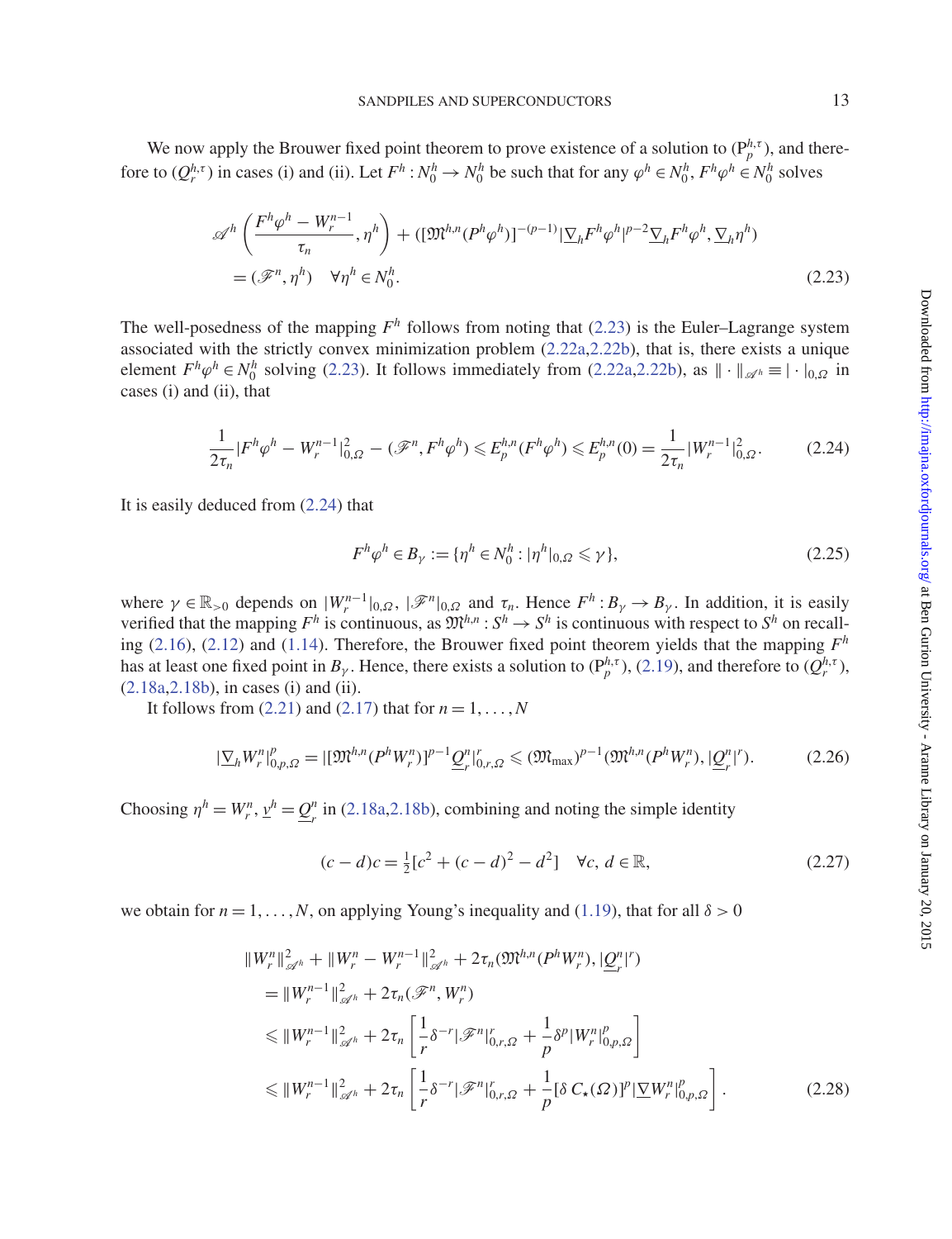It follows on summing [\(2.28\)](#page-12-2) from  $n = 1$  to *m*, with  $\delta = 1/(C_{\star}(\Omega)[\mathfrak{M}_{\text{max}}]^{1/r})$ , and noting [\(2.26\)](#page-12-3) and  $(2.17)$  that for  $m = 1, ..., N$ 

<span id="page-13-0"></span>
$$
||W_r^m||_{\mathscr{A}^h}^2 + \sum_{n=1}^m ||W_r^n - W_r^{n-1}||_{\mathscr{A}^h}^2 + \sum_{n=1}^m \tau_n(\mathfrak{M}^{h,n}(P^h W_r^n), |\underline{Q}_r^n|^r)
$$
  
\$\leq ||W\_r^0||\_{\mathscr{A}^h}^2 + 2 [C\_\*(\Omega)]^r \mathfrak{M}\_{\max} \sum\_{n=1}^m \tau\_n |\mathscr{F}^n|\_{0,r,\Omega}^r. \tag{2.29}

The desired result  $(2.20)$  follows immediately from  $(2.29)$ ,  $(2.10)$ ,  $(2.17)$  and  $(2.26)$ .

We end this section with the following discrete Poincaré and compactness results for  $N_0^h$ , which are extensions of Proposition 4.13 in Chapter 1 and Theorem 2.4 in Chapter 2 of [Temam](#page-37-18) [\(1984](#page-37-18)). In addition, we are more precise about the domain  $\Omega$  and the subsequent elliptic regularity.

LEMMA 2.3 Let  $s \in (1, \infty)$  and Assumption (A2) hold. Then we have that

<span id="page-13-1"></span>
$$
|(\eta^h, \underline{\nabla} \cdot \underline{\nu}) + (\underline{\nabla}_h \eta^h, \underline{\nu})| \le C h |\underline{\nabla}_h \eta^h|_{0,s,\Omega} |\underline{\nu}|_{1,s',\Omega} \quad \forall \eta^h \in N_0^h, \ \forall \underline{\nu} \in [W^{1,s'}(\Omega)]^2; \tag{2.30}
$$

where, here and throughout the paper,  $1/s + 1/s' = 1$ . Hence, it follows that

<span id="page-13-3"></span>
$$
|\eta^h|_{0,s,\Omega} \leqslant C|\underline{\nabla}_h \eta^h|_{0,s,\Omega} \quad \forall \eta^h \in N_0^h. \tag{2.31}
$$

*Proof.* First on splitting  $\partial \sigma$  into its three edges, i.e.,  $\partial \sigma = \sum_{i=1}^{3} \partial_i \sigma$ , it follows from [\(2.7\)](#page-9-5) and [\(2.6\)](#page-9-2) that for all  $\eta^h \in N_0^h$  and for all  $\underline{v} \in [W_0^{1,s'}(\Omega)]^2$ 

$$
|(\eta^h, \nabla \cdot \mathbf{v}) + (\nabla_h \eta^h, \mathbf{v})| = \left| \sum_{\sigma \in \mathcal{F}^h} \sum_{i=1}^3 \int_{\partial_i \sigma} \eta^h \mathbf{v} \cdot \mathbf{v}_{\partial_i \sigma} \, ds \right|
$$
  
\n
$$
= \left| \sum_{\sigma \in \mathcal{F}^h} \sum_{i=1}^3 \int_{\partial_i \sigma} \left[ \left( I - \int_{\partial_i \sigma} \right) \eta^h \right] \mathbf{v} \cdot \mathbf{v}_{\partial_i \sigma} \, ds \right|
$$
  
\n
$$
= \left| \sum_{\sigma \in \mathcal{F}^h} \sum_{i=1}^3 \int_{\partial_i \sigma} \left[ \left( I - \int_{\partial_i \sigma} \right) \eta^h \right] \left[ (I - P^h) \mathbf{v} \right] \cdot \mathbf{v}_{\partial_i \sigma} \, ds \right|
$$
  
\n
$$
\leq \sum_{\sigma \in \mathcal{F}^h} \sum_{i=1}^3 \left| \left( I - \int_{\partial_i \sigma} \right) \eta^h \right|_{0, s, \partial_i \sigma} |(I - P^h) \mathbf{v}|_{0, s', \partial_i \sigma}
$$
  
\n
$$
\leq C \sum_{\sigma \in \mathcal{F}^h} h_{\sigma} |\mathbf{v}|_{0, s, \sigma} |\mathbf{v}|_{1, s', \sigma} \leq Ch |\mathbf{v}|_{h} \eta^h |_{0, s, \Omega} |\mathbf{v}|_{1, s', \Omega}; \qquad (2.32)
$$

and hence the desired result [\(2.30\)](#page-13-1).

It immediately follows from [\(2.30\)](#page-13-1) that

<span id="page-13-2"></span>
$$
|(\eta^h, \underline{\nabla} \cdot \underline{\nu})| \leq C |\underline{\nabla}_h \eta^h|_{0,s,\Omega} \, ||\underline{\nu}||_{1,s',\Omega} \quad \forall \eta^h \in N_0^h, \ \forall \underline{\nu} \in [W_0^{1,s'}(\Omega)]^2. \tag{2.33}
$$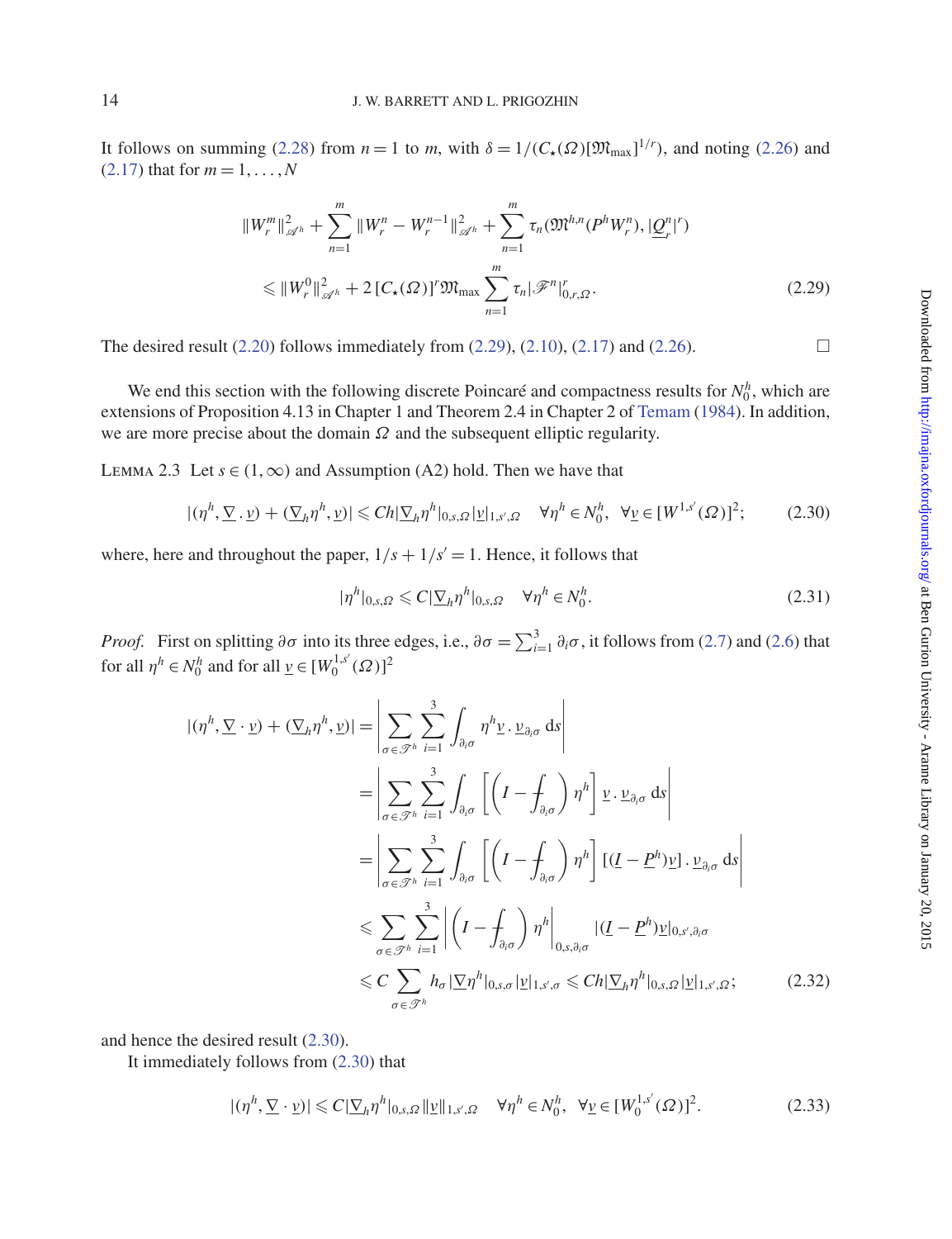Given any  $\theta \in L^{s'}(\Omega)$ , then there exists a  $\underline{v} \in [W^{1,s'}(\Omega)]^2$  such that

<span id="page-14-0"></span>
$$
\underline{\nabla} \cdot \underline{\nu} = \theta \quad \text{a.e. in } \Omega, \quad \|\underline{\nu}\|_{1,s',\Omega} \leqslant C \|\theta\|_{0,s',\Omega}.
$$

The result [\(2.34\)](#page-14-0) is easily achieved by choosing  $\nu = -\nabla z$ , where  $-\Delta z = \theta'$  a.e. in  $\Omega' \supset \Omega$  and  $z = 0$  on  $\partial \Omega'$ , where  $\theta'$  is the extension of  $\theta$  from  $\Omega$  to  $\Omega'$  by zero and  $\partial \Omega' \in C^{\infty}$ . Combining [\(2.33\)](#page-13-2) and [\(2.34\)](#page-14-0) yields the desired result  $(2.31)$ .

LEMMA 2.4 Given  $\{\eta^h\}_{h>0}$ , with  $\eta^h \in N_0^h$ , such that for an  $s \in (4, \infty)$ 

<span id="page-14-9"></span><span id="page-14-7"></span><span id="page-14-2"></span><span id="page-14-1"></span>
$$
|\underline{\nabla}_h \eta^h|_{0,s,\Omega} \leqslant C; \tag{2.35}
$$

then there exists a subsequence of  $\{\eta^h\}_{h>0}$  (not indicated), and an  $\eta \in W_0^{1,s}(\Omega)$  such that as  $h \to 0$ 

$$
\underline{\nabla}_h \eta^h \to \underline{\nabla} \eta \quad \text{weakly in } [L^s(\Omega)]^2,\tag{2.36a}
$$

$$
\eta^h \to \eta \quad \text{strongly in } L^s(\Omega),\tag{2.36b}
$$

$$
\underline{\nabla}_h \eta^h \to \underline{\nabla} \eta \quad \text{strongly in } [[H^{1/2}(\Omega)]^*]^2. \tag{2.36c}
$$

*Proof.* It follows immediately from [\(2.35\)](#page-14-1) and [\(2.31\)](#page-13-3) that there exist an  $\eta \in L^s(\Omega)$  and a  $\underline{d} \in [L^s(\Omega)]^2$ , and a subsequence of  $\{\eta^h\}_{h>0}$  (not indicated) such that as  $h \to 0$ 

<span id="page-14-3"></span>
$$
\eta^h \to \eta \quad \text{weakly in } L^s(\Omega), \quad \underline{\nabla}_h \eta^h \to \underline{d} \quad \text{weakly in } [L^s(\Omega)]^2. \tag{2.37}
$$

Passing to the limit  $h \to 0$  in [\(2.30\)](#page-13-1) for the subsequence we deduce that

<span id="page-14-4"></span>
$$
\eta \in W_0^{1,s}(\Omega) \quad \text{and} \quad \underline{d} = \underline{\nabla} \eta. \tag{2.38}
$$

Hence, the desired result [\(2.36a\)](#page-14-2) follows from combining [\(2.37\)](#page-14-3) and [\(2.38\)](#page-14-4).

We now introduce  $\hat{\eta}^h \in U_0^h$  such that

<span id="page-14-5"></span>
$$
(\underline{\nabla}\hat{\eta}^h, \underline{\nabla}\chi^h) = (\underline{\nabla}_h \eta^h, \underline{\nabla}\chi^h) \quad \forall \chi^h \in U_0^h.
$$
 (2.39)

It follows from [\(1.19\)](#page-4-3), [\(2.39\)](#page-14-5) and [\(2.35\)](#page-14-1) that

<span id="page-14-6"></span>
$$
\|\hat{\eta}^h\|_{1,\Omega} \leqslant C|\underline{\nabla}\hat{\eta}^h|_{0,\Omega} \leqslant C|\underline{\nabla}_h\eta^h|_{0,\Omega} \leqslant C. \tag{2.40}
$$

We deduce from [\(2.40\)](#page-14-6) that there exists a further subsequence of  $\{\eta^h\}_{h>0}$  (not indicated) such that as  $h \rightarrow 0$ 

$$
\nabla \hat{\eta}^h \to \nabla \hat{\eta} \quad \text{weakly in } [L^2(\Omega)]^2,\tag{2.41a}
$$

<span id="page-14-10"></span><span id="page-14-8"></span>
$$
\hat{\eta}^h \to \hat{\eta} \quad \text{strongly in } L^{\kappa}(\Omega) \quad \forall \kappa \in [1, \infty); \tag{2.41b}
$$

where  $\hat{\eta} \in H_0^1(\Omega)$ .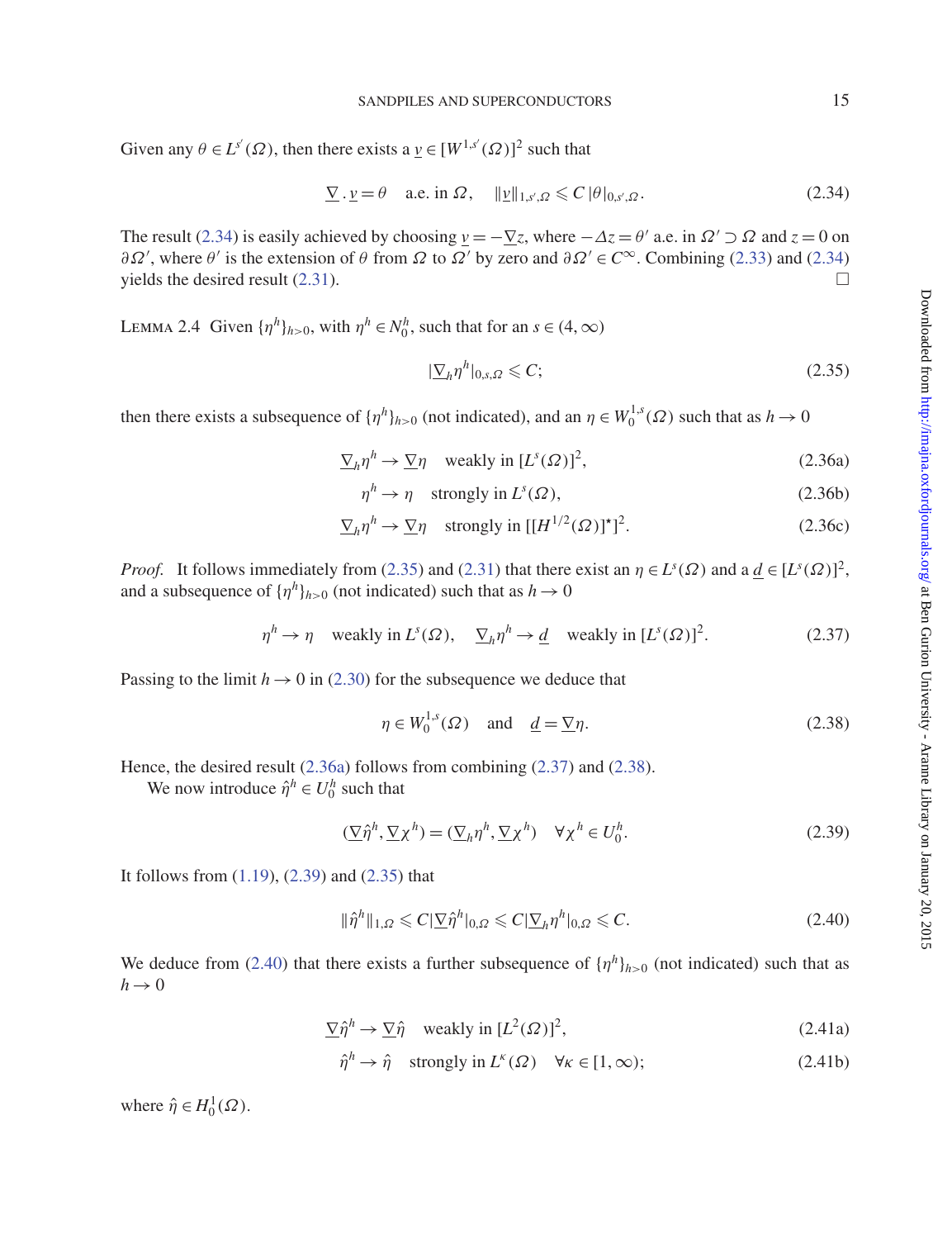As  $\Omega$  is polygonal, it follows from [Grisvard](#page-37-19) [\(1985](#page-37-19), Chapter 4) that given  $\theta \in L^{s'}(\Omega)$  for some  $s' \in (1, \frac{4}{3})$ , then there exists a unique  $z \in W^{2,s'}(\Omega)$  such that

<span id="page-15-0"></span>
$$
-\Delta z = \theta \quad \text{a.e. in } \Omega, \quad z = 0 \quad \text{on } \partial\Omega \quad \text{and} \quad \|z\|_{2,s',\Omega} \leq C|\theta|_{0,s',\Omega}. \tag{2.42}
$$

It follows from  $(2.42)$  and  $(2.39)$  that

<span id="page-15-1"></span>
$$
(\hat{\eta}^h - \eta^h, \theta) = \left[ (\underline{\nabla} \hat{\eta}^h - \underline{\nabla}_h \eta^h, \underline{\nabla} [(I - \pi_U^h) z]) \right] + \left[ (\underline{\nabla}_h \eta^h, \underline{\nabla} z) + (\eta^h, \Delta z) \right] =: T_1 + T_2. \tag{2.43}
$$

We deduce from [\(2.40\)](#page-14-6), [\(2.2a\)](#page-9-6) and [\(2.42\)](#page-15-0) that

<span id="page-15-2"></span>
$$
|T_1| \leqslant C|(I - \pi_U^h)z|_{1,\Omega} \leqslant Ch^{2(1-1/s')} |z|_{2,s',\Omega} \leqslant Ch^{2/s}|\theta|_{0,s',\Omega},\tag{2.44a}
$$

and from [\(2.30\)](#page-13-1) with  $\underline{v} = -\underline{\nabla}z$ , [\(2.35\)](#page-14-1) and [\(2.42\)](#page-15-0) that

<span id="page-15-3"></span>
$$
|T_2| \leq C h |\Sigma_h \eta^h|_{0,s,\Omega} \|z\|_{2,s',\Omega} \leq C h |\theta|_{0,s',\Omega}.
$$
 (2.44b)

Hence, combining [\(2.43\)](#page-15-1) and [\(2.44a,](#page-15-2)[2.44b\)](#page-15-3) yields that

<span id="page-15-4"></span>
$$
|(\hat{\eta}^h - \eta^h, \theta)| \leq C h^{2/s} |\theta|_{0, s', \Omega} \qquad \forall \theta \in L^{s'}(\Omega). \tag{2.45}
$$

It follows immediately from [\(2.45\)](#page-15-4) that

<span id="page-15-5"></span>
$$
|\hat{\eta}^h - \eta^h|_{0,s,\Omega} \to 0 \quad \text{as } h \to 0. \tag{2.46}
$$

The desired result [\(2.36b\)](#page-14-7) then follows from [\(2.41b\)](#page-14-8) and [\(2.46\)](#page-15-5), as [\(2.37\)](#page-14-3) implies that  $\hat{\eta} = \eta$ .

Finally, we need to prove [\(2.36c\)](#page-14-9). First, we note that

<span id="page-15-6"></span>
$$
(\underline{\nabla}\eta - \underline{\nabla}_h \eta^h, \underline{\nu}) = -(\eta - \eta^h, \underline{\nabla} \cdot \underline{\nu}) - [(\eta^h, \underline{\nabla} \cdot \underline{\nu}) + (\underline{\nabla}_h \eta^h, \underline{\nu})] \quad \forall \underline{\nu} \in [H^1(\Omega)]^2.
$$
 (2.47)

Hence, it follows from [\(2.47\)](#page-15-6) and [\(2.30\)](#page-13-1) that

<span id="page-15-7"></span>
$$
|(\nabla \eta - \nabla_h \eta^h, \underline{\nu})| \leq C[|\eta - \eta^h|_{0,\Omega} + h |\nabla_h \eta^h|_{0,\Omega}] |\underline{\nu}|_{1,\Omega} \quad \forall \underline{\nu} \in [H^1(\Omega)]^2. \tag{2.48}
$$

Therefore, [\(2.48\)](#page-15-7), [\(2.36b\)](#page-14-7) and [\(2.35\)](#page-14-1) yield for the subsequence that

<span id="page-15-8"></span>
$$
\nabla_h \eta^h \to \nabla \eta \quad \text{strongly in } [[H^1(\Omega)]^*]^2 \text{ as } h \to 0. \tag{2.49}
$$

The desired result [\(2.36c\)](#page-14-9) follows immediately from [\(1.21\)](#page-5-0), [\(2.49\)](#page-15-8) and [\(2.35\)](#page-14-1).

### **3. Convergence**

3.1 *Convergence of*  $(Q_r^{h,\tau})$  to  $(Q_r^{\tau})$ 

Similarly to [\(2.16\)](#page-10-1), we introduce for all  $\eta \in C(\overline{\Omega})$ 

<span id="page-15-9"></span>
$$
\mathfrak{M}^{n}(\eta)(\underline{x}) := \begin{cases} M_{\varepsilon}(\eta)(\underline{x}) & \text{in case (i)}\\ k(\underline{x})\hat{M}(\eta(\underline{x}) + b_{e}(t_{n})) & \text{in case (ii)}\\ k(\underline{x}) & \text{in case (iii)} \end{cases} \quad \text{for a.e. } \underline{x} \in \Omega.
$$
 (3.1)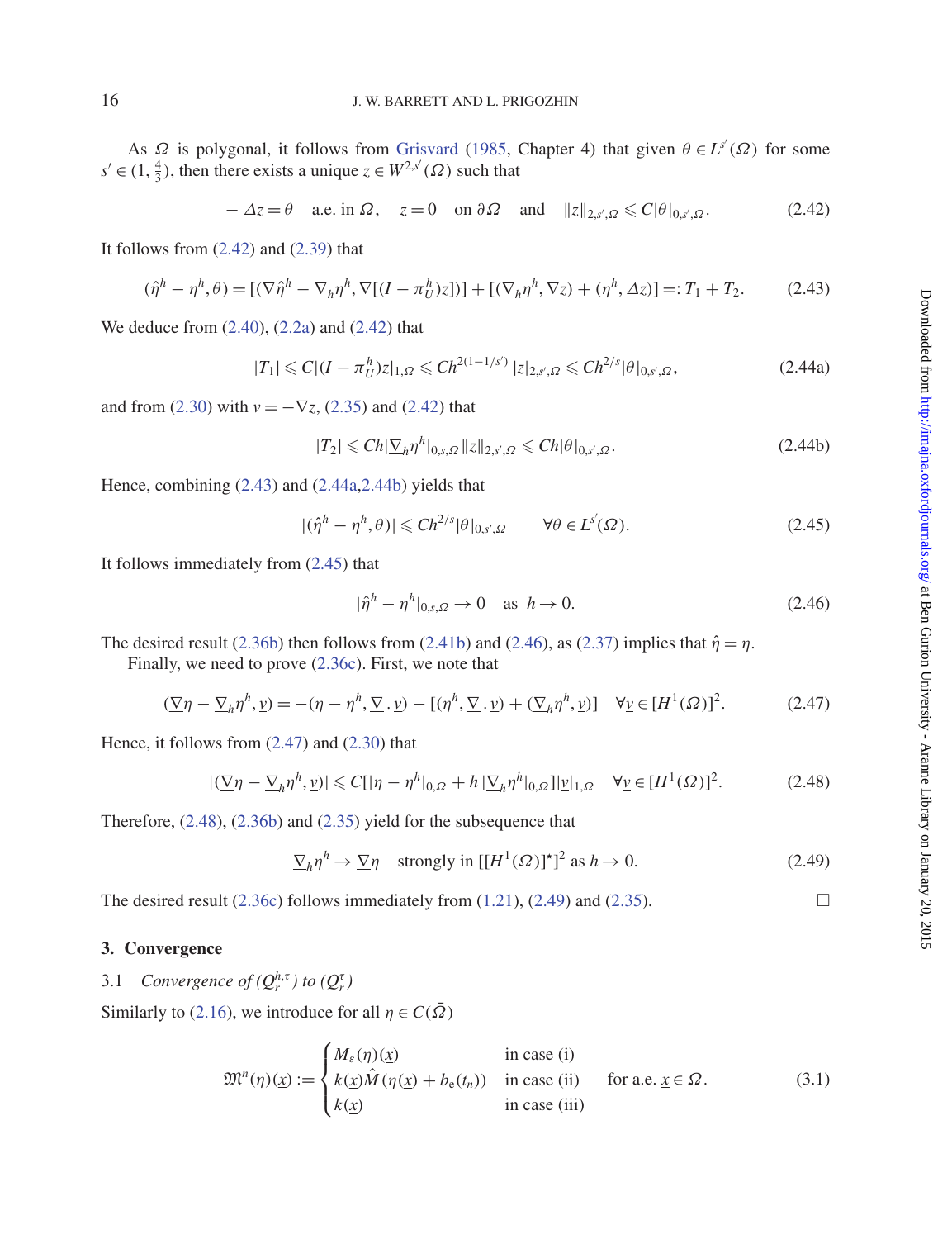We note from [\(3.1\)](#page-15-9), [\(1.10\)](#page-2-1) and Assumption (A1) that there exist  $\mathfrak{M}_{\text{min}}$ ,  $\mathfrak{M}_{\text{max}} \in \mathbb{R}$  such that for  $n =$  $1, \ldots, N$ 

<span id="page-16-7"></span>
$$
0 < \mathfrak{M}_{\min} \leq \mathfrak{M}^n(\eta)(\underline{x}) \leq \mathfrak{M}_{\max} \quad \forall \eta \in C(\overline{\Omega}) \quad \text{for a.e. } \underline{x} \in \Omega. \tag{3.2}
$$

For the purposes of the convergence analysis in this subsection, we introduce for a given  $r > 1$ :  $(Q_r^{\tau})$  for  $n = 1, ..., N$ , find  $w_r^n \in W_0^{1,p}(\Omega)$  and  $q_r^n \in [L^r(\Omega)]^2$  such that

<span id="page-16-1"></span><span id="page-16-0"></span>
$$
\mathscr{A}\left(\frac{w_r^n - w_r^{n-1}}{\tau_n}, \eta\right) - (\underline{q}_r^n, \underline{\nabla}\eta) = (\mathscr{F}^n, \eta) \quad \forall \eta \in W_0^{1,p}(\Omega),\tag{3.3a}
$$

$$
(\mathfrak{M}^{n}(w_{r}^{n})|q_{r}^{n}|^{r-2}q_{r}^{n},\underline{v}) + (\underline{\nabla}w_{r}^{n},\underline{v}) = 0 \quad \forall \underline{v} \in [L^{r}(\Omega)]^{2};
$$
\n(3.3b)

where  $w_r^0 = w^0$ .

THEOREM 3.1 Let Assumptions (A1) and (A2) hold. For any fixed  $r \in (1, \frac{4}{3})$  and fixed time partition  ${\{\tau_n\}}_{n=1}^N$ , and for all regular partitionings  $\mathscr{T}^h$  of  $\Omega$ , there exists a subsequence of  ${\{\{W^n_r, \underline{Q}^n_r\}}_{n=1}^N\}_{h>0}$  (not indicated), where  $\{W_r^n, \mathcal{Q}_r^n\}_{n=1}^N$  solves  $(\mathcal{Q}_r^{h,\tau})$ , [\(2.18a](#page-11-0)[,2.18b\)](#page-11-1), such that as  $h \to 0$ , for any  $s \in [1,\infty)$ ,

$$
W_r^n, P^h W_r^n \to w_r^n \quad \text{strongly in } L^p(\Omega), \quad n = 1, \dots, N,
$$
\n(3.4a)

$$
\mathfrak{M}^{h,n}(P^h W_r^n) \to \mathfrak{M}^n(w_r^n) \quad \text{strongly in } L^s(\Omega), \quad n = 1, \dots, N,
$$
\n
$$
(3.4b)
$$

$$
\underline{\nabla}_h W_r^n \to \underline{\nabla} w_r^n \quad \text{weakly in } [L^p(\Omega)]^2, \quad n = 1, \dots, N,
$$
\n(3.4c)

$$
\underline{\nabla}_h W_r^n \to \underline{\nabla} w_r^n \quad \text{strongly in } [[H^{1/2}(\Omega)]^*]^2, \quad n = 1, \dots, N,
$$
 (3.4d)

<span id="page-16-8"></span><span id="page-16-5"></span><span id="page-16-4"></span><span id="page-16-3"></span><span id="page-16-2"></span>
$$
\underline{Q}_r^n \to \underline{q}_r^n \quad \text{weakly in } [L^r(\Omega)]^2, \quad n = 1, \dots, N; \tag{3.4e}
$$

where  $\{w_r^n, \frac{q^n}{r}\}_{n=1}^N$  is a solution of  $(Q_r^{\tau})$ , [\(3.3a,](#page-16-0)[3.3b\)](#page-16-1).

In addition, we have that

<span id="page-16-9"></span>
$$
\max_{n=0,\dots,N} \|w_r^n\|_{\mathscr{A}} + \sum_{n=1}^N \|w_r^n - w_r^{n-1}\|_{\mathscr{A}}^2 + \sum_{n=1}^N \tau_n |q_r^n|_{0,r,\Omega}^r + \left(\sum_{n=1}^N \tau_n |\nabla w_r^n|_{0,p,\Omega}^p\right)^{1/p} \leq C. \tag{3.5}
$$

Moreover, in case (iii) the solution of  $(Q_r^{\tau})$  is unique, and so the whole sequence converges in [\(3.4a](#page-16-2)[–3.4e\)](#page-16-3).

*Proof.* The desired subsequence weak convergence result [\(3.4e\)](#page-16-3) follows immediately from the bound on  $\{\underline{Q}_r^n\}_{n=1}^N$  in [\(2.20\)](#page-11-6), on noting that the time partition  $\{\tau_n\}_{n=1}^N$  is fixed. It follows from (2.20) that

<span id="page-16-6"></span>
$$
|\nabla_h W_r^n|_{0,p,\Omega} \leqslant C(\tau_n^{-1}), \quad n = 1,\ldots,N. \tag{3.6}
$$

The desired results [\(3.4a,](#page-16-2)[3.4c](#page-16-4)[,3.4d\)](#page-16-5) then follow immediately from [\(3.6\)](#page-16-6), Lemma 2.4 and [\(2.5a,](#page-9-0)[2.5b\)](#page-9-1) on extracting a further subsequence (not indicated). On noting that  $\mathfrak{M}^n(\cdot)$  is well-defined on  $S^h$  and is continuous with respect to its argument, it follows from [\(3.4a\)](#page-16-2) for a further subsequence of  $\{\{W^n_r\}_{n=1}^N\}_{h>0}$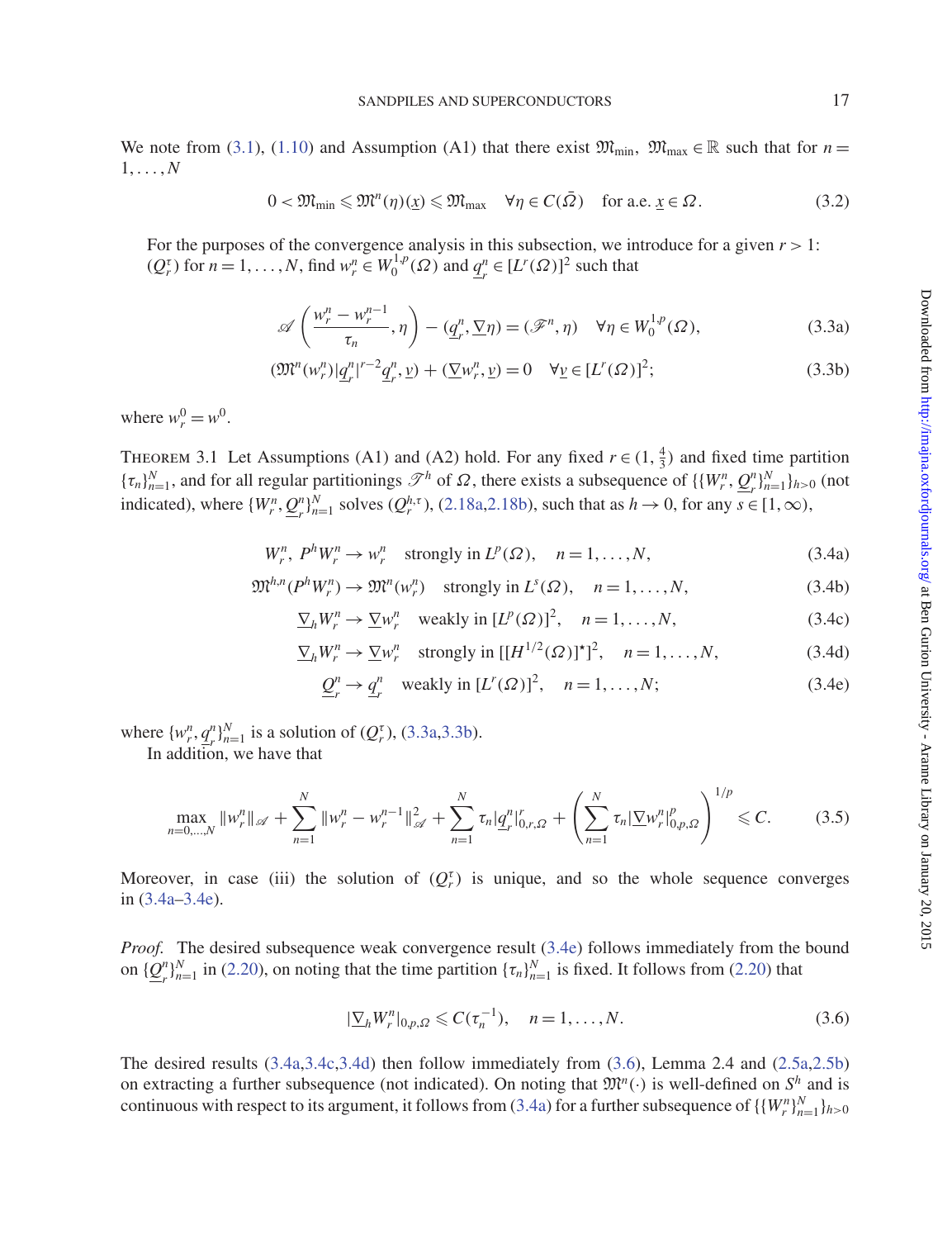(not indicated) that as  $h \to 0$ , for  $n = 1, \ldots, N$ ,

<span id="page-17-0"></span>
$$
P^h W_r^n \to w_r^n \quad \text{a.e. in } \Omega \implies \mathfrak{M}^n(P^h W_r^n) \to \mathfrak{M}^n(w_r^n) \quad \text{a.e. in } \Omega. \tag{3.7}
$$

It follows from [\(3.7\)](#page-17-0), [\(3.2\)](#page-16-7) and Lebesgue's general convergence theorem that as  $h \to 0$  for any  $s \in [1,\infty)$ 

<span id="page-17-1"></span>
$$
\mathfrak{M}^n(P^hW_r^n) \to \mathfrak{M}^n(w_r^n) \quad \text{strongly in } L^s(\Omega), \quad n = 1, \dots, N. \tag{3.8}
$$

Combining [\(3.1\)](#page-15-9), [\(2.16\)](#page-10-1), [\(2.13\)](#page-10-4), [\(2.5b\)](#page-9-1), [\(2.2b\)](#page-9-3) and [\(3.8\)](#page-17-1) yields the desired result [\(3.4b\)](#page-16-8).

We now need to establish that  $\{w_r^n, \underline{q}_r^n\}_{n=1}^N$  solve  $(Q_r^{\tau})$ , [\(3.3a,](#page-16-0)[3.3b\)](#page-16-1). For any  $\eta \in C_0^{\infty}(\Omega)$ , we choose  $\eta^h = \pi_N^h \eta$  in [\(2.18a\)](#page-11-0) and now pass to the limit  $h \to 0$  for the subsequence, on noting [\(2.15\)](#page-10-5), [\(1.28\)](#page-6-0), [\(1.27a,](#page-6-1)[1.27b\)](#page-6-2), [\(3.4a,](#page-16-2)[3.4d,](#page-16-5)[3.4e\)](#page-16-3) and [\(2.2b\)](#page-9-3), to obtain [\(3.3a\)](#page-16-0) for all  $\eta \in C_0^{\infty}(\Omega)$ . Noting that  $C_0^{\infty}(\Omega)$ is dense in  $W_0^{1,p}(\Omega)$ , [\(1.28\)](#page-6-0), [\(1.27a](#page-6-1)[,1.27b\)](#page-6-2) and that  $w_r^n \in W_0^{1,p}(\Omega)$ ,  $q_r^n \in [L^r(\Omega)]^d$  and  $\mathscr{F}^n \in L^2(\Omega)$ ,  $n = 1, \ldots, N$ , yields the desired result [\(3.3a\)](#page-16-0).

For any  $\underline{v} \in [C^{\infty}(\overline{\Omega})]^2$ , we choose  $\underline{v}^h = \underline{Q}_r^n - \underline{P}^h \underline{v}$  in [\(2.18b\)](#page-11-1), and then try to pass to the limit for the subsequence as  $h \to 0$ . First, we note from [\(2.18a\)](#page-11-0) with  $\eta^h = W_r^n$  and [\(2.8a\)](#page-9-7) that for  $n = 1, ..., N$ 

$$
\begin{split} (\nabla_h W_r^n, \underline{P}^h \underline{v}) &= (\nabla_h W_r^n, \underline{Q}_r^n) + (\mathfrak{M}^{h,n}(P^h W_r^n) | \underline{Q}_r^n|^{r-2} \underline{Q}_r^n, \underline{Q}_r^n - \underline{P}^h \underline{v}) \\ &\geq \mathscr{A}^h \left( \frac{W_r^n - W_r^{n-1}}{\tau_n}, W_r^n \right) - (\mathscr{F}^n, W_r^n) + (\mathfrak{M}^{h,n}(P^h W_r^n), |\underline{P}^h \underline{v}|^{r-2} \underline{P}^h \underline{v}, \underline{Q}_r^n - \underline{P}^h \underline{v}). \end{split} \tag{3.9}
$$

Passing to the limit  $h \to 0$  for the subsequence in [\(3.9\)](#page-17-2) yields, on noting [\(3.4a–](#page-16-2)[3.4e\)](#page-16-3), [\(2.5b\)](#page-9-1), [\(2.15\)](#page-10-5), [\(1.28\)](#page-6-0) and [\(1.27a,](#page-6-1)[1.27b\)](#page-6-2), for *n* = 1, ... ,*N* that

<span id="page-17-3"></span>
$$
\left(\underline{\nabla}w_r^n,\underline{v}\right) \geqslant \mathscr{A}\left(\frac{w^n - w_r^{n-1}}{\tau_n},w_r^n\right) - \left(\mathscr{F}^n,w_r^n\right) + \left(\mathfrak{M}^n(w_r^n),|\underline{v}|^{r-2}\underline{v},\underline{q}_r^n - \underline{v}\right). \tag{3.10}
$$

It follows from [\(3.10\)](#page-17-3) and [\(3.3a\)](#page-16-0) with  $\eta = w_r^n$  that for  $n = 1, ..., N$ 

<span id="page-17-4"></span><span id="page-17-2"></span>
$$
(\underline{\nabla}w_r^n, \underline{\nu} - \underline{q}_r^n) \geq (\mathfrak{M}^n(w_r^n) \left| \underline{\nu} \right|^{r-2} \underline{\nu}, \underline{q}_r^n - \underline{\nu}) \quad \forall \underline{\nu} \in [C^\infty(\bar{\Omega})]^2. \tag{3.11}
$$

As  $w_r^n \in C(\overline{\Omega})$ ,  $\mathfrak{M}^n(w_r^n) \in L^\infty(\Omega)$  and  $\underline{q}_r^n \in [L^r(\Omega)]^2$ , it follows that [\(3.11\)](#page-17-4) holds true for all  $\underline{v} \in [L^r(\Omega)]^2$ . For any fixed  $\underline{z} \in [L^r(\Omega)]^2$ , choosing  $\underline{v} = \underline{q}_r^n \pm \alpha \underline{z}$  with  $\alpha \in \mathbb{R}_{>0}$  in [\(3.11\)](#page-17-4) and letting  $\alpha \to 0$ yields the desired result [\(3.3b\)](#page-16-1) on repeating the above for any  $\underline{z} \in [L^r(\Omega)]^2$ .

In addition, it follows from  $W_r^0 = \pi_N^h w^0$  and [\(2.2b\)](#page-9-3) that  $w_r^0 = w^0$ . Therefore,  $\{w_r^n, \underline{q}_r^n\}_{n=1}^N$  is a solution of ( $Q_r^r$ ), [\(3.3a,](#page-16-0)[3.3b\)](#page-16-1). It follows from [\(2.20\)](#page-11-6), [\(2.15\)](#page-10-5), [\(1.27a](#page-6-1)[,1.27b\)](#page-6-2), [\(1.28\)](#page-6-0), [\(3.4a](#page-16-2)[,3.4c](#page-16-4)[,3.4d,](#page-16-5)[3.4e\)](#page-16-3) and [\(2.8a\)](#page-9-7) that  $(3.5)$  holds.

Finally, it is a simple matter to establish the uniqueness of the solution of  $(Q_r^{\tau})$  in case (iii).

COROLLARY 3.2 Let the Assumptions of Theorem 3.1 hold. For  $n = 1, ..., N$  let  $\hat{W}_r^n \in U_0^h$  be such that

<span id="page-17-5"></span>
$$
(\nabla \hat{W}_r^n, \nabla \chi^h) = (\nabla_h W_r^n, \nabla \chi^h) \quad \forall \chi^h \in U_0^h.
$$
\n(3.12)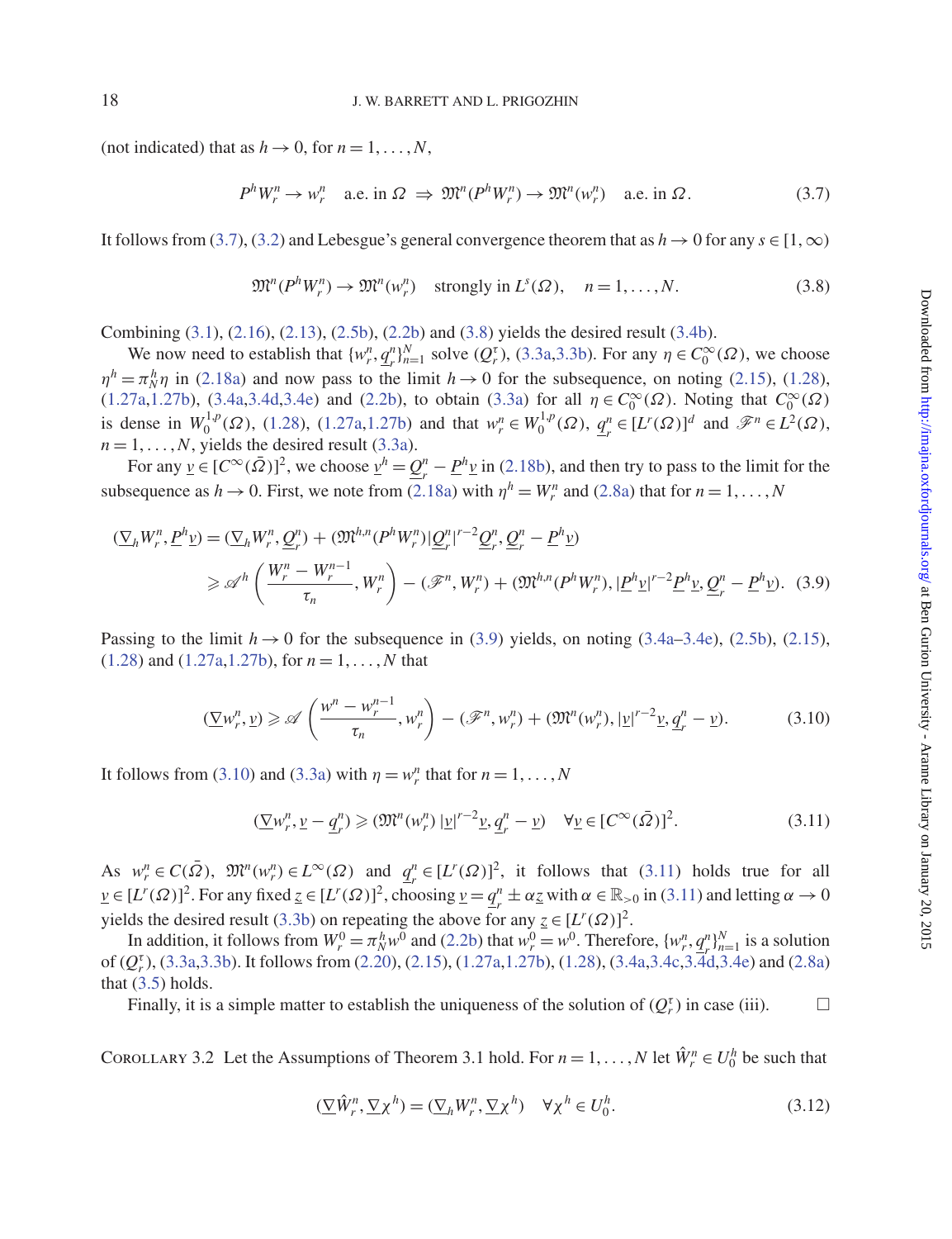Then there exists a further subsequence of  $\{\{W_r^n, \mathcal{Q}_r^n\}_{n=1}^N\}_{h>0}$  (not indicated), where  $\{W_r^n, \mathcal{Q}_r^n\}_{n=1}^N$  solves  $(Q_r^{h,\tau})$ , [\(2.18a](#page-11-0), 2.18b), such that as  $h \to 0$ 

<span id="page-18-1"></span><span id="page-18-0"></span>
$$
\hat{W}_r^n \to w_r^n \quad \text{strongly in } L^s(\Omega), \quad n = 1, \dots, N, \quad \forall s \in [1, \infty), \tag{3.13a}
$$

$$
\nabla \hat{W}_r^n \to \nabla w_r^n \quad \text{weakly in } [L^2(\Omega)]^2, \quad n = 1, \dots, N; \tag{3.13b}
$$

where  $\{w_i^n, q_i^n\}_{i=1}^N$  is a solution of  $(Q_t^{\tau})$ , [\(3.3a,](#page-16-0)[3.3b\)](#page-16-1). In case (iii), the whole sequence converges in  $(3.13a,3.13b)$  $(3.13a,3.13b)$  as the solution of  $(Q_r^{\tau})$  is unique.

*Proof.* The proof follows immediately from [\(3.6\)](#page-16-6), [\(3.4a](#page-16-2)[,3.4c\)](#page-16-4), [\(3.12\)](#page-17-5), [\(2.35\)](#page-14-1), [\(2.36a,](#page-14-2)[2.36b\)](#page-14-7), [\(2.39\)](#page-14-5) and  $(2.41a, 2.41b)$  $(2.41a, 2.41b)$  $(2.41a, 2.41b)$  on noting that  $\hat{\eta} = \eta$ .

# 3.2 *Convergence of*  $(Q_r^{\tau})$  *to*  $(Q)$  *in case* (*i*)

It follows from [\(3.3a\)](#page-16-0), [\(3.5\)](#page-16-9), [\(1.28\)](#page-6-0) and [\(1.30b\)](#page-6-5) in the growing sandpile case that for  $n = 1, \ldots, N$ 

<span id="page-18-6"></span><span id="page-18-3"></span><span id="page-18-2"></span>
$$
\tau_n |(\underline{q}_r^n, \nabla \eta)| \leqslant C |\eta|_{0,\Omega} \quad \forall \eta \in C_0^{\infty}(\Omega). \tag{3.14}
$$

Hence, for a fixed time partition  $\{\tau_n\}_{n=1}^N$ , the distributional divergence of  $q_r^n$  belongs to  $L^2(\Omega)$ ,  $n = 1, \ldots, N$ . Therefore, on recalling [\(1.25a\)](#page-5-1), ( $Q_r^{\tau}$ ), [\(3.3a,](#page-16-0)[3.3b\)](#page-16-1), can be reformulated for a given  $r \in (1, \frac{4}{3})$  as:

 $(Q_r^{\tau})$  For  $n = 1, ..., N$ , find  $w_r^n \in W_0^{1,p}(\Omega)$  and  $\underline{q}_r^n \in \underline{V}^r(\Omega)$  such that

$$
\left(\frac{w_r^n - w_r^{n-1}}{\tau_n}, \eta\right) + \left(\underline{\nabla} \cdot \underline{q}_r^n, \eta\right) = (f^n, \eta) \quad \forall \eta \in L^2(\Omega),\tag{3.15a}
$$

$$
(M_{\varepsilon}(w_r^n)|\underline{q}_r^n|^{r-2}\underline{q}_r^n,\underline{v}) - (w_r^n,\underline{\nabla}\cdot\underline{v}) = 0 \quad \forall \underline{v} \in \underline{V}^r(\Omega),\tag{3.15b}
$$

where  $w_r^0 = w_0^{\varepsilon}$ .

The above is the formulation of  $(Q_r^{\tau})$  in [Barrett & Prigozhin](#page-37-1) [\(2013a,](#page-37-1) (3.24a,3.24b)). On recalling [\(1.25b\)](#page-5-2), we state the discrete time approximation of the mixed formulation of the growing sandpile problem; that is, the  $r \to 1$  limit of  $(Q_r^{\tau})$ :

 $(Q^{\tau})$  For  $n = 1, ..., N$ , find  $w^n \in W_0^{1,\infty}(\Omega)$  and  $\underline{q}^n \in \underline{V}^{\mathcal{M}}(\Omega)$  such that

<span id="page-18-5"></span><span id="page-18-4"></span>
$$
\left(\frac{w^n - w^{n-1}}{\tau_n}, \eta\right) + (\underline{\nabla} \cdot \underline{q}^n, \eta) = (f^n, \eta) \quad \forall \eta \in L^2(\Omega),\tag{3.16a}
$$

$$
\langle |\underline{v}| - |\underline{q}^n|, M_{\varepsilon}(w^n) \rangle_{C(\bar{\Omega})} - (\underline{\nabla} \cdot (\underline{v} - \underline{q}^n), w^n) \geq 0 \quad \forall \underline{v} \in \underline{V}^{\mathcal{M}}(\Omega); \tag{3.16b}
$$

where  $w^0 = w_0^{\varepsilon}$ .

Similarly to [\(1.4\)](#page-1-5), we introduce for  $\chi \in W_0^{1,\infty}(\Omega)$  the closed convex nonempty set

$$
K_{\varepsilon}(\chi) := \{ \eta \in W_0^{1,\infty}(\Omega) : |\underline{\nabla}\eta| \leqslant M_{\varepsilon}(\chi) \text{ a.e. on } \Omega \}. \tag{3.17}
$$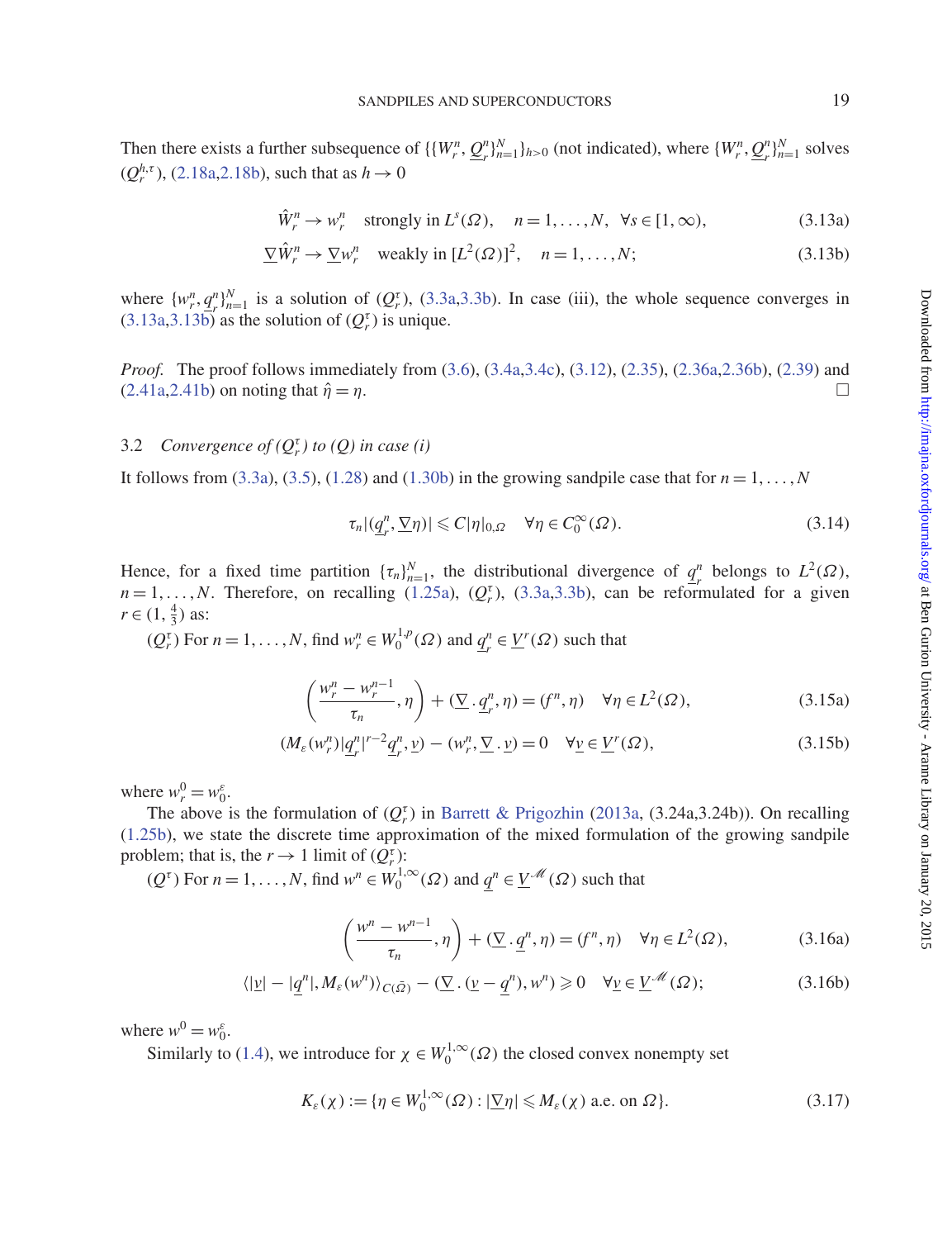Then, associated with  $(Q<sup>\tau</sup>)$  is the corresponding approximation of the primal quasi-variational inequality:

( $P^{\tau}$ ) For  $n = 1, ..., N$ , find  $w^n \in K_{\varepsilon}(w^n)$  such that

<span id="page-19-1"></span>
$$
\left(\frac{w^n - w^{n-1}}{\tau_n}, \eta - w^n\right) \geqslant (f^n, \eta - w^n) \quad \forall \eta \in K_{\varepsilon}(w^n),\tag{3.18}
$$

where  $w^0 = w_0^{\varepsilon}$ .

Similarly to [Barrett & Prigozhin](#page-37-1) [\(2013a\)](#page-37-1), for our convergence results we require extra assumptions.

- (A3)  $\Omega$  is a strictly star-shaped domain.
- (A4)  $w_0^{\varepsilon} \ge 0$  and  $f \in L^{\infty}(0, T; L^2(\Omega))$ .

THEOREM 3.3 Let the Assumptions (A1)–(A3) hold. For any fixed time partition  $\{\tau_n\}_{n=1}^N$ , there exists a subsequence of  $\{\{w_r^n, q_r^n\}_{n=1}^N\}_{r \in (1,4/3)}$  (not indicated), where  $\{w_r^n, q_r^n\}_{n=1}^N$  solves  $(Q_r^{\tau})$ , [\(3.15a](#page-18-2)[,3.15b\)](#page-18-3), such that as  $r \rightarrow 1$ 

 $w_r^n \to w^n$  strongly in  $C(\bar{\Omega})$ ,  $n = 0, ..., N$ , (3.19a)

$$
M_{\varepsilon}(w_r^n) \to M_{\varepsilon}(w^n) \quad \text{strongly in } C(\bar{\Omega}), \quad n = 0, \dots, N,
$$
 (3.19b)

$$
\underline{q}_r^n \to \underline{q}^n \quad \text{weakly in } [\mathcal{M}(\bar{\Omega})]^2, \quad n = 1, \dots, N,
$$
 (3.19c)

$$
\underline{\nabla} \cdot \underline{q}_r^n \to \underline{\nabla} \cdot \underline{q}^n \quad \text{weakly in } L^2(\Omega), \quad n = 1, \dots, N; \tag{3.19d}
$$

where  $\{w^n, \underline{q}^n\}_{n=1}^N$  is a solution of  $(Q^{\tau})$ , [\(3.16a,](#page-18-4)[3.16b\)](#page-18-5).

*Proof.* See the proof of Theorem 3.4 in [Barrett & Prigozhin](#page-37-1) [\(2013a\)](#page-37-1). We note that the convexity of Ω and the restriction of  $τ ∈ (0, \frac{1}{2}]$  were also assumed there, as these were required solely to establish the existence of a solution  $\overline{w_r^n, q_r^n}_{n=1}^N$  to  $(Q_r^{\tau})$ , see [Barrett & Prigozhin](#page-37-1) [\(2013a,](#page-37-1) Theorem 3.3). These constraints on  $\Omega$  and  $\tau$  are not required here, see Theorem 3.1. In addition, as the time partition  ${\tau_n}_{n=1}^N$  is fixed, the bound  ${\vert \nabla \cdot q^r \vert}_{0,\Omega} \leqslant C(\tau_n^{-1}), n = 1, \ldots, N$ , which immediately follows from [\(3.14\)](#page-18-6) is adequate to establish [\(3.19d\)](#page-19-0). Therefore, the bound on  $\underline{\nabla} \cdot \underline{q}_r^n$  in [Barrett & Prigozhin](#page-37-1) [\(2013a,](#page-37-1) (3.47)) is not necessary.  $\Box$ 

Next, we note the following monotonicity result on recalling that  $f^n \geq 0$ ,  $n = 1, \ldots, N$ .

THEOREM 3.4 Let Assumptions (A1)–(A3) hold. If  $\{w^n, \underline{q}^n\}_{n=1}^N$  is a solution of  $(Q^{\tau})$ , [\(3.16a](#page-18-4)[,3.16b\)](#page-18-5), then  $\{w^n\}_{n=1}^N$  solves  $(P^{\tau})$ , [\(3.18\)](#page-19-1), and

$$
w^n \geq w^{n-1}, \quad n = 1, \dots, N. \tag{3.20}
$$

*Proof.* See the proof of Theorem 3.6 in [Barrett & Prigozhin](#page-37-1) [\(2013a](#page-37-1)).

We introduce the following notation for  $t \in (t_{n-1}, t_n]$ ,  $n = 1, \ldots, N$ ,

<span id="page-19-2"></span>
$$
f^{\tau,+}(\cdot,t) := f^n(\cdot) \quad w^{\tau}(\cdot,t) := \frac{(t - t_{n-1})}{\tau_n} w^n(\cdot) + \frac{(t_n - t)}{\tau_n} w^{n-1}(\cdot),
$$
  
\n
$$
w^{\tau,+}(\cdot,t) := w^n(\cdot), \quad w^{\tau,-}(\cdot,t) := w^{n-1}(\cdot), \quad \underline{q}^{\tau,+}(\cdot,t) := \underline{q}^n(\cdot).
$$
\n(3.21)

<span id="page-19-0"></span>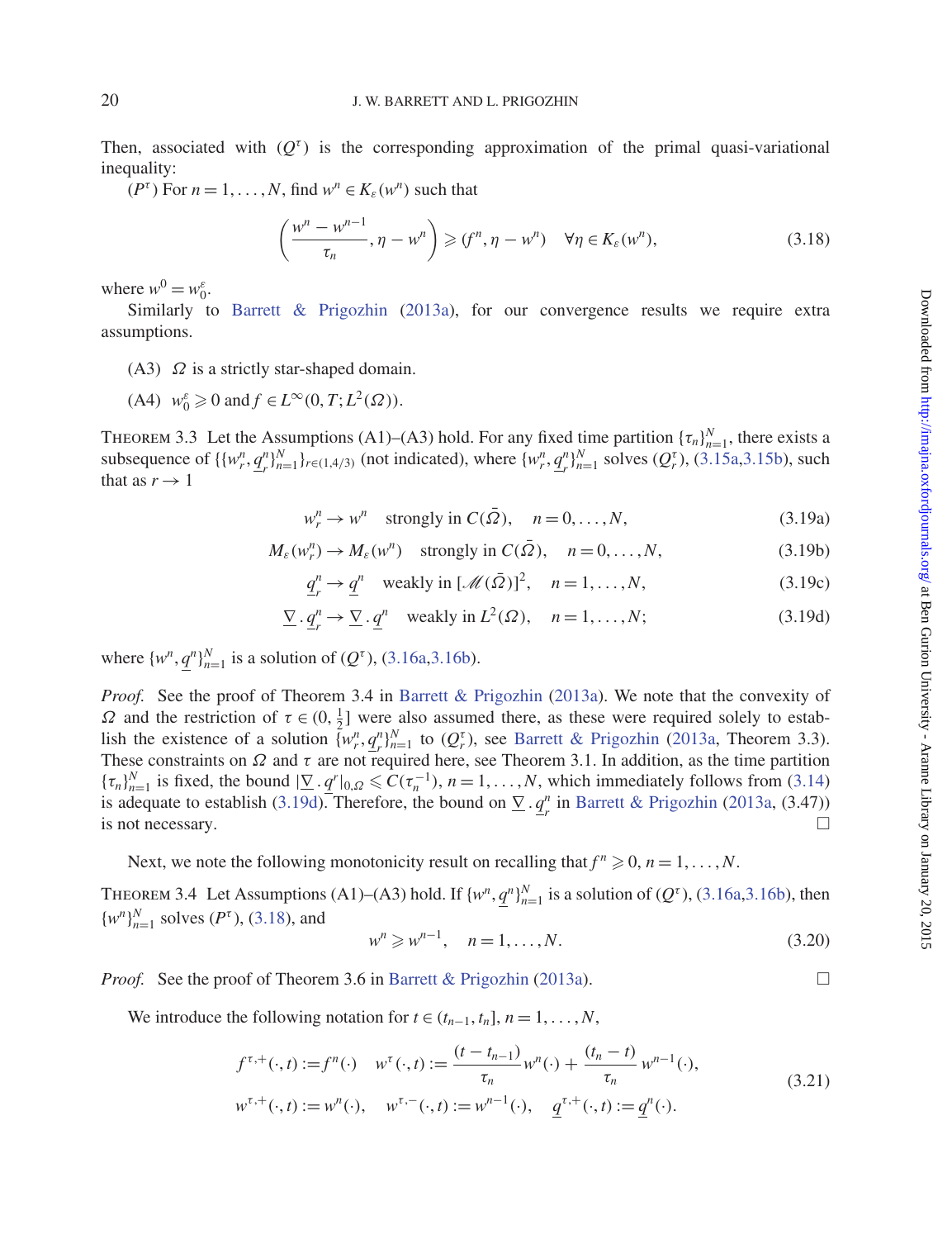We now introduce the weak mixed formulation of the growing sandpile problem:  $(Q)$  Find  $w \in L^{\infty}(0, T; W_0^{1, \infty}(\Omega)) \cap W^{1, \infty}(0, T; [C_0^1(\overline{\Omega})]^*)$  and  $q \in L^{\infty}(0, T; [\mathcal{M}(\overline{\Omega})]^2)$  such that

<span id="page-20-0"></span>
$$
\int_0^T \left[ \left\langle \frac{\partial w}{\partial t}, \eta \right\rangle_{C_0^1(\bar{\Omega})} - \langle \underline{q}, \underline{\nabla} \eta \rangle_{C(\bar{\Omega})} - \langle f, \eta \rangle \right] dt = 0 \quad \forall \eta \in L^1(0, T; C_0^1(\bar{\Omega})),
$$
\n(3.22a)

$$
\int_0^T \left[ \langle | \underline{v} | - | \underline{q} |, M_\varepsilon(w) \rangle_{C(\bar{\Omega})} - (\underline{\nabla} \cdot \underline{v} - f, w) \right] dt
$$
\n
$$
\geq \frac{1}{2} \left[ |w(\cdot, T)|^2_{0,\Omega} - |w_0^{\varepsilon}(\cdot)|^2_{0,\Omega} \right] \quad \forall \underline{v} \in L^1(0, T; \underline{V}^{\mathcal{M}}(\Omega)), \tag{3.22b}
$$

where  $w(\cdot, 0) = w_0^{\varepsilon}(\cdot)$ .

Associated with (Q) is the corresponding primal quasi-variational inequality:

(P) Find *w* ∈ *L*<sup>∞</sup>(0, *T*; *K*<sub>ε</sub>(*w*)) ∩ *W*<sup>1,∞</sup>(0, *T*; [*C*<sub>0</sub></sub>( $\overline{Q}$ )]<sup>\*</sup>) such that

<span id="page-20-1"></span>
$$
\int_0^T \left[ \left\langle \frac{\partial w}{\partial t}, \eta \right\rangle_{C_0^1(\bar{\Omega})} - (f, \eta - w) \right] dt \ge \frac{1}{2} [ |w(\cdot, T)|^2_{0,\Omega} - |w_0^{\varepsilon}(\cdot)|^2_{0,\Omega}]
$$
  

$$
\forall \eta \in L^1(0, T; K_{\varepsilon}(w) \cap C_0^1(\bar{\Omega})), \tag{3.23}
$$

where  $w(\cdot, 0) = w_0^{\varepsilon}(\cdot)$ .

For the reasoning behind the formulations  $(Q)$  and  $(P)$ , and Assumption  $(A4)$ ; see Barrett & Prigozhin [\(2013a,](#page-37-1) Remarks 3.1 and 3.9).

THEOREM 3.5 Let Assumptions (A1)–(A4) hold. For all time partitions  $\{\tau_n\}_{n=1}^N$ , there exists a subsequence of  $\{\{w^n, \underline{q}^n\}_{n=1}^N\}_{\tau>0}$  (not indicated), where  $\{w^n, \underline{q}^n\}_{n=1}^N$  solves  $(Q^{\tau})$ , [\(3.16a,](#page-18-4)[3.16b\)](#page-18-5), such that as  $\tau \rightarrow 0$ 

$$
w^{\tau}, w^{\tau,\pm} \to w \quad \text{weak* in } L^{\infty}(0, T; W^{1,\infty}(\Omega)),\tag{3.24a}
$$

<span id="page-20-2"></span>
$$
\frac{\partial w^{\tau}}{\partial t} \to \frac{\partial w}{\partial t} \quad \text{weak* in } L^{\infty}(0, T; [C_0^1(\bar{\Omega})]^{\star}), \tag{3.24b}
$$

$$
w^{\tau} \to w \quad \text{strongly in } C([0, T]; C(\bar{\Omega})), \tag{3.24c}
$$

$$
w^{\tau, \pm} \to w \quad \text{strongly in } L^2(0, T; C(\bar{\Omega})), \tag{3.24d}
$$

$$
M_{\varepsilon}(w^{\tau}) \to M_{\varepsilon}(w) \quad \text{strongly in } C([0, T]; C(\bar{\Omega})), \tag{3.24e}
$$

$$
M_{\varepsilon}(w^{\tau,\pm}) \to M_{\varepsilon}(w) \quad \text{strongly in } L^{2}(0,T; C(\bar{\Omega})), \tag{3.24f}
$$

$$
\underline{q}^{\tau,+} \to \underline{q} \quad \text{weak* in } L^{\infty}(0,T; [\mathcal{M}(\bar{\Omega})]^d); \tag{3.24g}
$$

where {*w*, *q*} is a solution of (Q), [\(3.22a](#page-20-0)[,3.22b\)](#page-20-1). Moreover, *w* solves (P), [\(3.23\)](#page-20-2).

*Proof.* See the proof of Theorem 3.8 in [Barrett & Prigozhin](#page-37-1) [\(2013a](#page-37-1)).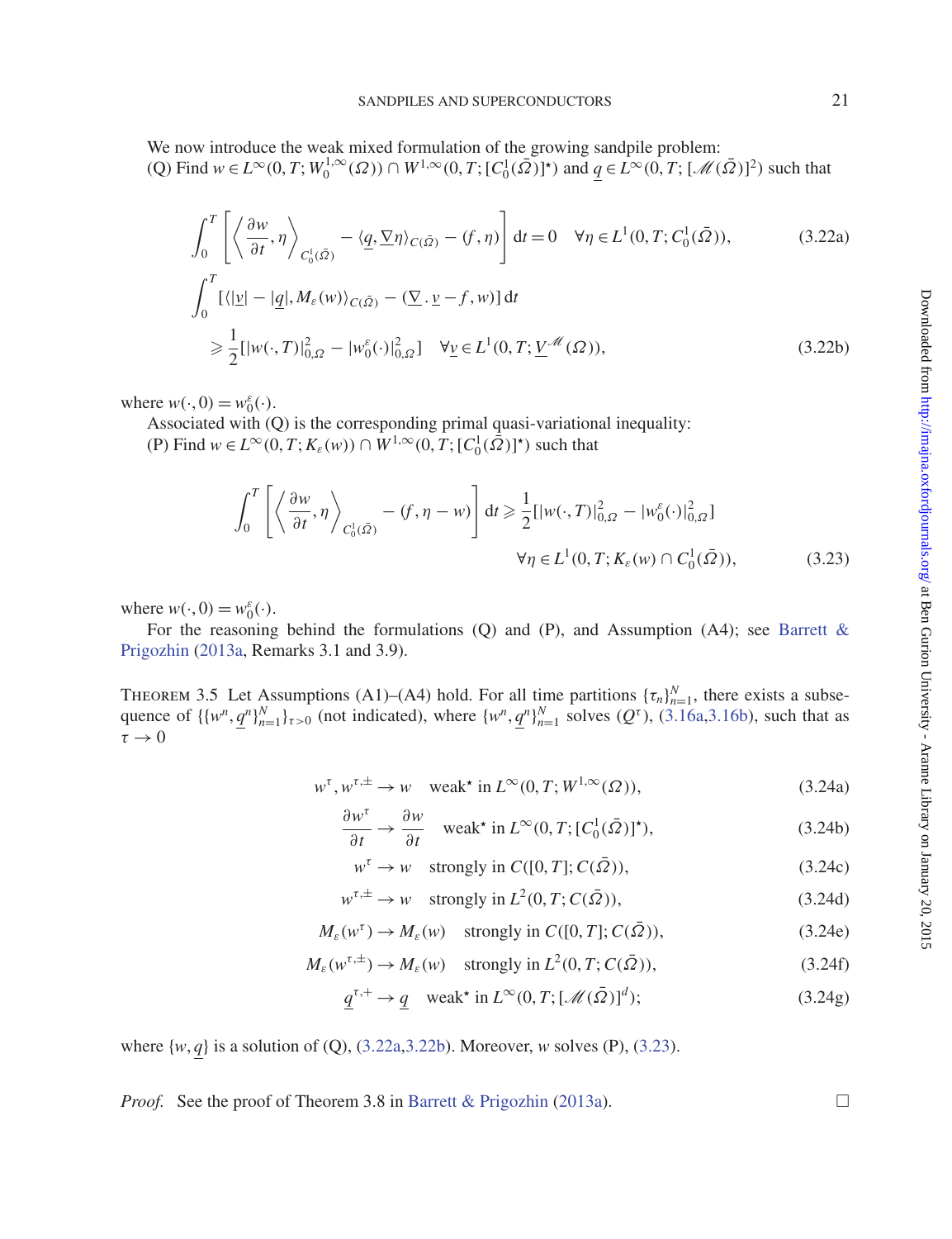### 22 J. W. BARRETT AND L. PRIGOZHIN

# 3.3 *Convergence of*  $(Q_r^{\tau})$  *to*  $(Q)$  *in case (ii)*

In the cylindrical superconductor case, on noting  $(3.1)$ ,  $(3.3b)$  becomes

$$
(k\hat{M}(w_r^n + b_{\rm e}(t_n))|\underline{q}_r^n|^{r-2}\underline{q}_r^n, \underline{v}) + (\underline{\nabla}w_r^n, \underline{v}) = 0 \quad \forall \underline{v} \in [L^r(\Omega)]^2,\tag{3.25}
$$

which can be rewritten, on noting  $(1.14)$ , as

<span id="page-21-0"></span>
$$
(k|\underline{q}_r^n|^{r-2}\underline{q}_r^n, \underline{v}) + ([\hat{M}(w_r^n + b_\mathrm{e}(t_n))]^{-1} \underline{\nabla} w_r^n, \underline{v}) = 0 \quad \forall \underline{v} \in [L^r(\Omega)]^2. \tag{3.26}
$$

With  $\hat{F} \in C(\mathbb{R}; \mathbb{R})$  such that

<span id="page-21-4"></span>
$$
(\hat{M}_0)^{-1} \ge \hat{F}'(s) = [\hat{M}(s)]^{-1} \ge (\hat{M}_1)^{-1} > 0 \quad \text{and} \quad \hat{F}(0) = 0,
$$
\n(3.27)

where we have noted  $(1.14)$ ,  $(3.26)$  can be rewritten as

<span id="page-21-1"></span>
$$
(k|\underline{q}_r^n|^{r-2}\underline{q}_r^n, \underline{v}) + (\underline{\nabla}[\hat{F}(w_r^n + b_{\rm e}(t_n)) - \hat{F}(b_{\rm e}(t_n))], \underline{v}) = 0 \quad \forall \underline{v} \in [L^r(\Omega)]^2. \tag{3.28}
$$

Then similarly to [\(3.15a,](#page-18-2)[3.15b\)](#page-18-3), on noting the analogue of [\(3.14\)](#page-18-6), [\(2.9\)](#page-9-8), [\(1.30b\)](#page-6-5) and [\(3.28\)](#page-21-1),  $(Q_r^{\tau})$ , [\(3.3a,](#page-16-0)[3.3b\)](#page-16-1), in the cylindrical superconductor case can be reformulated for a given  $r \in (1, \frac{4}{3})$  as

 $(Q_r^{\tau})$  For  $n = 1, ..., N$ , find  $w_r^n \in W_0^{1,p}(\Omega)$  and  $\underline{q}_r^n \in \underline{V}^r(\Omega)$  such that

$$
\left(\frac{(w_r^n + b_\mathrm{e}(t_n)) - (w_r^{n-1} + b_\mathrm{e}(t_{n-1}))}{\tau_n}, \eta\right) + (\underline{\nabla} \cdot \underline{q}_r^n, \eta) = 0 \quad \forall \eta \in L^2(\Omega),\tag{3.29a}
$$

<span id="page-21-3"></span><span id="page-21-2"></span>
$$
(k|\underline{q}_r^n|^{r-2}\underline{q}_r^n, \underline{v}) - (\hat{F}(w_r^n + b_{\rm e}(t_n)) - \hat{F}(b_{\rm e}(t_n)), \underline{\nabla} \cdot \underline{v}) = 0 \quad \forall \underline{v} \in \underline{V}^r(\Omega). \tag{3.29b}
$$

It is now a simple matter to establish the uniqueness of  $\{w_r^n, q_r^n\}_{n=1}^N$  solving  $(Q_r^{\tau})$ , [\(3.29a](#page-21-2)[,3.29b\)](#page-21-3), by exploiting [\(2.8a\)](#page-9-7) and the monotonicity of  $\hat{F}$ , recall [\(3.27\)](#page-21-4). In addition, we have the following stability result.

LEMMA 3.6 Let Assumptions (A1) and (A2) hold. For any fixed  $r \in (1, \frac{4}{3})$  and time partition  $\{\tau_n\}_{n=1}^N$ , the unique solution  $\{w_r^n, \underline{q}_r^n\}_{n=1}^N$  of  $(Q_r^{\tau})$ , [\(3.29a,](#page-21-2)[3.29b\)](#page-21-3), in addition to satisfying [\(3.5\)](#page-16-9) with  $\|\cdot\|_{\mathscr{A}} \equiv |\cdot|_{0,\Omega}$ satisfies

<span id="page-21-5"></span>
$$
\frac{r-1}{r} \max_{n=1,\dots,N} (k, |\underline{q}_r^n|^r) + \sum_{n=1}^N \tau_n \left| \frac{w_r^n - w_r^{n-1}}{\tau_n} \right|_{0,\Omega}^2 + \sum_{n=1}^N \tau_n |\underline{\nabla} \cdot \underline{q}_r^n|_{0,\Omega}^2
$$

$$
+ \max_{n=1,\dots,N} |\underline{\nabla} w_r^n|_{0,p,\Omega} + \sum_{n=1}^N \tau_n |\underline{q}_r^n|_{0,r,\Omega}^{2r} \leq C.
$$
(3.30)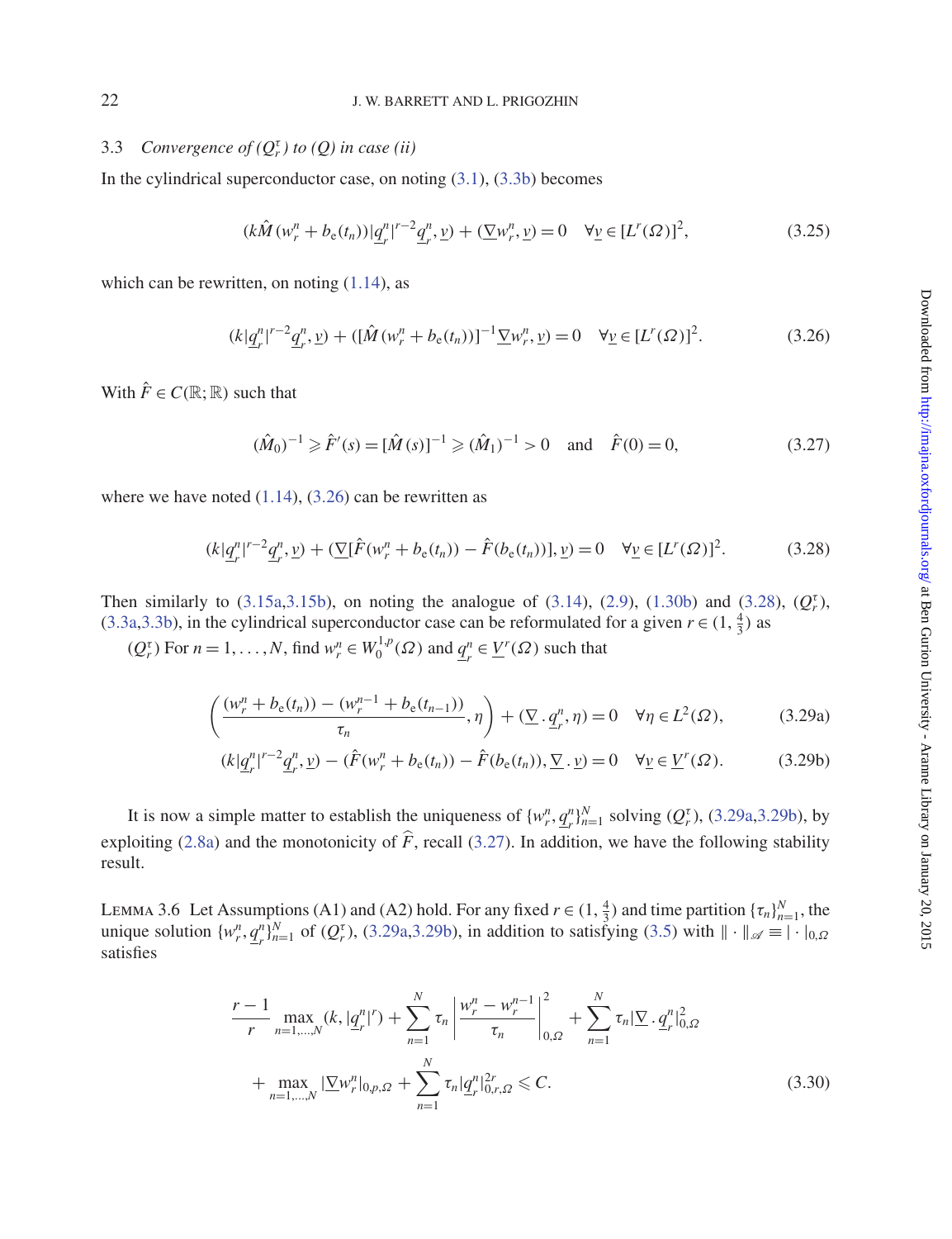*Proof.* Choosing  $\eta = [\hat{F}(w_r^n + b_e(t_n)) - \hat{F}(w_r^{n-1} + b_e(t_{n-1}))] - [\hat{F}(b_e(t_n)) - \hat{F}(b_e(t_{n-1}))]$  in [\(3.29a\)](#page-21-2), and noting  $(3.29b)$  and  $(2.8b)$ , yields for  $n = 2, \ldots, N$  that

$$
\begin{split}\n&\left(w_r^n + b_{\rm e}(t_n) - (w_r^{n-1} + b_{\rm e}(t_{n-1})), \frac{\hat{F}(w_r^n + b_{\rm e}(t_n)) - \hat{F}(w_r^{n-1} + b_{\rm e}(t_{n-1})) - [\hat{F}(b_{\rm e}(t_n)) - \hat{F}(b_{\rm e}(t_{n-1}))]}{\tau_n}\right) \\
&= -(\sum_{r} q_r^n \left[\hat{F}(w_r^n + b_{\rm e}(t_n)) - \hat{F}(w_r^{n-1} + b_{\rm e}(t_{n-1}))\right] - [\hat{F}(b_{\rm e}(t_n)) - \hat{F}(b_{\rm e}(t_{n-1}))]) \\
&= -(k[|q_r^n|^{r-2}q_r^n - |q_r^{n-1}|^{r-2}q_r^{n-1}], q_r^n) \\
&\leq -\frac{r-1}{r}(k, |q_r^n|^r - |q_r^{n-1}|^r),\n\end{split} \tag{3.31a}
$$

and, on noting [\(1.30a\)](#page-6-4),

<span id="page-22-1"></span><span id="page-22-0"></span>
$$
\left(w_r^1 + b_e(t_1) - (w_r^0 + b_e(t_0)), \frac{[\hat{F}(w_r^1 + b_e(t_1)) - \hat{F}(w_r^0 + b_e(t_0))] - [\hat{F}(b_e(t_1)) - \hat{F}(b_e(t_0))]}{\tau_1}\right)
$$
\n
$$
= -(\sum q_r^1, [\hat{F}(w_r^1 + b_e(t_1)) - \hat{F}(w_r^0 + b_e(t_0))] - [\hat{F}(b_e(t_1)) - \hat{F}(b_e(t_0))])
$$
\n
$$
= -(k, |\underline{q}_r^1|^r) - (\underline{q}_r^1, [\hat{M}(w_0 + b_e(t_0))]^{-1} \underline{\nabla} w_0)
$$
\n
$$
\leq -(k, |\underline{q}_r^1|^r) + (k, |\underline{q}_r^1|)
$$
\n
$$
\leq -\frac{r-1}{r}(k, |\underline{q}_r^1|^r) + \frac{1}{p}|k|_{0,1,\Omega}.
$$
\n(3.31b)

Summing [\(3.31a\)](#page-22-0) and including [\(3.31b\)](#page-22-1) yields for  $n = 1, \ldots, N$  that

$$
\frac{r-1}{r}(k|q_r^n|^r, 1) + \sum_{\ell=1}^n \tau_\ell \left( \frac{(w_r^\ell + b_e(t_\ell)) - (w_r^{\ell-1} + b_e(t_{\ell-1}))}{\tau_\ell}, \frac{\hat{F}(w_r^\ell + b_e(t_\ell)) - \hat{F}(w_r^{\ell-1} + b_e(t_{\ell-1}))}{\tau_\ell} \right)
$$
\n
$$
\leq C + \sum_{\ell=1}^n \tau_\ell \left( \frac{(w_r^\ell + b_e(t_\ell)) - (w_r^{\ell-1} + b_e(t_{\ell-1}))}{\tau_\ell}, \frac{\hat{F}(b_e(t_\ell)) - \hat{F}(b_e(t_{\ell-1}))}{\tau_\ell} \right). \tag{3.32}
$$

The first two bounds in the desired result  $(3.30)$  then follow from  $(3.32)$ ,  $(3.27)$ ,  $(2.9)$ ,  $(2.10)$  and  $(1.30b)$ , on using Young's inequality. The third bound in [\(3.30\)](#page-21-5) then follows from the second bound in [\(3.30\)](#page-21-5), [\(3.29a\)](#page-21-2) with  $\eta = \nabla \cdot q^n$ , [\(2.9\)](#page-9-8), [\(2.10\)](#page-9-4) and [\(1.30b\)](#page-6-5).

Next, we prove the fourth bound in [\(3.30\)](#page-21-5). First, we note from [\(3.29b\)](#page-21-3), (A1) and the first bound in [\(3.30\)](#page-21-5) that for  $n = 1, ..., N$ 

<span id="page-22-3"></span><span id="page-22-2"></span>
$$
|(\hat{F}(w_r^n + b_{\rm e}(t_n)) - \hat{F}(b_{\rm e}(t_n)), \underline{\nabla} \cdot \underline{v})| \leq |k|_{0,\infty,\Omega} |\underline{q}_r^n|_{0,r,\Omega}^{r-1} |\underline{v}|_{0,r,\Omega}
$$
  

$$
\leq \left[\frac{r-1}{r} |\underline{q}_r^n|_{0,r,\Omega}^r + C\right] |\underline{v}|_{0,r,\Omega}
$$
  

$$
\leq C |\underline{v}|_{0,r,\Omega} \quad \forall \underline{v} \in \underline{V}^r(\Omega).
$$
 (3.33)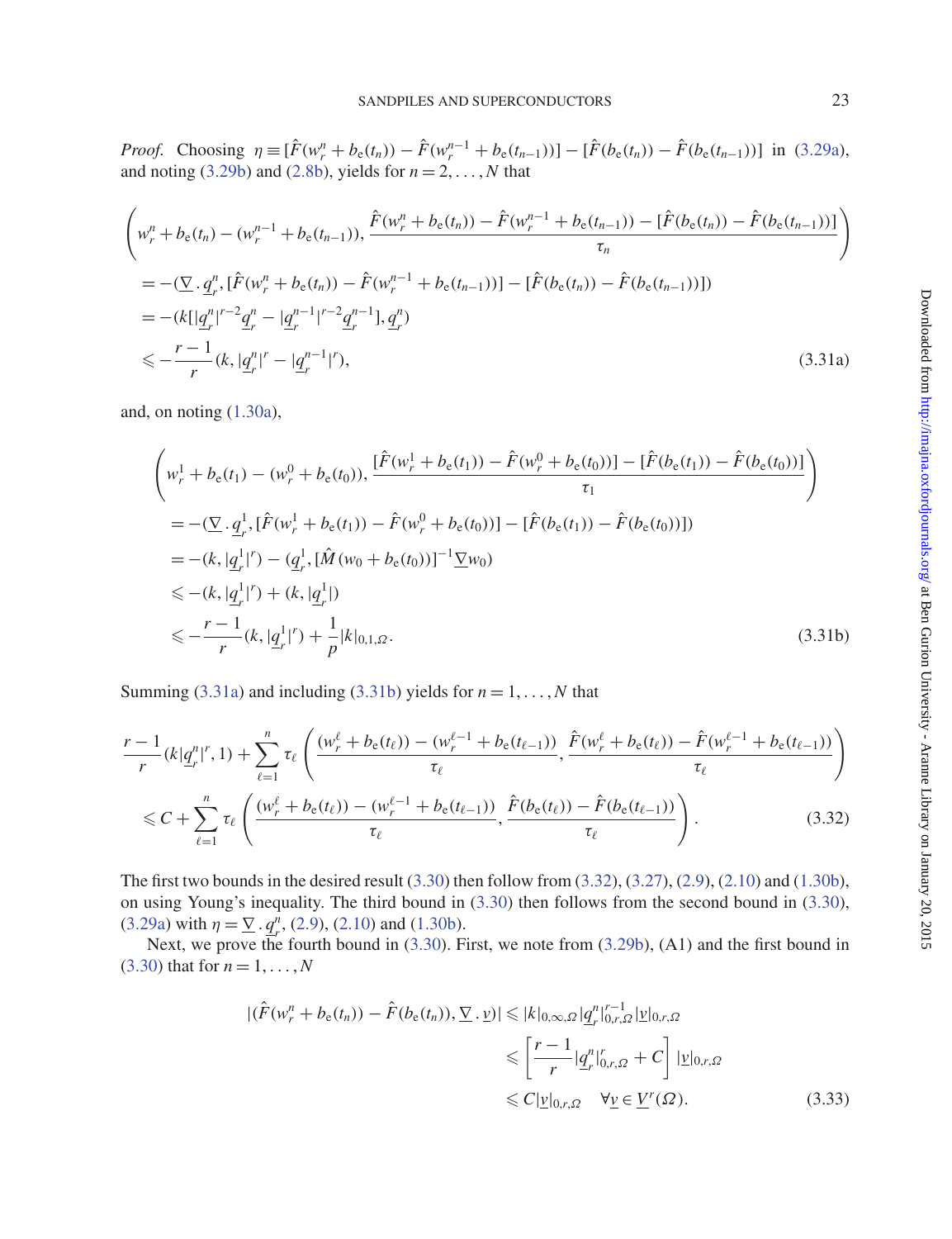It follows from [\(3.33\)](#page-22-3), as  $C_0^{\infty}(\Omega)$  is dense in  $L^r(\Omega)$ , that the distributional gradient of  $\hat{F}(w_r^n + b_e(t_n))$ belongs to the dual of  $[L^r(\Omega)]^2$ . Hence, we deduce from [\(3.33\)](#page-22-3) that

$$
|\underline{\nabla}[\hat{F}(w_r^n + b_{\rm e}(t_n))]|_{0,p,\Omega} \leqslant C, \quad n = 1,\ldots,N. \tag{3.34}
$$

As  $\hat{F}$  is globally Lipschitz, recall [\(3.27\)](#page-21-4), we obtain the fourth bound in [\(3.30\)](#page-21-5).

Finally, it follows from [\(3.29b\)](#page-21-3) with  $\underline{v} = \underline{q}_r^n$ , [\(1.14\)](#page-3-3), [\(3.27\)](#page-21-4), [\(3.5\)](#page-16-9) and the third bound in [\(3.30\)](#page-21-5) that

$$
k_{\min}^2 \sum_{n=1}^N \tau_n |\underline{q}_r^n|_{0,r,\Omega}^{2r} \leq \sum_{n=1}^N \tau_n [(k, |\underline{q}_r^n|^r)]^2 = \sum_{n=1}^N \tau_n [\hat{F}(w_r^n + b_e(t_n) - \hat{F}(b_e(t_n)), \underline{\nabla} \cdot \underline{q}_r^n)]^2
$$
  

$$
\leq (\hat{M}_0)^{-2} \sum_{n=1}^N \tau_n |w_r^n|_{0,\Omega}^2 |\underline{\nabla} \cdot \underline{q}_r^n|_{0,\Omega}^2
$$
  

$$
\leq C \sum_{n=1}^N \tau_n |\underline{\nabla} \cdot \underline{q}_r^n|_{0,\Omega}^2 \leq C.
$$
 (3.35)

Hence, the final bound in [\(3.30\)](#page-21-5) holds.

3.3.1 *Convergence of (* $Q_r^{\tau}$ *) to (* $Q_r$ *).* In addition to the notation [\(3.21\)](#page-19-2), we introduce for  $t \in (t_{n-1}, t_n]$ ,  $n=1,\ldots,N$ ,

<span id="page-23-0"></span>
$$
b_{e}^{\tau}(t) := \frac{(t - t_{n-1})}{\tau_n} b_{e}(t_n) + \frac{(t_n - t)}{\tau_n} b_{e}(t_{n-1}), \quad b_{e}^{\tau,+}(t) := b_{e}(t_n).
$$
 (3.36)

We also write  $w_r^{\tau(0,+)}$  to mean with or without the superscript  $+$ . We note from [\(3.36\)](#page-23-0), [\(1.30b\)](#page-6-5), [\(2.9\)](#page-9-8) and [\(2.10\)](#page-9-4) that

<span id="page-23-3"></span>
$$
b_{e}^{\tau}, b_{e}^{\tau,+} \to b_{e}
$$
 strongly in  $L^{2}(0, T)$ ,  $\frac{db_{e}^{\tau}}{dt} \to \frac{db_{e}}{dt}$  strongly in  $L^{2}(0, T)$  as  $\tau \to 0$ . (3.37)

We set also  $\Omega_T := \Omega \times (0, T)$ .

Adopting the notation [\(3.21\)](#page-19-2) and [\(3.36\)](#page-23-0),  $(Q_r^{\tau})$ , [\(3.29a,](#page-21-2)[3.29b\)](#page-21-3), can be restated as: Find  $w_r^{\tau} \in$ *H*<sup>1</sup>(0, *T*; *L*<sup>2</sup>( $\Omega$ )) and  $q_r^{\tau,+} \in L^2(0, T; \underline{V}^r(\Omega))$  such that

$$
\int_0^T \left( \frac{\partial w_r^{\tau}}{\partial t} + \underline{\nabla} \cdot \underline{q}_r^+ + \frac{\mathrm{d}b_e^{\tau}}{\mathrm{d}t}, \eta \right) \mathrm{d}t = 0 \quad \forall \eta \in L^2(\Omega_T), \tag{3.38a}
$$

$$
\int_0^T \left[ (k|\underline{q}_r^{\tau,+}|^{r-2}\underline{q}_r^{\tau,+},\underline{\nu}) - (\hat{F}(w_r^{\tau,+} + b_e^{\tau,+}) - \hat{F}(b_e^{\tau,+}), \underline{\nabla} \cdot \underline{\nu}) \right] dt = 0 \quad \forall \underline{\nu} \in L^2(0,T; \underline{V}'(\Omega)); \quad (3.38b)
$$

where  $w_r^{\tau}(\cdot, 0) = w_0(\cdot)$ .

In Theorem 3.7, we show the convergence of  $(Q_r^{\tau})$ , [\(3.38a,](#page-23-1)[3.38b\)](#page-23-2), as  $\tau \to 0$  to

<span id="page-23-4"></span><span id="page-23-2"></span><span id="page-23-1"></span>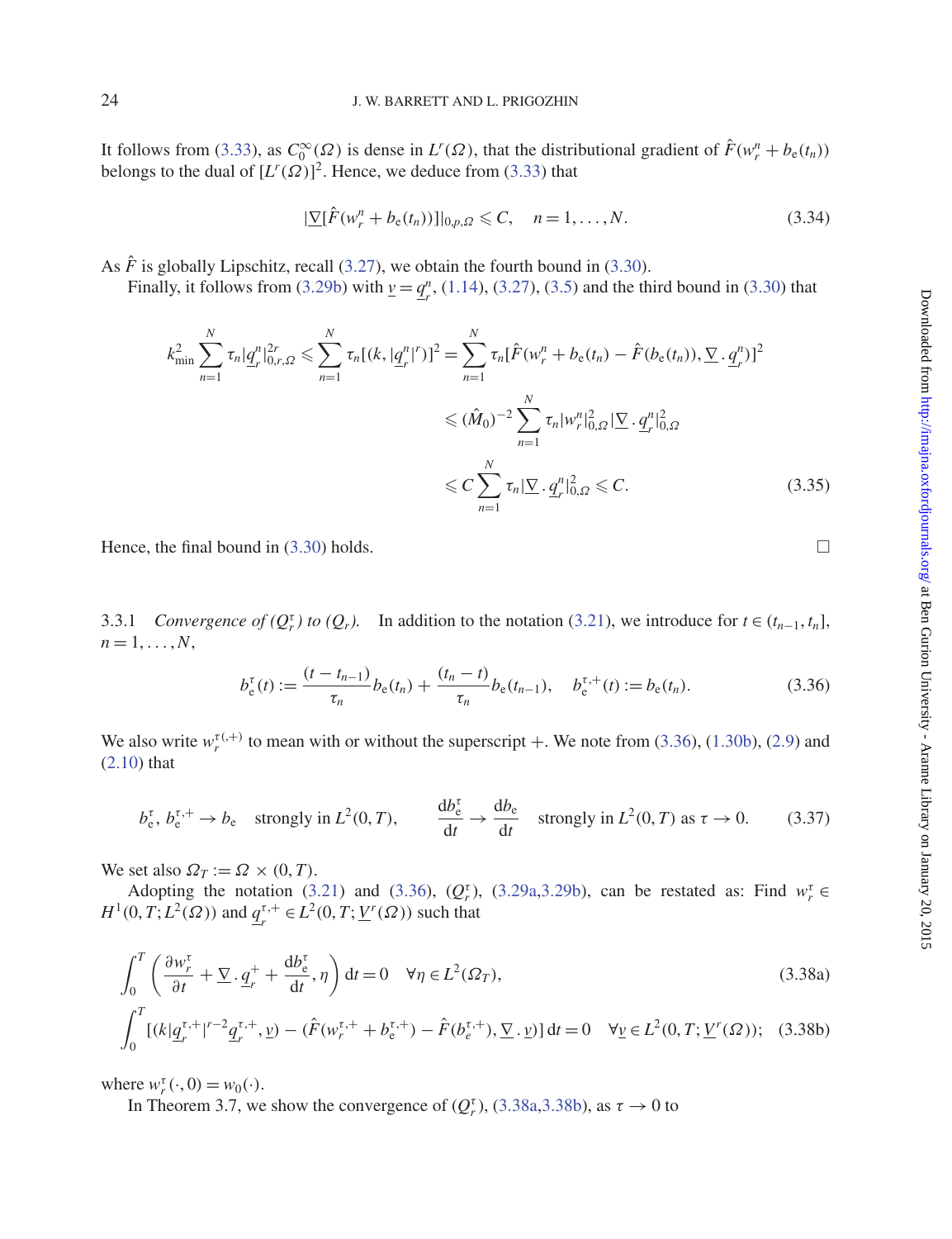(*Q<sub>r</sub>*</sub>) Find *w<sub>r</sub>* ∈ *H*<sup>1</sup>(0, *T*; *L*<sup>2</sup>(Ω)) and <u>*q<sub>r</sub>* ∈ *L*<sup>2</sup>(0, *T*; *V<sup>r</sup>*(Ω)) such that</u>

<span id="page-24-1"></span><span id="page-24-0"></span>
$$
\int_0^T \left( \frac{\partial w_r}{\partial t} + \nabla \cdot \underline{q}_r + \frac{\mathrm{d}b_e}{\mathrm{d}t}, \eta \right) \mathrm{d}t = 0 \quad \forall \eta \in L^2(\Omega_T),\tag{3.39a}
$$

$$
\int_0^T \left[ (k|\underline{q}_r|^{r-2}\underline{q}_r, \underline{v}) - (\hat{F}(w_r + b_e) - \hat{F}(b_e), \underline{\nabla} \cdot \underline{v}) \right] dt = 0 \quad \forall \underline{v} \in L^2(0, T; \underline{V}^r(\Omega)),\tag{3.39b}
$$

where  $w_r(\cdot, 0) = w_0(\cdot)$ .

THEOREM 3.7 Let the Assumptions (A1) and (A2) hold. For any fixed  $r \in (1, \frac{4}{3})$  and for all time partitions  $\{\tau_n\}_{n=1}^N$ , there exists a subsequence of  $\{w_r^{\tau}, q_r^{\tau,+}\}_{{\tau}>0}$  (not indicated), where  $\{w_r^{\tau}, q_r^{\tau,+}\}$  is the unique solution of  $(Q_r^{\tau})$ , [\(3.38a,](#page-23-1) [3.38b\)](#page-23-2), such that as  $\tau \to 0$ 

$$
w_r^{\tau(0,+)}\to w_r\quad \text{weak-* in } L^{\infty}(0,T;W^{1,p}(\Omega)),\tag{3.40a}
$$

<span id="page-24-7"></span><span id="page-24-6"></span><span id="page-24-2"></span>
$$
\frac{\partial w_r^{\tau}}{\partial t} \to \frac{\partial w_r}{\partial t} \quad \text{weakly in } L^2(\Omega_T), \tag{3.40b}
$$

$$
w_r^{\tau(+)} \to w_r \quad \text{strongly in } L^2(\Omega_T), \tag{3.40c}
$$

<span id="page-24-5"></span><span id="page-24-4"></span><span id="page-24-3"></span>
$$
\underline{q}_r^{\tau,+} \to \underline{q}_r \quad \text{weakly in } L^{2r}(0,T; [L^r(\Omega)]^2),\tag{3.40d}
$$

$$
\underline{\nabla} \cdot \underline{q}_r^{\tau,+} \to \underline{\nabla} \cdot \underline{q}_r \quad \text{weakly in } L^2(\Omega_T). \tag{3.40e}
$$

Moreover, {*wr*, *qr* } solves (*Qr*), [\(3.39a,](#page-24-0)[3.39b\)](#page-24-1).

*Proof.* The bounds [\(3.5\)](#page-16-9) and [\(3.30\)](#page-21-5) yield immediately that

$$
\|w_r^{\tau,(+)}\|_{L^{\infty}(0,T;W^{1,p}(\Omega))} + \left\|\frac{\partial w_r^{\tau}}{\partial t}\right\|_{L^2(\Omega_T)}^2 + \|q_r^{\tau,+}\|_{L^{2\tau}(0,T;L^r(\Omega))}^{2r} + \|\nabla \cdot q_r^{\tau,+}\|_{L^2(\Omega_T)}^2 \leq C,\tag{3.41a}
$$

$$
\|w_r^{\tau} - w_r^{\tau,+}\|_{L^2(\Omega_T)} \leq \tau^2 \left\| \frac{\partial w_r^{\tau}}{\partial t} \right\|_{L^2(\Omega_T)}^2 \leq C\tau^2.
$$
\n(3.41b)

The subsequence convergence results [\(3.40a–](#page-24-2)[3.40e\)](#page-24-3) follow immediately from [\(3.41a](#page-24-4)[,3.41b\)](#page-24-5). The strong convergence result [\(3.40c\)](#page-24-6) follows from [\(3.40a,](#page-24-2)[3.40b\)](#page-24-7), the compactness result [\(1.26\)](#page-5-3) and [\(3.41b\)](#page-24-5). As  $w_r^{\tau}(\cdot, 0) = w_0(\cdot)$ , it follows from the above that  $w_r(\cdot, 0) = w_0(\cdot)$ .

It follows immediately from passing to the limit  $\tau \to 0$  in [\(3.38a\)](#page-23-1) for the subsequence, on noting  $(3.40b, 3.40e)$  $(3.40b, 3.40e)$  $(3.40b, 3.40e)$  and  $(3.37)$ , that  $\{w_r, \underline{q}_r\}$  satisfy  $(3.39a)$ .

Given any  $\underline{z} \in L^2(0, T; [\underline{V}^r(\Omega)]^2)$ , we choose  $\underline{v} = \underline{q}^{r,+}_r - \underline{z}$  in [\(3.38b\)](#page-23-2) to yield, on noting [\(2.8a\)](#page-9-7), that

<span id="page-24-8"></span>
$$
\int_0^T (\hat{F}(w_r^{\tau,+} + b_e^{\tau,+}) - \hat{F}(b_e^{\tau,+}), \nabla \cdot (\underline{q}_r^{\tau,+} - z)) dt = \int_0^T (k|\underline{q}_r^{\tau,+}|^{r-2} \underline{q}_r^{\tau,+}, \underline{q}_r^{\tau,+} - z) dt
$$
  
\n
$$
\geq \int_0^T (k|\underline{z}|^{r-2}z, \underline{q}_r^{\tau,+} - z) dt. \tag{3.42}
$$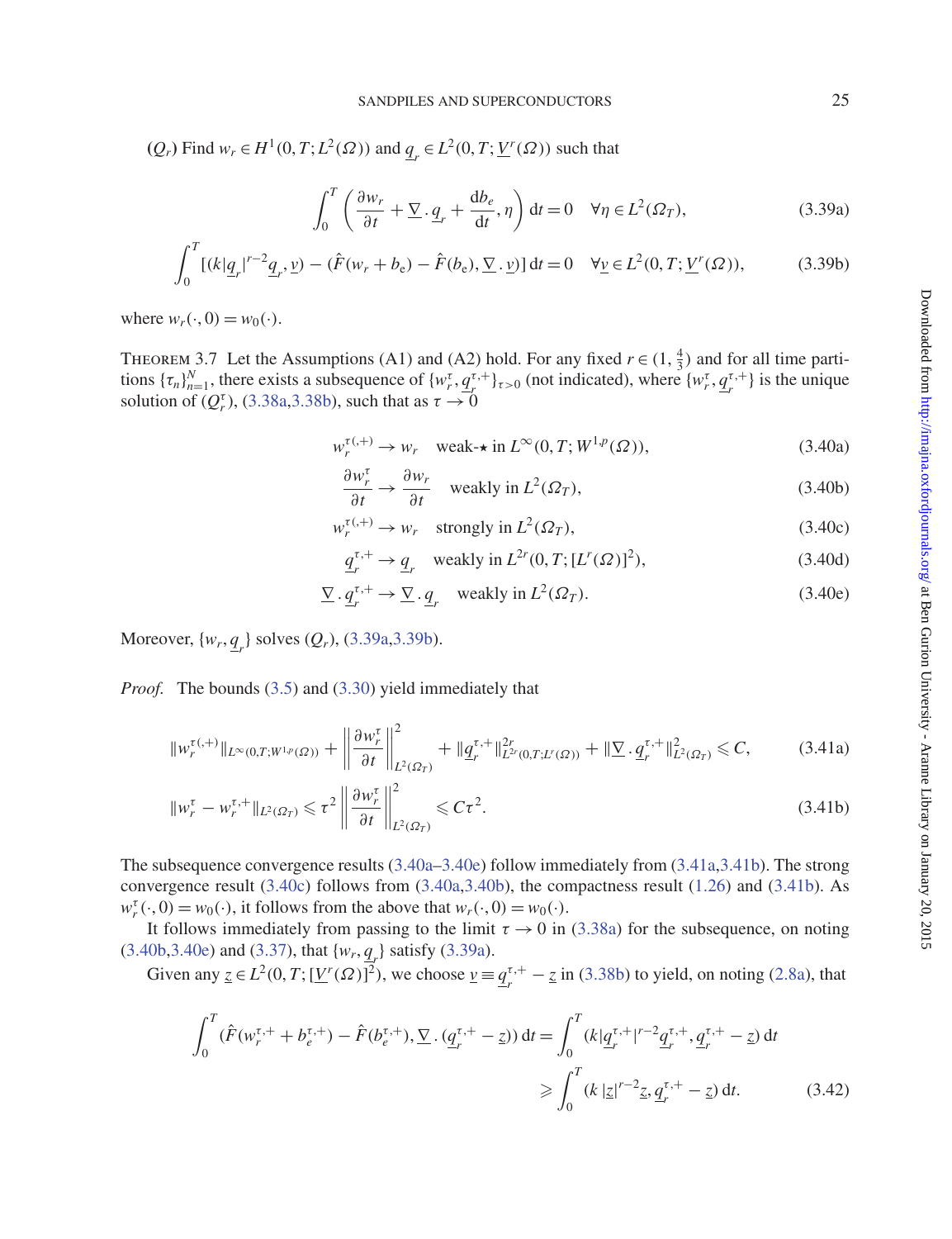Passing to the limit  $\tau \rightarrow 0$  in [\(3.42\)](#page-24-8) for the subsequence yields, on noting [\(3.40c](#page-24-6)[–3.40e\)](#page-24-3), [\(3.27\)](#page-21-4) and [\(3.37\)](#page-23-3), that

<span id="page-25-0"></span>
$$
\int_0^T (\hat{F}(w_r + b_e) - \hat{F}(b_e), \nabla \cdot (\underline{q}_r - \underline{z})) dt \geq \int_0^T (k |\underline{z}|^{r-2} \underline{z}, \underline{q}_r - \underline{z}) dt. \tag{3.43}
$$

For any fixed  $\underline{v} \in \underline{V}^r(\Omega)$ , choosing  $\underline{z} = \underline{q}_r \pm \alpha \underline{v}$  with  $\alpha \in \mathbb{R}_{>0}$  in [\(3.43\)](#page-25-0), and letting  $\alpha \to 0$  yields the desired result [\(3.39b\)](#page-24-1). Hence,  $\{w_r, \underline{q}_r\}$  solves  $(Q_r)$ , [\(3.39a](#page-24-0)[,3.39b\)](#page-24-1).

### 3.3.2 *Convergence of*  $(Q_r)$  *to*  $(Q)$ *.* We need an extra assumption.

$$
(A5) \ \ k \in C(\bar{\Omega}).
$$

Then the weak mixed formulation of the cylindrical superconductor problem is

(Q) Find  $w \in H^1(0, T; L^2(\Omega))$  and  $q \in L^2(0, T; \underline{V}^{\mathcal{M}}(\Omega))$  such that

<span id="page-25-2"></span><span id="page-25-1"></span>
$$
\int_0^T \left( \frac{\partial w}{\partial t} + \underline{\nabla} \cdot \underline{q} + \frac{db_e}{dt}, \eta \right) dt = 0 \quad \forall \eta \in L^2(0, T; L^2(\Omega)), \qquad (3.44a)
$$

$$
\int_0^T \left[ \langle | \underline{v} | - | \underline{q} |, k \rangle_{C(\bar{\Omega})} - (\nabla \cdot (\underline{v} - \underline{q}), \hat{F}(w + b_e) - \hat{F}(b_e)) \right] dt \ge 0 \quad \forall \underline{v} \in L^2(0, T; \underline{V}^{\mathcal{M}}(\Omega)), \quad (3.44b)
$$

where  $w(\cdot, 0) = w_0(\cdot)$ .

Recalling [\(1.13\)](#page-3-4) and [\(1.14\)](#page-3-3), it follows that

$$
\hat{K}(\psi) := \{ \eta \in W_0^{1,\infty}(\Omega) : |\underline{\nabla}\eta| \leq k\hat{M}(\psi) \text{ a.e. in } \Omega \}. \tag{3.45}
$$

Associated with the mixed formulation (Q) is the primal variational inequality:

(P) Find  $w \in L^{\infty}(0, T; \hat{K}(w + b_{e})) \cap H^{1}(0, T; \hat{L}^{2}(\Omega))$  such that

<span id="page-25-6"></span>
$$
\int_0^T \left( \frac{\partial w}{\partial t} + \frac{db_e}{dt}, \eta - w \right) dt \ge 0 \quad \forall \eta \in L^2(0, T; \hat{K}(w + b_e)),
$$
\n(3.46)

where  $w(\cdot, 0) = w_0(\cdot)$ .

THEOREM 3.8 Let Assumptions  $(A1)$ – $(A3)$  and  $(A5)$  hold. Then there exists a subsequence of  $\{w_r, \underline{q}_r\}_{r \in (1,4/3)}$  (not indicated), where  $\{w_r, \underline{q}_r\}$  solves  $(Q_r)$ , [\(3.39a](#page-24-0)[,3.39b\)](#page-24-1), such that as  $r \to 1$ 

<span id="page-25-3"></span>
$$
w_r \to w \quad \text{weak-* in } L^{\infty}(0, T; W^{1,4}(\Omega)),\tag{3.47a}
$$

$$
\frac{\partial w_r}{\partial t} \to \frac{\partial w}{\partial t} \quad \text{weakly in } L^2(\Omega_T), \tag{3.47b}
$$

<span id="page-25-5"></span><span id="page-25-4"></span>
$$
w_r \to w \quad \text{strongly in } C([0, T]; C(\bar{\Omega})), \tag{3.47c}
$$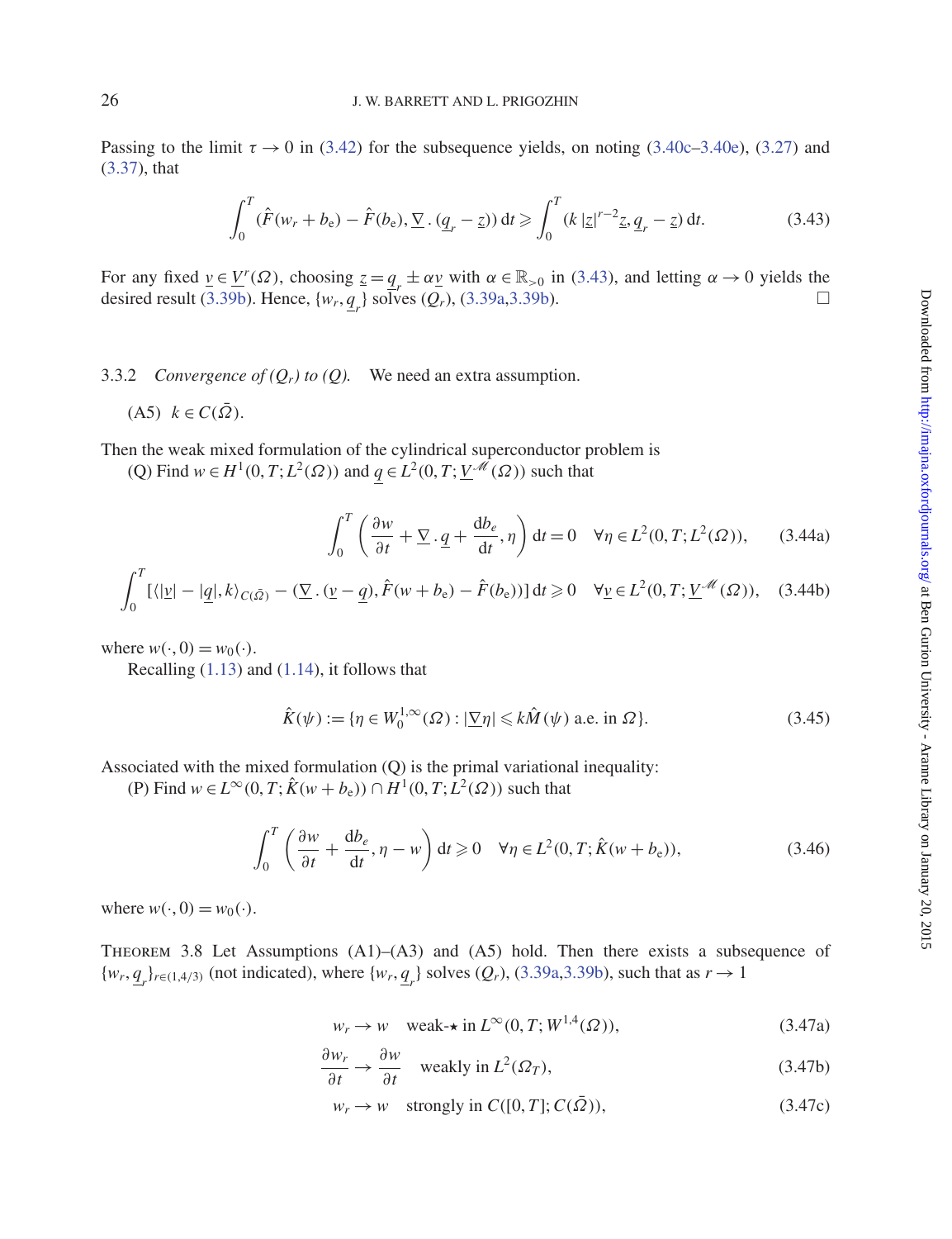<span id="page-26-1"></span><span id="page-26-0"></span>
$$
\underline{q}_r \to \underline{q} \quad \text{weakly in } L^2(0, T; [\mathcal{M}(\bar{\Omega})]^2), \tag{3.47d}
$$

$$
\underline{\nabla} \cdot \underline{q}_r \to \underline{\nabla} \cdot \underline{q} \quad \text{weakly in } L^2(\Omega_T). \tag{3.47e}
$$

Moreover, {*w*, *q*} solves (Q), [\(3.44a](#page-25-1)[,3.44b\)](#page-25-2).

*Proof.* On noting that  $r \in (1, \frac{4}{3}) \Rightarrow p > 4$ , the results [\(3.41a\)](#page-24-4), [\(3.40a–](#page-24-2)[3.40e\)](#page-24-3) and [\(2.8a\)](#page-9-7) yield immediately that

<span id="page-26-2"></span>
$$
\|w_r\|_{L^{\infty}(0,T;W^{1,4}(\Omega))} + \left\|\frac{\partial w_r}{\partial t}\right\|_{L^2(\Omega_T)}^2 + \|q_r\|_{L^2(0,T;L^1(\Omega))} + \|\nabla \cdot q_r\|_{L^2(\Omega_T)}^2 \leq C(T). \tag{3.48}
$$

The subsequence convergence results [\(3.47a](#page-25-3)[,3.47b,](#page-25-4)[3.47d,](#page-26-0)[3.47e\)](#page-26-1) follow immediately from [\(3.48\)](#page-26-2). The strong convergence result [\(3.47c\)](#page-25-5) follows from [\(3.47a](#page-25-3)[,3.47b\)](#page-25-4) and the compactness result [\(1.26\)](#page-5-3). As  $w_r(\cdot, 0) = w_0(\cdot)$ , it follows from the above that  $w(\cdot, 0) = w_0(\cdot)$ . It follows immediately from passing to the limit  $r \rightarrow 1$  in [\(3.39a\)](#page-24-0) for the subsequence, on noting [\(3.47b,](#page-25-4)[3.47e\)](#page-26-1), that  $\{w, q\}$  satisfy [\(3.44a\)](#page-25-1).

Given any  $z \in L^2(0, T; [C^\infty(\overline{\Omega})]^2)$ , we choose  $\underline{v} = \underline{q}_r - \underline{z}$  in [\(3.39b\)](#page-24-1) to yield, on noting [\(2.8a\)](#page-9-7), that

$$
\int_0^T (\hat{F}(w_r + b_e) - \hat{F}(b_e), \nabla \cdot (\underline{q}_r - \underline{z})) dt = \int_0^T (k|\underline{q}_r|^{r-2} \underline{q}_r, \underline{q}_r - \underline{z}) dt
$$
  

$$
\geq r^{-1} \int_0^T (k, |\underline{q}_r|^r - |\underline{z}|^r) dt.
$$
 (3.49)

It follows immediately from [\(3.40c,](#page-24-6)[3.40e\)](#page-24-3) and [\(3.27\)](#page-21-4) that for any  $\underline{z} \in L^2(0, T; [C^{\infty}(\overline{\Omega})]^2)$ 

<span id="page-26-3"></span>
$$
\int_0^T (\hat{F}(w_r + b_e) - \hat{F}(b_e), \underline{\nabla} \cdot (\underline{q}_r^+ - \underline{z})) dt
$$
  
\n
$$
\rightarrow \int_0^T (\hat{F}(w + b_e) - \hat{F}(b_e), \underline{\nabla} \cdot (\underline{q} - \underline{z})) dt \text{ as } r \rightarrow 1.
$$
 (3.50)

Next, we note that for any  $\underline{z} \in L^2(0, T; [C^{\infty}(\overline{\Omega})]^2)$ 

$$
r^{-1} \int_0^T (k|\underline{z}|^r, 1) dt \to \int_0^T (k|\underline{z}|, 1) dt \text{ as } r \to 1.
$$
 (3.51)

Finally, it follows from [\(3.47d\)](#page-26-0), and similarly to [\(1.24\)](#page-5-4), that

<span id="page-26-4"></span>
$$
\liminf_{r \to 1} r^{-1} \int_0^T (k|q_r|^r, 1) \, \mathrm{d}t \geqslant \liminf_{r \to 1} \int_0^T (k|q_r|, 1) \, \mathrm{d}t \geqslant \int_0^T \langle |q|, k \rangle_{C(\bar{\Omega})} \, \mathrm{d}t. \tag{3.52}
$$

Combining [\(3.49–](#page-26-3)[3.52\)](#page-26-4), it follows that  $\{w, q\}$  satisfies [\(3.44b\)](#page-25-2) for any  $\underline{v} \in L^2(0, T; [C^{\infty}(\overline{\Omega})]^2)$ . The desired result,  $\{w, q\}$  satisfies [\(3.44b\)](#page-25-2) for any  $v \in L^2(0, T; V^{\mathcal{M}}(\Omega))$ , and hence  $\{w, q\}$  solves (Q),  $(3.44a,3.44b)$  $(3.44a,3.44b)$ , then follows from the density results  $(1.22b, 1.22c)$  in [Barrett & Prigozhin](#page-37-0) [\(2010](#page-37-0)) with  $\equiv$  replaced by  $\le$  in the latter.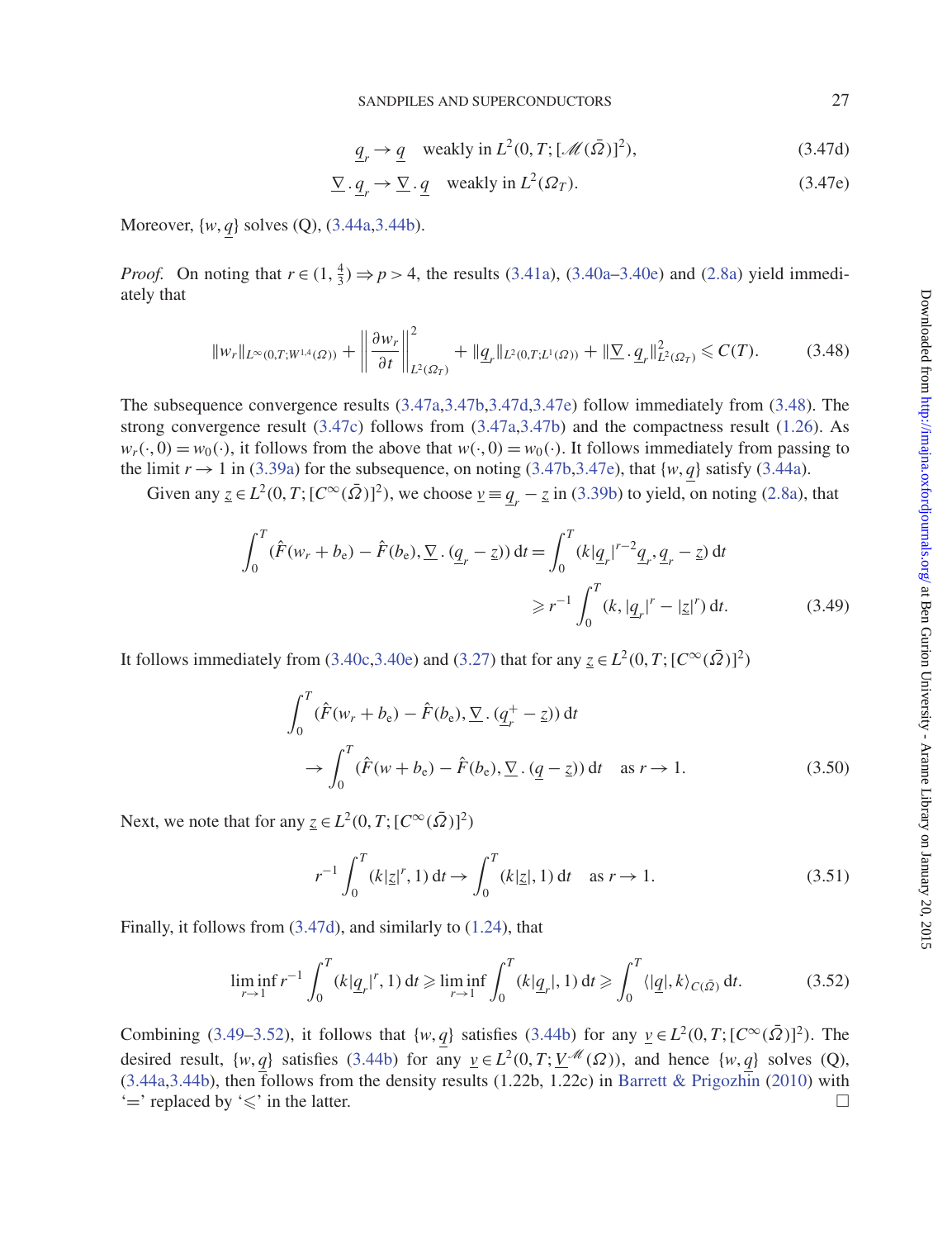THEOREM 3.9 Let the assumptions of Theorem 3.8 hold. We then have that any solution { $w, q$ } of (Q), [\(3.44a,](#page-25-1)[3.44b\)](#page-25-2), satisfies

<span id="page-27-0"></span>
$$
\int_0^T \left[ \langle |q|, k\hat{M}(w+b_e) \rangle_{C(\bar{\Omega})} - (w, \underline{\nabla} \cdot \underline{q}) \right] dt = 0.
$$
 (3.53)

Moreover, *w* solves the quasi-variational inequality (P), [\(3.46\)](#page-25-6).

*Proof.* See the proof of Theorem 3.3 in [Barrett & Prigozhin](#page-37-0) [\(2010](#page-37-0)). However, we note that one can establish [\(3.53\)](#page-27-0) by requiring only the density results (1.22b,1.22c) in [Barrett & Prigozhin](#page-37-0) [\(2010](#page-37-0)), with  $\leq$  replaced by  $\leq$  in the latter, as opposed to (1.22a–1.22c) there. To see this, we note that it follows immediately from [\(3.39b\)](#page-24-1), [\(3.48\)](#page-26-2) and [\(3.27\)](#page-21-4) that

<span id="page-27-1"></span>
$$
\int_0^T \left[ (k\hat{M}(w_r + b_e)) \underline{q}_r \right]^{r-2} \underline{q}_r, \underline{v}) - (w_r, \underline{\nabla} \cdot \underline{v}) \, dt = 0 \quad \forall \underline{v} \in L^2(0, T; \underline{V}^r(\Omega)). \tag{3.54}
$$

For any fixed  $z \in L^2(0, T; [C(\bar{\Omega})]^2)$ , we choose  $v = q_r - z$  in [\(3.54\)](#page-27-1) and deduce from [\(3.47c–](#page-25-5)[3.47e\)](#page-26-1), similarly to [\(3.49–](#page-26-3)[3.52\)](#page-26-4), on passing to the limit  $r \to 1$  that

<span id="page-27-2"></span>
$$
\int_0^T \left[ \langle |z| - |\underline{q}|, k\hat{M}(w+b_\mathrm{e}) \rangle_{C(\bar{\Omega})} - (\underline{\nabla} \cdot (\underline{z}-\underline{q}), w) \right] \mathrm{d}t \geq 0 \quad \forall \underline{z} \in L^2(0, T; [C(\bar{\Omega})]^2). \tag{3.55}
$$

Applying the stated density results from [Barrett & Prigozhin](#page-37-0) [\(2010](#page-37-0)), we obtain [\(3.55\)](#page-27-2) holds for all  $\overline{z} \in L^2(0, T; \underline{V}^{\mathcal{M}}(\Omega))$ . Then choosing  $\underline{z} = 0$  and  $\underline{z} = 2q$  in [\(3.55\)](#page-27-2) yields the desired result [\(3.53\)](#page-27-0).

# 3.4 *Convergence of*  $(Q_r^{\tau})$  *to*  $(Q)$  *in case (iii)*

It follows from [\(3.3a\)](#page-16-0), [\(3.5\)](#page-16-9), [\(1.28\)](#page-6-0), [\(1.27b\)](#page-6-2) and [\(1.30b\)](#page-6-5) in the thin film superconductor case that for  $n=1,\ldots,N$ 

<span id="page-27-4"></span><span id="page-27-3"></span>
$$
\tau_n |(\underline{q}_r^n, \nabla \eta)| \leq C \|\eta\|_{H_{00}^{1/2}(\Omega)} \qquad \forall \eta \in C_0^{\infty}(\Omega). \tag{3.56}
$$

Hence, for a fixed time partition  $\{\tau_n\}_{n=1}^N$ , the distributional divergence of  $\underline{q}_r^n$  belongs to  $[H]_0^{1/2}(\Omega)]^*$ ,  $n = 1, \ldots, N$ . On recalling [\(1.25c\)](#page-5-5), ( $Q_r^{\tau}$ ), [\(3.3a](#page-16-0)[,3.3b\)](#page-16-1), can then be reformulated for a given  $r \in (1, \frac{4}{3})$  as

 $(Q_r^{\tau})$  For  $n = 1, ..., N$ , find  $w_r^n \in W_0^{1,p}(\Omega)$  and  $\underline{q}_r^n \in \underline{Z}^r(\Omega)$  such that

$$
a\left(\frac{w_r^n - w_r^{n-1}}{\tau_n}, \eta\right) + \langle \underline{\nabla} \cdot \underline{q}_r^n, \eta \rangle_{H_{00}^{1/2}(\Omega)} = -\left(\frac{b_e(t_n) - b_e(t_{n-1})}{\tau_n}, \eta\right) \quad \forall \eta \in H_{00}^{1/2}(\Omega),\tag{3.57a}
$$

$$
(k|\underline{q}_r^n|^{r-2}\underline{q}_r^n, \underline{v}) - \langle \underline{\nabla} \cdot \underline{v}, w_r^n \rangle_{H_{00}^{1/2}(\Omega)} = 0 \quad \forall \underline{v} \in \underline{Z}^r(\Omega), \tag{3.57b}
$$

where  $w_r^0 = w_0$ .

We have the following stability result.

LEMMA 3.10 Let Assumptions (A1) and (A2) hold. For any fixed  $r \in (1, \frac{4}{3})$  and time partition  ${\{\tau_n\}}_{n=1}^N$ , the unique solution  $\{w_r^n, \underline{q}_r^n\}_{n=1}^N$  of  $(Q_r^{\tau})$ , [\(3.57a](#page-27-3)[,3.57b\)](#page-27-4), in addition to satisfying [\(3.5\)](#page-16-9) with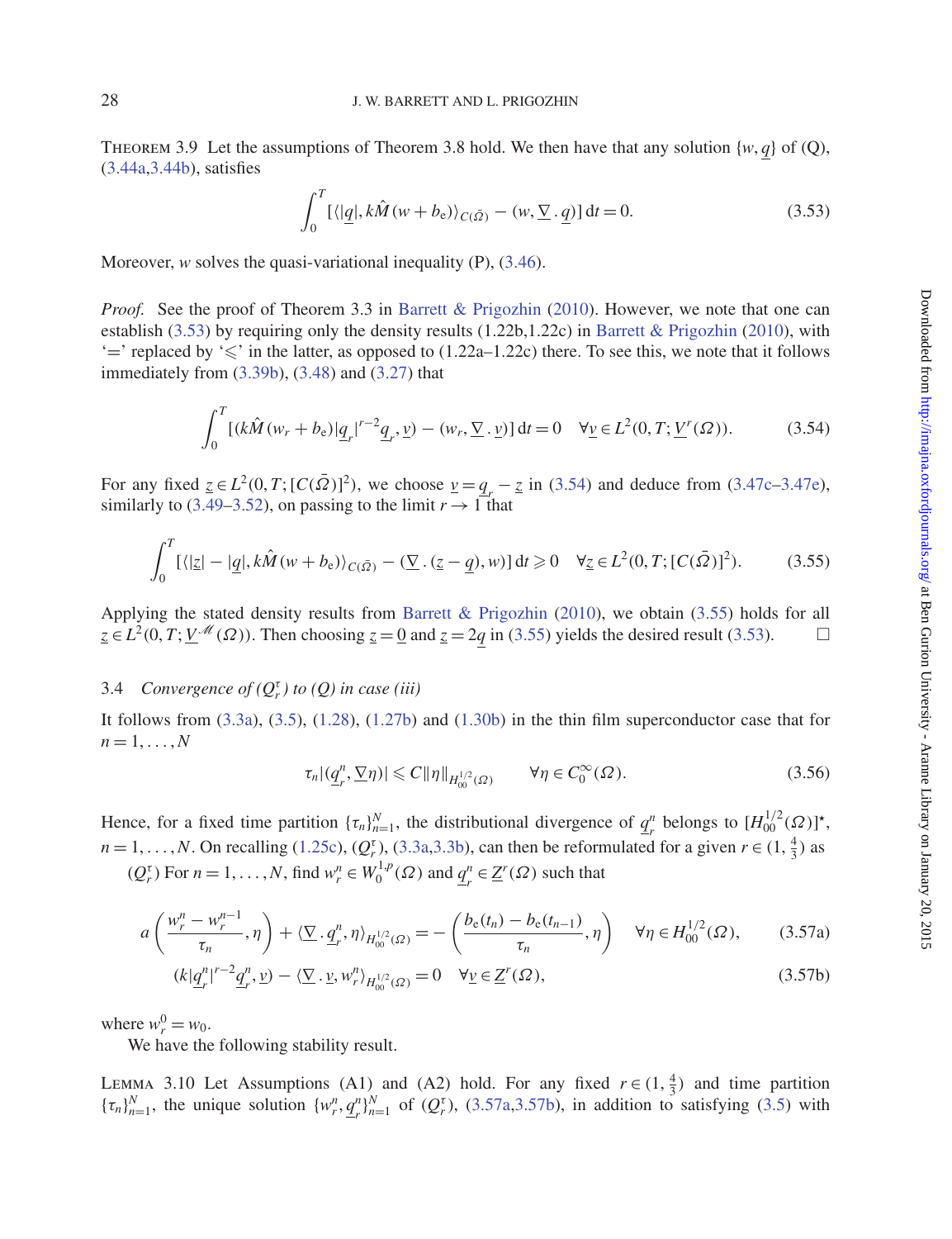$\|\cdot\|_{\mathscr{A}} \equiv \|\cdot\|_{H_{00}^{1/2}(\Omega)}$  satisfies

<span id="page-28-2"></span>
$$
\frac{r-1}{r} \max_{n=1,\dots,N} (k, |\underline{q}_n^n|^r) + \sum_{n=1}^N \tau_n \left\| \frac{w_r^n - w_r^{n-1}}{\tau_n} \right\|_{H_{00}^{1/2}(\Omega)}^2 + \sum_{n=1}^N \tau_n \|\nabla \cdot \underline{q}_r^n\|_{[H_{00}^{1/2}(\Omega)]^*}^2 + \sum_{n=1}^N \tau_n |\underline{q}_r^n|_{0,r,\Omega}^{2r} \leq C. \tag{3.58}
$$

*Proof.* Similarly to [\(3.31a](#page-22-0)[,3.31b\)](#page-22-1), choosing  $\eta \equiv w_r^n - w_r^{n-1}$  in [\(3.57a\)](#page-27-3), and noting [\(3.57b\)](#page-27-4) and [\(2.8b\)](#page-9-9), yields for  $n = 2, \ldots, N$  that

$$
\tau_n a\left(\frac{w_r^n - w_r^{n-1}}{\tau_n}, \frac{w_r^n - w_r^{n-1}}{\tau_n}\right) + \tau_n \left(\frac{b_e(t_n) - b_e(t_{n-1})}{\tau_n}, \frac{w_r^n - w_r^{n-1}}{\tau_n}\right)
$$
\n
$$
= -\langle \underline{\nabla} \cdot \underline{q}_r^n, w_r^n - w_r^{n-1} \rangle_{H_{00}^{1/2}(\Omega)}
$$
\n
$$
= -\langle k[|\underline{q}_r^n|^{r-2}\underline{q}_r^n - |\underline{q}_r^{n-1}|^{r-2}\underline{q}_r^{n-1}], \underline{q}_r^n \rangle
$$
\n
$$
\leq -\frac{r-1}{r} \langle k, |\underline{q}_r^n|^r - |\underline{q}_r^{n-1}|^r \rangle, \tag{3.59a}
$$

and, on noting [\(1.30a\)](#page-6-4),

<span id="page-28-0"></span>
$$
\tau_1 a\left(\frac{w_r^1 - w_r^0}{\tau_1}, \frac{w_r^1 - w_r^0}{\tau_1}\right) + \tau_1 \left(\frac{b_e(t_1) - b_e(t_0)}{\tau_1}, \frac{w_r^1 - w_r^0}{\tau_1}\right)
$$
\n
$$
= -\langle \underline{\nabla} \cdot \underline{q}_r^1, w_r^1 - w_r^0 \rangle_{H_{00}^{1/2}(\Omega)}
$$
\n
$$
= -(k, |\underline{q}_r^1|^r) - (\underline{q}_r^1, \underline{\nabla} w_0)
$$
\n
$$
\leq - (k, |\underline{q}_r^1|^r) + (k, |\underline{q}_r^1|)
$$
\n
$$
\leq -\frac{r-1}{r} (k, |\underline{q}_r^1|^r) + \frac{1}{p} |k|_{0,1,\Omega}.
$$
\n(3.59b)

Summing [\(3.59a\)](#page-28-0) and including [\(3.59b\)](#page-28-1) yields for  $n = 1, \ldots, N$  that

<span id="page-28-3"></span><span id="page-28-1"></span>
$$
\frac{r-1}{r}(k|q_r^n|^r, 1) + \sum_{\ell=1}^n \tau_\ell a\left(\frac{w_r^\ell - w_r^{\ell-1}}{\tau_\ell}, \frac{w_r^\ell - w_r^{\ell-1}}{\tau_\ell}\right) \le C + \sum_{\ell=1}^n \tau_\ell \left(\frac{b_e(t_\ell) - b_e(t_{\ell-1})}{\tau_\ell}, \frac{w_r^\ell - w_r^{\ell-1}}{\tau_\ell}\right). \tag{3.60}
$$

The first two bounds in the desired result  $(3.58)$  then follow from  $(3.60)$ ,  $(2.9)$ ,  $(2.10)$  and  $(1.30b)$ , on using Young's inequality. The third bound in [\(3.58\)](#page-28-2) then follows from the second bound in [\(3.58\)](#page-28-2) and [\(3.57a\)](#page-27-3).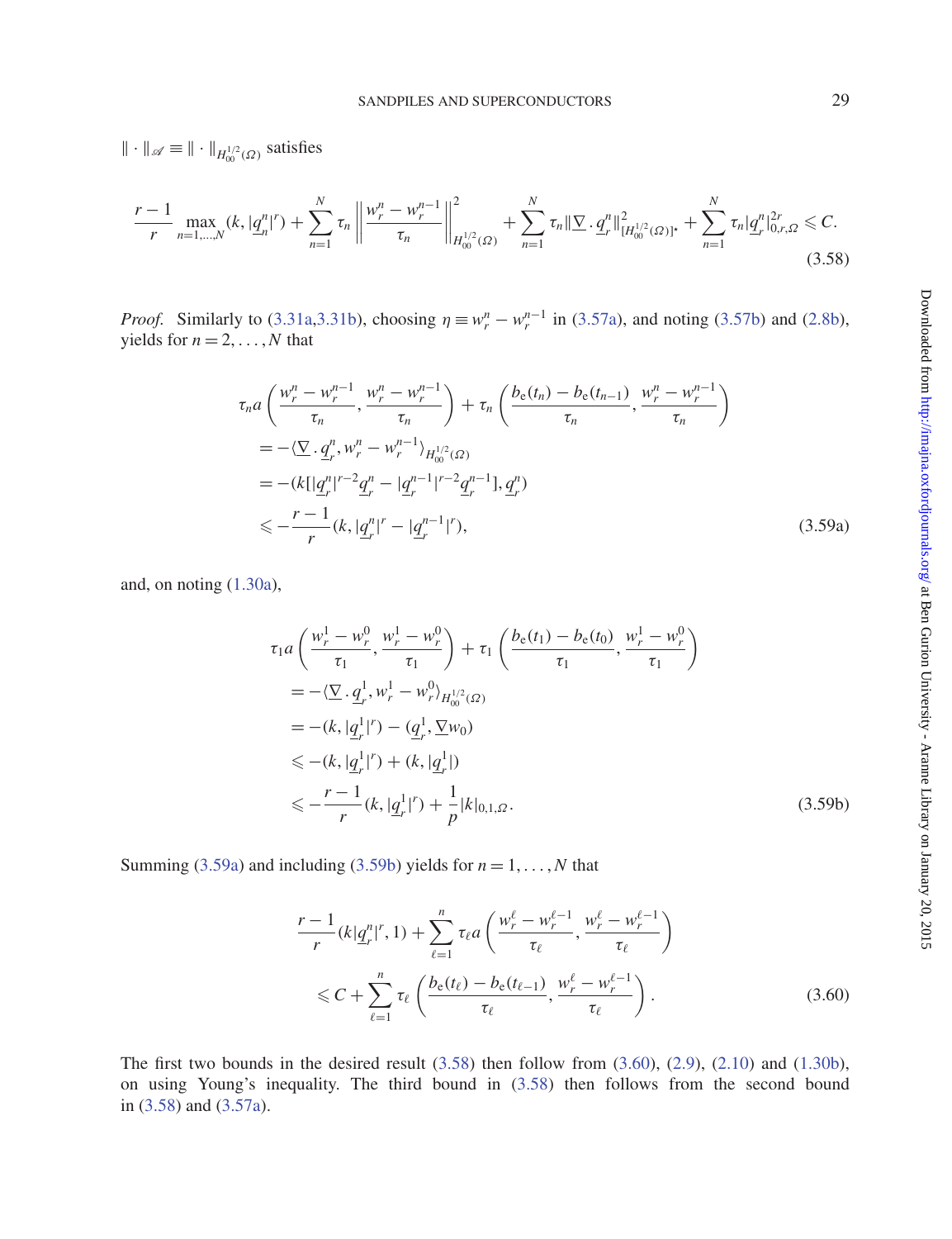Finally, similarly to [\(3.35\)](#page-23-4), it follows from [\(3.57b\)](#page-27-4) with  $\underline{v} = \underline{q}_r^n$ , [\(1.14\)](#page-3-3), [\(3.27\)](#page-21-4), [\(3.5\)](#page-16-9) and the third bound in [\(3.58\)](#page-28-2) that

$$
k_{\min}^2 \sum_{n=1}^N \tau_n |q_r^n|_{0,r,\Omega}^{2r} \leq \sum_{n=1}^N \tau_n [ (k, |q_r^n|^r) ]^2
$$
  
= 
$$
\sum_{n=1}^N \tau_n [ \langle \sum q_r^n, w_r^n \rangle_{H_{00}^{1/2}(\Omega)} ]^2
$$
  

$$
\leqslant \sum_{n=1}^N \tau_n \|w_r^n\|_{H_{00}^{1/2}(\Omega)}^2 \| \sum q_r^n \|_{[H_{00}^{1/2}(\Omega)]^*}^2
$$
  

$$
\leqslant C \sum_{n=1}^N \tau_n \| \sum q_r^n \|_{[H_{00}^{1/2}(\Omega)]^*}^2 \leqslant C.
$$
 (3.61)

Hence, the final bound in  $(3.58)$  holds.

3.4.1 *Convergence of*  $(Q_r^{\tau})$  *to*  $(Q_r)$ *.* Adopting the notation [\(3.21\)](#page-19-2) and [\(3.36\)](#page-23-0),  $(Q_r^{\tau})$ , [\(3.57a,](#page-27-3)[3.57b\)](#page-27-4), can be rewritten as: Find  $w_r^{\tau} \in H^1(0, T; H_{00}^{1/2}(\Omega))$  and  $\underline{q}_r^{\tau,+} \in L^2(0, T; \underline{Z}^r(\Omega))$  such that

$$
\int_0^T \left[ a\left(\frac{\partial w_r^{\tau}}{\partial t}, \eta\right) + \langle \underline{\nabla} \cdot \underline{q}_r^{\tau, +}, \eta \rangle_{H_{00}^{1/2}(\Omega)} + \left(\frac{\mathrm{d}b_{\mathrm{e}}^{\tau}}{\mathrm{d}t}, \eta\right) \right] \mathrm{d}t = 0 \quad \forall \eta \in L^2(0, T; H_{00}^{1/2}(\Omega)), \tag{3.62a}
$$

$$
\int_0^T \left[ (k|q_r^{\tau,+}|^{r-2} q_r^{\tau,+}, \underline{v}) - \langle \underline{\nabla} \cdot \underline{v}, w_r^{\tau,+} \rangle_{H_{00}^{1/2}(\Omega)} \right] dt = 0 \quad \forall \underline{v} \in L^2(0, T; \underline{Z}^r(\Omega)); \tag{3.62b}
$$

where  $w_r^{\tau}(\cdot, 0) = w_0(\cdot)$ .

In Theorem 3.11, we show the convergence of  $(Q_r^{\tau})$ , [\(3.62a,](#page-29-0)[3.62b\)](#page-29-1), as  $\tau \to 0$  to  $(Q_r)$  Find *w<sub>r</sub>* ∈ *H*<sup>1</sup>(0, *T*; *H*<sub>00</sub><sup>1</sup>(Ω)) and  $q_r$  ∈ *L*<sup>2</sup>(0, *T*; <u>Z</u><sup>*r*</sup>(Ω)) such that

$$
\int_0^T \left[ a\left(\frac{\partial w_r}{\partial t}, \eta\right) + \langle \underline{\nabla} \cdot \underline{q}_r, \eta \rangle_{H_{00}^{1/2}(\Omega)} + \left(\frac{\mathrm{d}b_e}{\mathrm{d}t}, \eta\right) \right] \mathrm{d}t = 0 \quad \forall \eta \in L^2(0, T; H_{00}^{1/2}(\Omega)),\tag{3.63a}
$$

$$
\int_0^T \left[ (k|q_r|^{r-2}q_r, \underline{v}) - \langle \underline{\nabla} \cdot \underline{v}, w_r \rangle_{H_{00}^{1/2}(\Omega)} \right] dt = 0 \quad \forall \underline{v} \in L^2(0, T; \underline{Z}^r(\Omega)); \tag{3.63b}
$$

where  $w_r(\cdot, 0) = w_0(\cdot)$ .

Associated with  $(Q_r)$  is the corresponding generalized *p*-Laplacian problem for  $p \in (4,\infty)$ :  $(P_p)$  Find  $w_r$  ∈  $L^p(0, T; W_0^{1,p}(\Omega))$  ∩  $H^1(0, T; H_{00}^{1/2}(\Omega))$  such that

<span id="page-29-4"></span>
$$
\int_0^T \left[ a\left(\frac{\partial w_r}{\partial t}, \eta\right) + \left(\frac{|\nabla w_r|^{p-2}}{k^{p-1}} \nabla w_r, \nabla \eta\right) + \left(\frac{db_e}{dt}, \eta\right) \right] dt = 0 \quad \forall \eta \in L^p(0, T; W_0^{1,p}(\Omega)), \quad (3.64)
$$

where  $w_r(\cdot, 0) = w_0(\cdot)$ .

<span id="page-29-3"></span><span id="page-29-2"></span><span id="page-29-1"></span><span id="page-29-0"></span>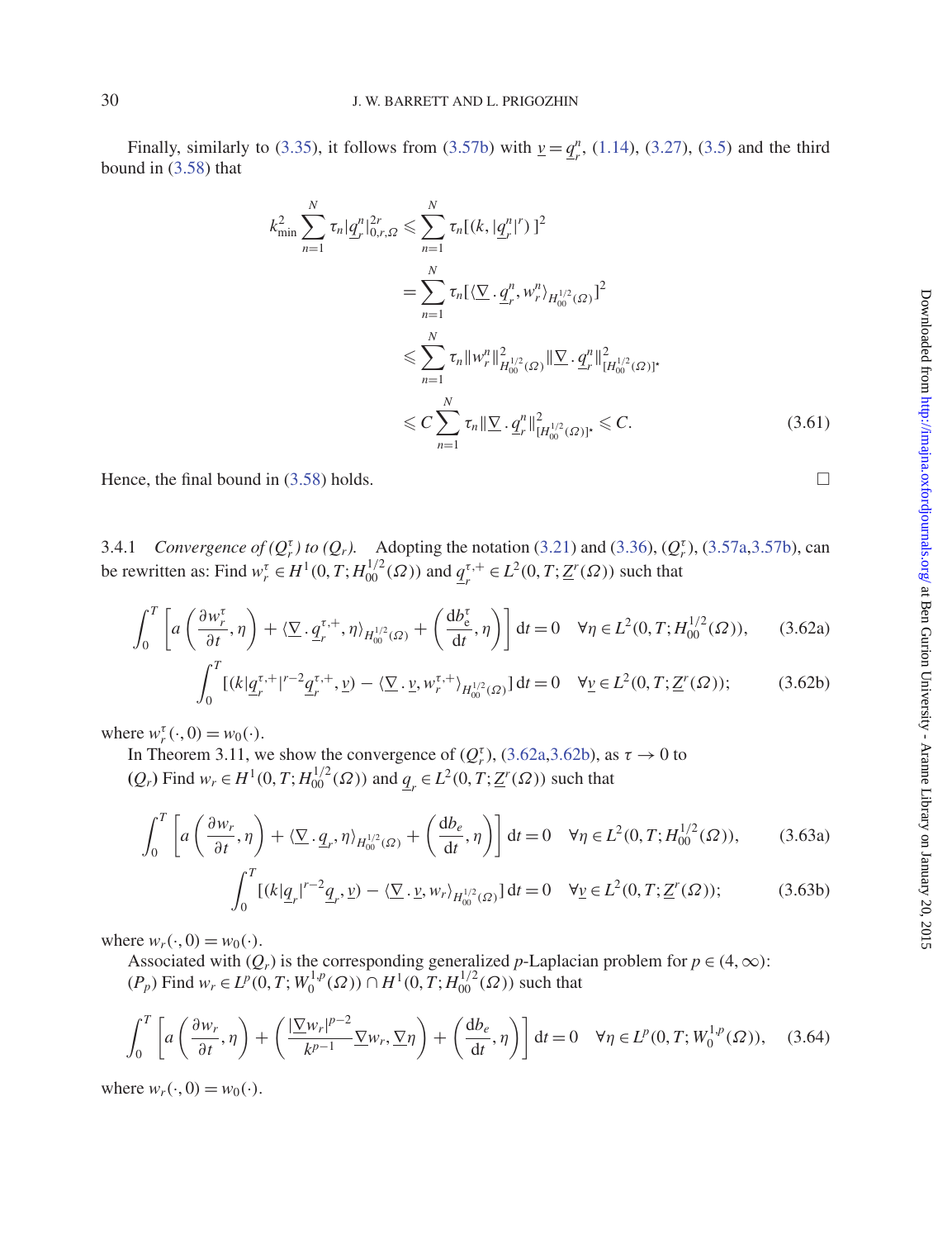THEOREM 3.11 Let Assumptions (A1) and (A2) hold. For any fixed  $r \in (1, \frac{4}{3})$  the sequence  $\{w_r^{\tau}, q_r^{\tau,+}\}_{\tau>0}$ , where  $\{w_r^{\tau}, q_r^{\tau,+}\}\$  is the unique solution of  $(Q_r^{\tau})$ , is such that as  $\tau \to 0$ 

$$
w_r^{\tau(0, +)} \to w_r \quad \text{weak-* in } L^{\infty}(0, T; H_{00}^{1/2}(\Omega)), \tag{3.65a}
$$

<span id="page-30-5"></span><span id="page-30-4"></span><span id="page-30-2"></span>
$$
\frac{\partial w_r^{\tau}}{\partial t} \to \frac{\partial w_r}{\partial t} \quad \text{weakly in } L^2(0, T; H_{00}^{1/2}(\Omega)), \tag{3.65b}
$$

<span id="page-30-3"></span>
$$
\underline{q}_r^{\tau,+} \to \underline{q}_r \quad \text{weakly in } L^{2r}(0,T; [L^r(\Omega)]^2),\tag{3.65c}
$$

$$
\underline{\nabla} \cdot \underline{q}_r^{\tau,+} \to \underline{\nabla} \cdot \underline{q}_r \quad \text{weakly in } L^2(0,T; [H_0^{1/2}(\Omega)]^\star), \tag{3.65d}
$$

where  $\{w_r, q_r\}$  is the unique solution of  $(Q_r)$ , [\(3.63a,](#page-29-2)[3.63b\)](#page-29-3). In addition,  $w_r$  is the unique solution of (*Pp*), [\(3.64\)](#page-29-4).

*Proof.* It follows immediately from [\(3.5\)](#page-16-9), [\(3.58\)](#page-28-2) and [\(3.21\)](#page-19-2) that

<span id="page-30-0"></span>
$$
\|w_r^{\tau(+)}\|_{L^{\infty}(0,T;H_{00}^{1/2}(\Omega))} + \left\|\frac{\partial w_r^{\tau}}{\partial t}\right\|_{L^2(0,T;H_{00}^{1/2}(\Omega))}^2 + \|q_r^{\tau,+}\|_{L^{2r}(0,T;L^{r}(\Omega))}^{2r} + \|\nabla \cdot q_r^{\tau,+}\|_{L^2(0,T;[H_{00}^{1/2}(\Omega)]^*)}^2 \leq C,
$$
\n(3.66a)

<span id="page-30-1"></span>
$$
\|w_r^{\tau} - w_r^{\tau(\cdot)}\|_{L^2(0,T;H_{00}^{1/2}(\Omega))}^2 \leq \tau^2 \left\|\frac{\partial w_r^{\tau}}{\partial t}\right\|_{L^2(0,T;H_{00}^{1/2}(\Omega))}^2 \leq C\tau^2.
$$
 (3.66b)

It follows immediately from [\(3.66a](#page-30-0)[,3.66b\)](#page-30-1) that the results [\(3.65a–](#page-30-2)[3.65d\)](#page-30-3) hold for a subsequence of  $\{w_r^{\tau}, q_r^{\tau,+}\}_{\tau>0}$ . We then pass to the limit  $\tau \to 0$  in [\(3.62a\)](#page-29-0) for the above subsequence and obtain [\(3.63a\)](#page-29-2) for any fixed  $\eta \in L^2(0, T; H_{00}^{1/2}(\Omega))$ , on noting [\(3.65b,](#page-30-4)[3.65d\)](#page-30-3) and [\(3.37\)](#page-23-3).

For any fixed  $\underline{\eta} \in L^2(0, T; \underline{Z}^r(\Omega))$ , we choose  $\underline{v} = \underline{q}_r^{\tau,+} - \underline{z}$  in [\(3.62b\)](#page-29-1). On noting [\(3.62a\)](#page-29-0), [\(2.8a\)](#page-9-7) and [\(3.66b\)](#page-30-1), we deduce that

$$
- \int_0^T \langle \underline{\nabla} \cdot \underline{z}, w_r^{\tau,+} \rangle_{H_{00}^{1/2}(\Omega)} dt
$$
  
\n
$$
= - \int_0^T \langle \underline{\nabla} \cdot \underline{q}_r^{\tau,+}, w_r^{\tau,+} \rangle_{H_{00}^{1/2}(\Omega)} dt + \int_0^T (k | \underline{q}_r^{\tau,+} |^{r-2} \underline{q}_r^{\tau,+}, \underline{q}_r^{\tau,+} - \underline{z}) dt
$$
  
\n
$$
\geq \int_0^T \left[ a \left( \frac{\partial w_r^{\tau}}{\partial t}, w_r^{\tau,+} \right) + \left( \frac{d b_e^{\tau}}{dt}, w_r^{\tau,+} \right) \right] dt + \int_0^T (k | \underline{z} |^{r-2} \underline{z}, \underline{q}_r^{\tau,+} - \underline{z}) dt
$$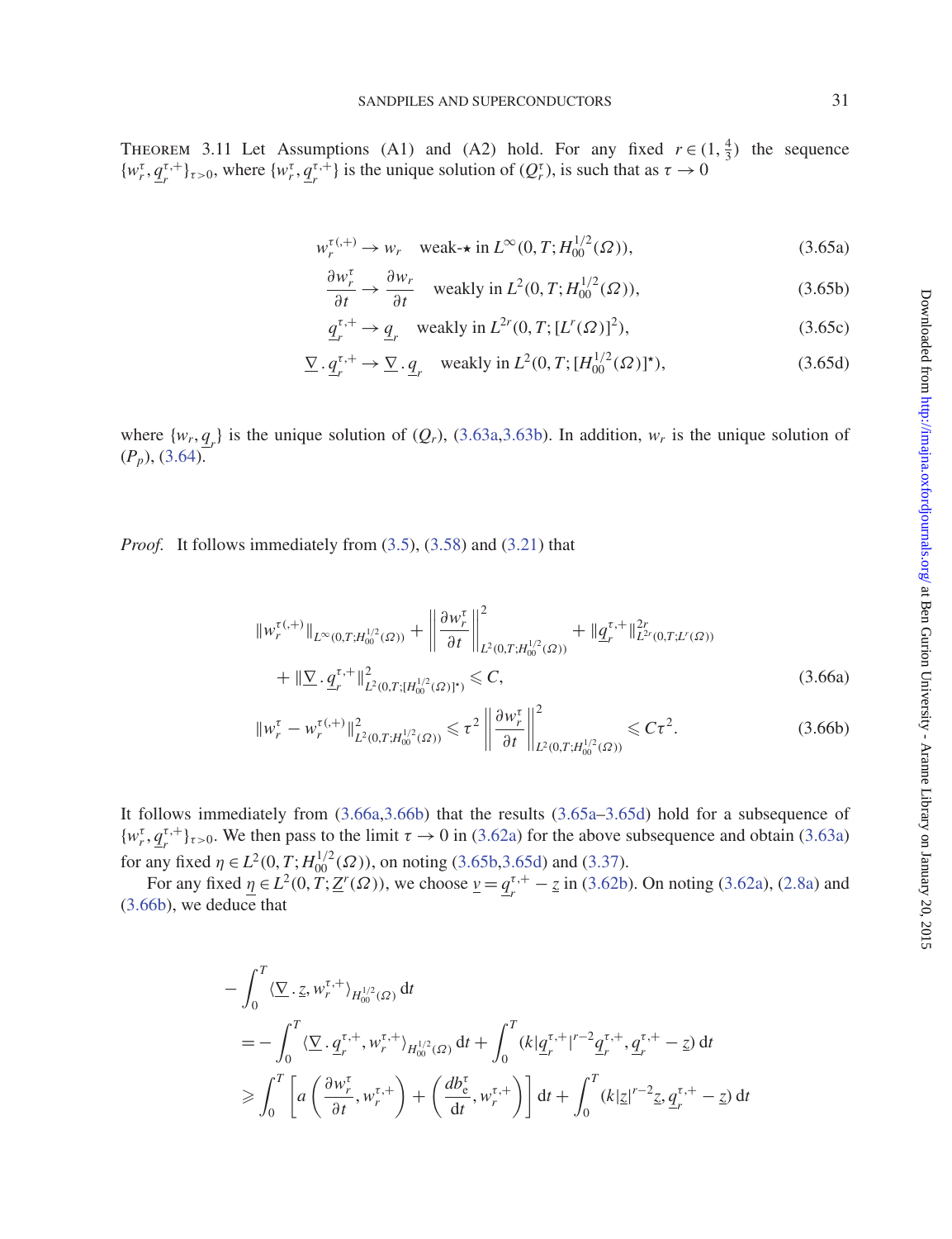$$
\geq \frac{1}{2} (\|w_r^{\tau}(\cdot, T)\|_a^2 - \|w_0\|_a^2) + \int_0^T a \left(\frac{\partial w_r^{\tau}}{\partial t}, w_r^{\tau,+} - w_r^{\tau}\right) dt + \int_0^T \left(\frac{db_e^{\tau}}{dt}, w_r^{\tau,+}\right) dt + \int_0^T (k|z|^{r-2} z, q_r^{\tau,+} - z) dt \geq \frac{1}{2} (\|w_r^{\tau}(\cdot, T)\|_a^2 - \|w_0\|_a^2) + \int_0^T \left(\frac{db_e^{\tau}}{dt}, w_r^{\tau,+}\right) dt + \int_0^T (k|z|^{r-2} z, q_r^{\tau,+} - z) dt - C\tau.
$$
 (3.67)

It follows from [\(3.66a\)](#page-30-0) that

<span id="page-31-2"></span><span id="page-31-0"></span>
$$
\|w_r^{\tau}\|_{C([0,T];H_{00}^{1/2}(\Omega))} \leq C. \tag{3.68}
$$

Hence, we deduce from [\(3.68\)](#page-31-0), on extraction of a possible further subsequence, that

<span id="page-31-3"></span><span id="page-31-1"></span>
$$
\liminf_{\tau \to 0} \|w_r^{\tau}(\cdot, T)\|_a^2 \ge \|w_r(\cdot, T)\|_a^2. \tag{3.69}
$$

On noting [\(3.65a,](#page-30-2)[3.65c\)](#page-30-5), [\(3.69\)](#page-31-1) and [\(3.37\)](#page-23-3), we can pass to the limit  $\tau \to 0$  in [\(3.67\)](#page-31-2) for the above subsequence to obtain

$$
-\int_0^T \langle \underline{\nabla} \cdot \underline{z}, w_r \rangle_{H_{00}^{1/2}(\Omega)} dt \ge \frac{1}{2} (\|w_r(\cdot, T)\|_a^2 - \|w_0\|_a^2) + \int_0^T \left(\frac{db_e}{dt}, w_r\right) dt
$$

$$
+ \int_0^T (k|\underline{z}|^{r-2} \underline{z}, \underline{q}_r - \underline{z}) dt \quad \forall \underline{z} \in L^2(0, T; \underline{Z}^r(\Omega)). \tag{3.70}
$$

It follows from  $(3.70)$  and  $(3.63a)$  that

<span id="page-31-4"></span>
$$
\int_0^T \langle \underline{\nabla} \cdot (\underline{q}_r - \underline{z}), w_r \rangle_{H_{00}^{1/2}(\Omega)} dt \ge \int_0^T (k|\underline{z}|^{r-2} \underline{z}, \underline{q}_r - \underline{z}) dt \quad \forall \underline{z} \in L^2(0, T; \underline{Z}^r(\Omega)).
$$
 (3.71)

For any fixed  $\underline{v} \in L^2(0, T; \underline{Z}^r(\Omega))$ , choosing  $\underline{z} = \underline{q}_r \pm \alpha \underline{v}$  with  $\alpha \in \mathbb{R}_{>0}$  in [\(3.71\)](#page-31-4), and letting  $\alpha \to 0$ yields the desired result [\(3.63b\)](#page-29-3). Hence,  $\{w_r, q_r\}$  solves  $(Q_r)$ , [\(3.63a,](#page-29-2)[3.63b\)](#page-29-3).

In addition, we obtain from [\(3.62b\)](#page-29-1) for any fixed  $\underline{v} \in C([0, T]; [C^{\infty}(\overline{\Omega})]^2)$ , on noting the third bound in [\(3.66a\)](#page-30-0), that

$$
\int_0^T (w_r^{\tau,+}, \nabla \cdot \underline{v}) dt = \int_0^T (k | \underline{q}_r^{\tau,+} |^{r-2} \underline{q}_r^{\tau,+}, \underline{v}) dt \leq C \int_0^T | \underline{q}_r^{\tau,+} |^{r-1}_{0,r,\Omega} | \underline{v} |_{0,r,\Omega} dt
$$
  

$$
\leq C(T) ||\underline{v}||_{L^r(0,T;L^r(\Omega))}.
$$
 (3.72)

Passing to the limit *h*,  $\tau \rightarrow 0$  in [\(3.72\)](#page-31-5), on noting [\(3.65a\)](#page-30-2), yields that

$$
\int_0^T (w_r, \underline{\nabla} \cdot \underline{v}) dt \leq C ||\underline{v}||_{L^r(0,T;L^r(\Omega))} \quad \forall \underline{v} \in C([0,T]; [C^{\infty}(\bar{\Omega})]^2). \tag{3.73}
$$

Hence, it follows that

<span id="page-31-5"></span>
$$
w_r \in L^p(0, T; W_0^{1,p}(\Omega)) \quad \text{and} \quad \|w_r\|_{L^p(0,T; W^{1,p}(\Omega))} \leq C. \tag{3.74}
$$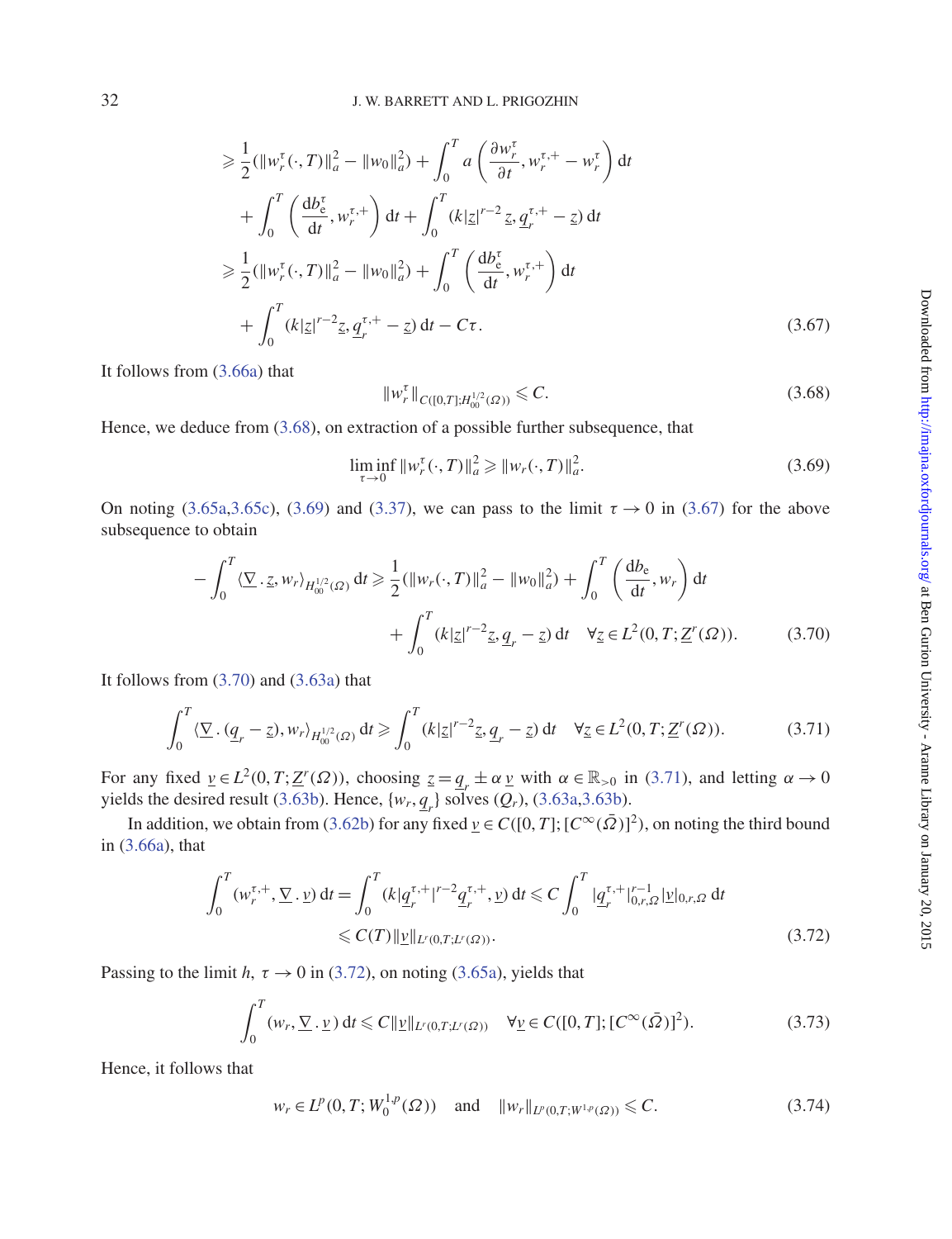To show the uniqueness of this solution  $\{w_r, q_r\}$  of  $(Q_r)$ , [\(3.63a,](#page-29-2)[3.63b\)](#page-29-3), and that  $w_r$  is the unique solution of  $(P_p)$ , [\(3.64\)](#page-29-4), see the proof of Theorem  $\overline{3.1}$  in [Barrett & Prigozhin](#page-37-2) [\(2013b\)](#page-37-2).

3.4.2 *Convergence of*  $(Q_r)$  *to*  $(Q)$ *.* On recalling [\(1.25d\)](#page-5-6) and assuming (A5), the weak mixed formulation of the thin film superconductor problem is

(Q) Find *w* ∈ *H*<sup>1</sup>(0, *T*; *H*<sub>00</sub><sup>1</sup>(Ω)) and *q* ∈ *L*<sup>2</sup>(0, *T*; *Z*<sup>*M*</sup>(Ω)) such that

$$
\int_0^T \left[ a\left(\frac{\partial w}{\partial t}, \eta\right) + \langle \underline{\nabla} \cdot \underline{q}, \eta \rangle_{H_{00}^{1/2}(\Omega)} + \left(\frac{db_e}{dt}, \eta\right) \right] dt = 0 \quad \forall \eta \in L^2(0, T; H_{00}^{1/2}(\Omega)),\tag{3.75a}
$$

$$
\int_0^T \left[ \langle | \underline{v} | - | \underline{q} |, k \rangle_{C(\bar{\Omega})} - \langle \underline{\nabla} . (\underline{v} - \underline{q}), w \rangle_{H_0^{1/2}(\Omega)} \right] dt \ge 0 \quad \forall \underline{v} \in L^2(0, T; \underline{Z}^{\mathcal{M}}(\Omega));
$$
 (3.75b)

where  $w(\cdot, 0) = w_0(\cdot)$ .

Let

<span id="page-32-1"></span><span id="page-32-0"></span>
$$
K_k := \{ \eta \in W_0^{1,\infty}(\Omega) : |\underline{\nabla}\eta| \leq k \text{ a.e. in } \Omega \}. \tag{3.76}
$$

Associated with the mixed formulation (Q) is the primal variational inequality:

 $(P)$  Find *w* ∈  $L^{\infty}(0, T; K_k)$  ∩  $H^1(0, T; H_{00}^{1/2}(\Omega))$  such that

<span id="page-32-2"></span>
$$
\int_0^T \left[ a\left(\frac{\partial w}{\partial t}, \eta - w\right) + \left(\frac{db_e}{dt}, \eta - w\right) \right] dt \ge 0 \quad \forall \eta \in L^2(0, T; K_k),\tag{3.77}
$$

where  $w(\cdot, 0) = w_0(\cdot)$ .

Theorem 3.12 Let Assumptions (A1), (A2), (A3) and (A5) hold. Then there exists a subsequence of  $\{w_r, \underline{q}_r\}_{r \in (1,4/3)}$  (not indicated), where  $\{w_r, \underline{q}_r\}$  is the unique solution of  $(Q_r)$ , such that as  $r \to 1$ 

$$
w_r \to w
$$
 weak-\* in  $L^{\infty}(0, T; H_{00}^{1/2}(\Omega))$ , weakly in  $L^2(0, T; H_0^1(\Omega))$ , (3.78a)

$$
\frac{\partial w_r}{\partial t} \to \frac{\partial w}{\partial t} \quad \text{weakly in } L^2(0, T; H_{00}^{1/2}(\Omega)), \tag{3.78b}
$$

$$
\underline{q}_r \to \underline{q} \quad \text{weakly in } L^2(0, T; [\mathcal{M}(\bar{\Omega})]^2), \tag{3.78c}
$$

$$
\underline{\nabla} \cdot \underline{q}_r \to \underline{\nabla} \cdot \underline{q} \quad \text{weakly in } L^2(0, T; [H_0^{1/2}(\Omega)]^*),\tag{3.78d}
$$

where  $\{w, q\}$  solves (Q), [\(3.75a,](#page-32-0)[3.75b\)](#page-32-1). In addition, *w* is unique; and the possible nonuniqueness in *q* is restricted to the following: If there were two solutions  $q^i$ ,  $i = 1, 2$ , then

$$
\underline{\nabla} \cdot (\underline{q}^2 - \underline{q}^1) = 0 \quad \text{a.e. in } \Omega_T \quad \text{and} \quad \int_0^T \langle |\underline{q}^2|, k \rangle_{C(\bar{\Omega})} dt = \int_0^T \langle |\underline{q}^1|, k \rangle_{C(\bar{\Omega})} dt. \tag{3.79}
$$

Finally, *w* is the unique solution of (P), [\(3.77\)](#page-32-2).

*Proof.* See the proof of Theorem 3.2 in [Barrett & Prigozhin](#page-37-2) [\(2013b\)](#page-37-2).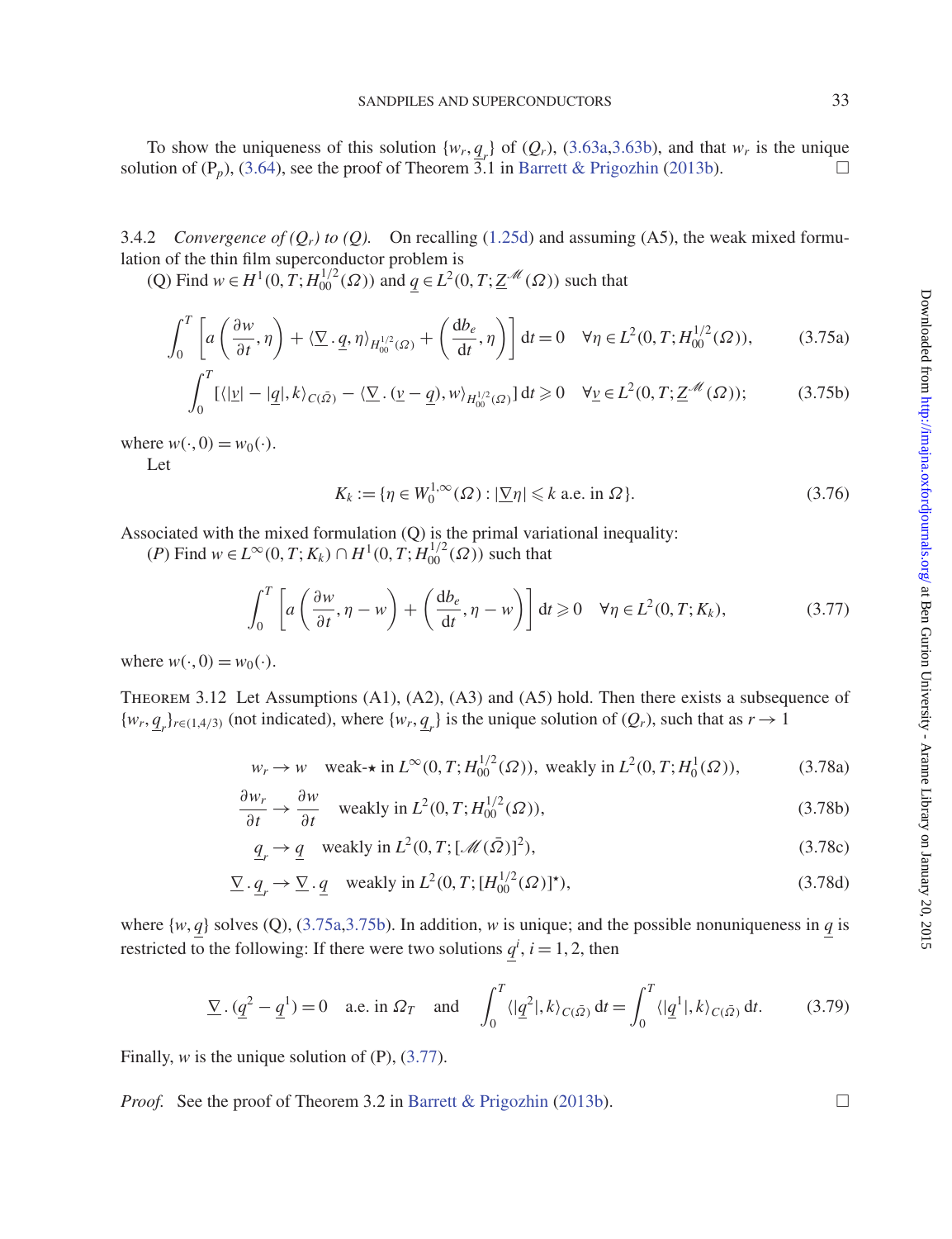#### **4. Numerical algorithm and simulation results**

Our iterative procedure for solving the *n*th step of  $(Q_r^{h,\tau})$ , [\(2.18a,](#page-11-0)[2.18b\)](#page-11-1), for  $W_r^n$  and  $Q_r^n$  is as follows.

Set  $W_r^{n,0} = W_r^{n-1} \in N_0^h$  and  $Q_r^{n,0} = Q_r^{n-1} \in S_r^h$ . For  $m \ge 1$ , given iterates  $W_r^{n,m-1} \in N_0^h$  and  $Q_r^{n,m-1} \in S_r^h$  $S<sup>h</sup>$ , we use the following linearized version of [\(2.18b\)](#page-11-1):

$$
\mathfrak{M}^{h,n}(P^h W_r^{n,m-1})[|\underline{Q}_r^{n,m-1}|_{{\delta}}^{r-2}\underline{Q}_r^{n,m}-(|\underline{Q}_r^{n,m-1}|_{{\delta}}^{r-2}-|\underline{Q}_r^{n,m-1}|^{r-2})\underline{Q}_r^{n,m-1}]+\nabla_h W_r^{n,m}=\underline{0},\qquad(4.1)
$$

where  $|\underline{v}|_{\delta} := (|\underline{v}|^2 + \delta^2)^{1/2}$  with  $\delta^2 \ll 1$ , to obtain

<span id="page-33-1"></span><span id="page-33-0"></span>
$$
\underline{\mathcal{Q}}_{r}^{n,m} = \underline{\mathcal{Q}}_{r}^{n,m-1} - \frac{|\underline{\mathcal{Q}}_{r}^{n,m-1}|^{r-2} \underline{\mathcal{Q}}_{r}^{n,m-1} + [\mathfrak{M}^{h,n}(P^{h}W_{r}^{n,m-1})]^{-1} \nabla_{h}W_{r}^{n,m}}{|\underline{\mathcal{Q}}_{r}^{n,m-1}|_{\delta}^{r-2}}.
$$
\n(4.2)

Substituting [\(4.2\)](#page-33-0) into an iterative version of [\(2.18a\)](#page-11-0), yields the following linear system for  $W_r^{n,m} \in N_0^h$ 

$$
\mathscr{A}_{h}\left(\frac{W_{r}^{n,m}-W_{r}^{n-1}}{\tau_{n}},\eta^{h}\right)+([\mathfrak{M}^{h,n}(P^{h}W_{r}^{n,m-1})]^{-1}|\underline{Q}_{r}^{n,m-1}|_{\delta}^{2-r}\underline{\nabla}_{h}W_{r}^{n,m},\underline{\nabla}_{h}\eta^{h})
$$

$$
=(\mathscr{F}^{n},\eta^{h})+(\underline{Q}_{r}^{n,m-1}|_{\delta}^{2-r}[\underline{Q}_{r}^{n,m-1}|_{\delta}^{r-2}-[\underline{Q}_{r}^{n,m-1}|^{r-2}]\underline{Q}_{r}^{n,m-1},\underline{\nabla}_{h}\eta^{h})\quad\forall\eta^{h}\in\mathcal{N}_{0}^{h}.\tag{4.3}
$$

Clearly, the linear system [\(4.3\)](#page-33-1) is well-posed. Solving it for  $W_r^{n,m} \in N_0^h$ , we then obtain  $Q_r^{n,m} \in S^h$ from [\(4.2\)](#page-33-0).

Prior to the next iteration,  $Q_r^{n,m}$  is then replaced by  $\alpha \underline{Q}_r^{n,m} + (1 - \alpha) \underline{Q}_r^{n,m-1}$ , where  $\alpha \in (0, 1)$  (underrelaxation) was sometimes needed for convergence in case (i) and  $\alpha > 1$  (over-relaxation) led to acceleration of convergence in cases (ii) and (iii). Although we have no convergence proof of this procedure, in practice it worked well. In particular, the number of iterations was almost independent of the value of *r*, and only depended slightly on the mesh size. We note that similar algorithms have been used in [Barrett & Prigozhin](#page-37-0) [\(2010,](#page-37-0) [2012,](#page-37-16) [2013a](#page-37-1)[,b\)](#page-37-2), but there a linear system of similar size to [\(4.3\)](#page-33-1) was solved on each iteration for the dual variable  $Q_n^{n,m}$  and then  $W_r^{n,m}$  was updated explicitly.

Being a solution to the quasi-variational inequality (P), the primal variable *w* is rate-independent. It can be shown, similarly to [Barrett & Prigozhin](#page-37-2) [\(2013b](#page-37-2), Section 4), that if the direction of the dual variable *q* does not change with time a.e. in the incident set  $|\nabla w| = \mathfrak{M}(w)$  and this set increases monotonically in time, then the primal variable *w* at time *t* depends solely on  $w^0$  and  $\int_0^t \mathcal{F}(\cdot, s) ds$ . These conditions are satisfied in our examples below. However, the dual variable *q* is not rate-independent. Hence, our time-step strategy for approximating both  $w$  and  $q$  at time  $T$ , on assuming that they are changing gradually with time, was to choose a large time step  $\tau_1$  followed by a small time step  $\tau_2 = T - \tau_1$ . Then  $W_r^2(\cdot)$  is regarded as an approximation to  $w(\cdot, T)$ , whereas  $Q_r^2(\cdot)$  can be regarded as an approximation to either the mean of  $q(\cdot, t)$  over the time interval  $(T - \tau_2, T)$  or, as we did in this work, to  $q(\cdot, T - 0.5\tau_2)$ .

As in Barrett  $\bar{\mathcal{R}}$  Prigozhin [\(2013a\)](#page-37-1), for ease of implementation in case (i) we replaced  $w_0^{\varepsilon}$  by  $w_0$ in [\(1.30a\)](#page-6-4) and [\(2.11\)](#page-10-6). Throughout, we set  $\delta = 10^{-10}$ , chose  $r = 1 + 10^{-9}$ , and adopted the stopping criterion

$$
\frac{|\pi_N^h[|W_r^{n,m} - W_r^{n,m-1}|]|_{0,1,\Omega}}{|\pi_N^h[|W_r^{n,m}|]|_{0,1,\Omega}} < 10^{-6} \quad \text{and} \quad \frac{|\mathcal{Q}_r^{n,m} - \mathcal{Q}_r^{n,m-1}|_{0,1,\Omega}}{|\mathcal{Q}_r^{n,m}|_{0,1,\Omega}} < 2 \times 10^{-5}.\tag{4.4}
$$

The simulations have been performed in Matlab R2012b (64 bit) on a PC with an Intel Core i5-2400 3.1 GHz processor and 16Gb RAM. The Matlab PDE Toolbox was used for the triangulation of  $\Omega$ ,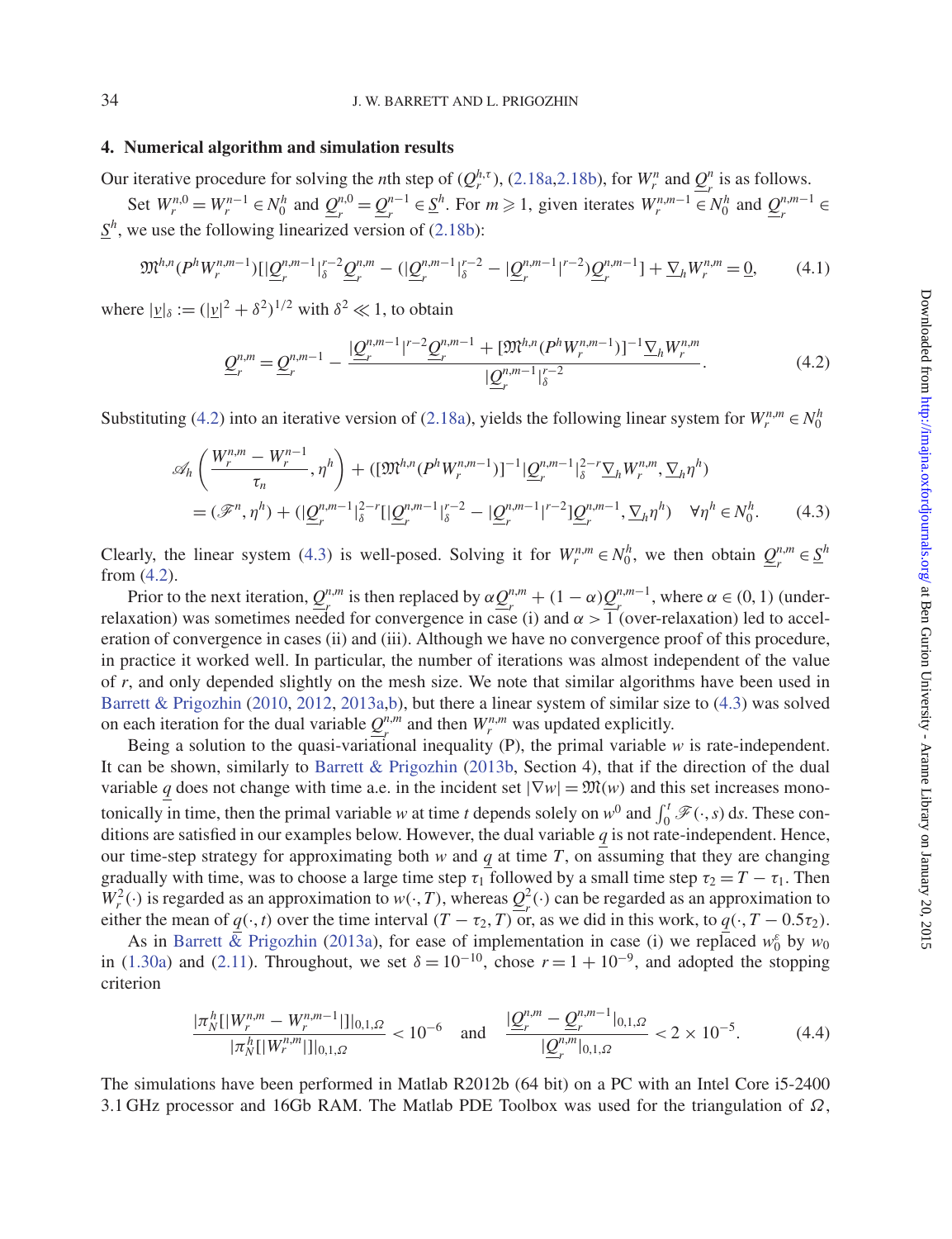<span id="page-34-0"></span>

| h    | Finite element | $\delta(w)$ (%) | $\delta(q)$ (%) | CPU time (min) | Number of iterations |             |
|------|----------------|-----------------|-----------------|----------------|----------------------|-------------|
|      |                |                 |                 |                | Step 1               | Step 2      |
| 0.04 | RT             | 0.38            | 5.0             | 1.0            | 187                  | 204         |
|      | NC             | 0.26            | 4.3             | 1.1            | 314                  | 847         |
| 0.02 | RT<br>NC.      | 0.14<br>0.08    | 2.5<br>2.3      | 5.3<br>6.8     | 255<br>400           | 185<br>1032 |

which was quasi-uniform. Although for the convergence analysis in the previous sections, we assumed, for ease of exposition, that  $\Omega$  was polygonal and that the bilinear form  $c(\underline{\nabla}_h \cdot, \underline{\nabla}_h \cdot)$  on  $N_0^h \times N_0^h$  was calculated exactly; in practice curved domain boundaries were approximated by polygonal ones and  $c(\nabla_h \cdot, \nabla_h \cdot)$  was approximated, see the appendix in [Barrett & Prigozhin](#page-37-16) [\(2012](#page-37-16)) for details.

To c[ompare](#page-37-0) [our](#page-37-0) [nonconforming](#page-37-0) [approximations](#page-37-0)  $(Q_r^{h,\tau})$  $(Q_r^{h,\tau})$ , [\(2.18a](#page-11-0)[,2.18b\)](#page-11-1), with those in Barrett & Prigozhin [\(2010,](#page-37-0) [2013a](#page-37-1)[,b](#page-37-2)) based on the Raviart–Thomas element, we considered three problems with known analytical solutions.

Our first example is a sandpile growing upon the initial support surface  $w_0 = \max(0.4 - |x|, 0)$ below the source *f*, which was uniform in its support  $|\underline{x}| \leq 0.2$  with  $\int_{\Omega} f \, d\underline{x} = 1$ . Owing to the radial symmetry, the analytical solution to the unregularized problem is easily found, see [Barrett & Prigozhin](#page-37-1) [\(2013a\)](#page-37-1). We approximated the regularized (with  $\varepsilon = 0.01$  in [\(1.10\)](#page-2-1)) quasi-variational inequality problem in the square  $\Omega = (-1, 1)^2$ , with the internal friction of sand  $k_0 = 0.4$ , both by  $(Q_r^{h,\tau})$ , [\(2.18a](#page-11-0), 2.18b), proposed in this work and by the Raviart–Thomas approximation in [Barrett & Prigozhin](#page-37-1) [\(2013a\)](#page-37-1). In both cases two time steps,  $\tau_1 = 0.19$  and  $\tau_2 = 0.01$ , were made to obtain the approximation at  $T = 0.2$ . On recalling [\(2.4\)](#page-9-10), we estimated the relative errors by

$$
\delta(w) := \frac{|P^h W_r^2 - w^*|_{0,1,\Omega}}{|w^*|_{0,1,\Omega}} \quad \text{and} \quad \delta(\underline{q}) := \frac{|\underline{Q}_r^2 - \underline{q}^*|_{0,1,\Omega}}{|q^*|_{0,1,\Omega}},
$$

for two meshes with  $h = 0.04$  and  $h = 0.02$ . Here,  $w^* \in S^h$  and  $q^* \in \underline{S}^h$  with  $w^*|_{\sigma} = w(\underline{x}^{\sigma}, 0.2)$  and  $q^*|_{\sigma} = q(\chi^{\sigma}, 0.195)$ , where  $\chi^{\sigma}$  is the centroid of triangle  $\sigma \in \mathcal{I}^h$ . For the Raviart–Thomas approxima-tion, [Barrett & Prigozhin](#page-37-1) [\(2013a\)](#page-37-1), the best convergence was achieved with  $\alpha = 0.7$  (under-relaxation), while for  $(Q_r^{h,\tau})$  no relaxation was needed with the fastest convergence being for  $\alpha = 1$ . Although more iterations at each time step were needed, the latter method produced a more accurate approximation, see Table [1,](#page-34-0) and was much simpler to realize.

As our second example, let us consider a cylindrical superconductor and assume the Kim critical state model with  $j_c(b) = (1 + |b|/B_0)^{-1}$  with  $B_0 \in \mathbb{R}_{>0}$ , where we recall [\(1.14\)](#page-3-3). Let  $w_0 = 0$  and the external field grow monotonically,  $db_e/dt \ge 0$ , with  $b_e(0) = 0$ . Then the magnetic field in the superconductor,  $b(x, t) = w(x, t) + b_0(t)$ , can be found analytically, see [Barrett & Prigozhin](#page-37-0) [\(2010](#page-37-0)). At any point in time, this field is a function of the distance  $d(x) := \text{dist}(x, \partial \Omega)$  to the domain boundary:  $b(x, t) = [u(d(x), t)]_+,$ where  $s_+ := \max\{s, 0\}$  and  $u(d, t)$  satisfies  $\frac{\partial u}{\partial d} = -j_c(u)$  with  $u(0, t) = b_e(t)$ . Solving this equation, we obtain that

<span id="page-34-1"></span>
$$
b(\underline{x}, t) = -B_0 + \sqrt{B_0^2 + 2B_0[d_0(t) - d(\underline{x})]_+},
$$
\n(4.5)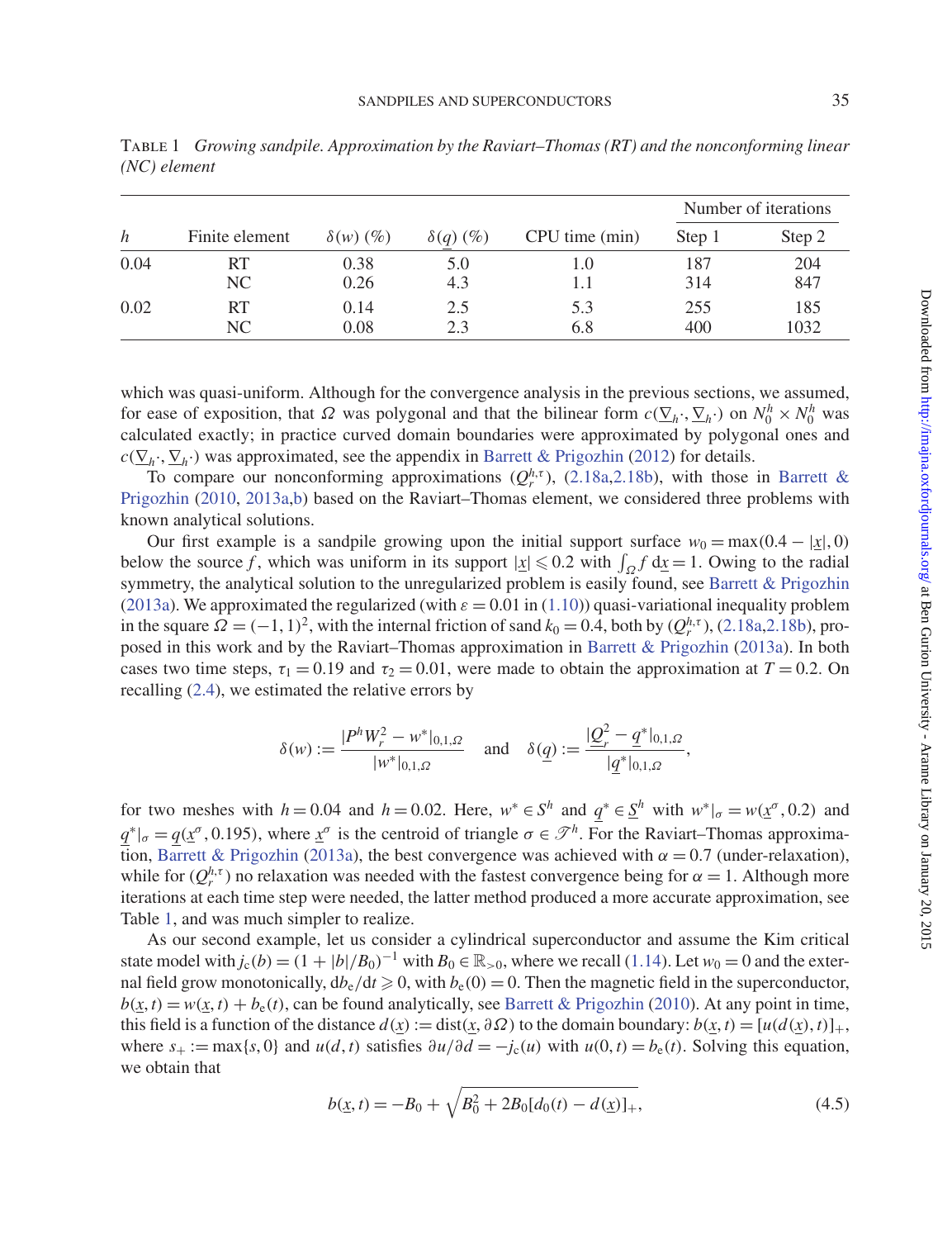

<span id="page-35-1"></span><span id="page-35-0"></span>Fig. 1. Current streamlines (thin black) and current density discontinuity lines (thick blue).

Table 2 *Cylindrical superconductor*

|      |                |                 |                 |                | Number of iterations |        |
|------|----------------|-----------------|-----------------|----------------|----------------------|--------|
| h    | Finite element | $\delta(w)$ (%) | $\delta(q)$ (%) | CPU time (min) | Step 1               | Step 2 |
| 0.02 | RT             | 0.25            | 3.5             | 4.5            | 44                   | 78     |
|      | NC             | 0.15            | 3.5             | 0.4            | 168                  | 268    |
| 0.01 | RT             | 0.07            | 2.0             | 95             | 61                   | 89     |
|      | NC             | 0.05            | 1.9             | 2.8            | 219                  | 355    |

where  $d_0(t) = b_e(t)(1 + 0.5b_e(t)/B_0)$  is the depth of the field penetration zone at time *t*. The current density *j* is critical in the penetration zone,  $|j(x, t)| = j_c(b(x, t))$  for  $d(x) \le d_0(t)$ , and zero outside of it.  $As j = \nabla \times w = \nabla \times b$ , the current streamlines are the level contours of *b*. It is more difficult to find the electric field for a general domain Ω but, if Ω is a rectangle, the analytical solution for *e* can be found in [Brandt](#page-37-20) [\(1995\)](#page-37-20) for the Bean model, and can be easily extended to the Kim model with a field-dependent critical current density.

If  $\Omega = (0, 1)^2$ , the field penetration zone consists of four regions of unidirectional current density, see Fig. [1.](#page-35-0) Current discontinuity lines separate these regions from each other and the central zero current region. Noting that the direction of the electric field should coincide with that of the current density and, as  $\nabla \times e = -d b_e/dt$ , the tangential component of *e* must be continuous along these discontinuity lines, it follows that the electric field should vanish on these lines. Let  $R_1(t) := \{x \in \Omega : x_1 \in (0, 1), x_2 \in \Omega\}$  $(0, s(x_1, t))$ , where  $x_2 = s(x_1, t) := \min(x_1, d_0(t), 1 - x_1)$  for  $x_1 \in [0, 1]$  is part of the discontinuity lines. We have that  $e = [e_1(x, t), 0]^T$  in  $R_1(t)$  and  $e_1(x_1, s(x_1, t), t) = 0$  for  $x_1 \in [0, 1]$ . Faraday's law, which in *R*<sub>1</sub>(*t*) reduces to  $\partial e_1/\partial x_2 = \partial b/\partial t$ , and [\(4.5\)](#page-34-1) yield that

$$
e_1(\underline{x},t) = \left[\sqrt{B_0^2 + 2B_0(d_0(t) - s(x_1,t))} - \sqrt{B_0^2 + 2B_0(d_0(t) - x_2)}\right] \frac{d}{dt} d_0(t) \quad \text{in } R_1(t).
$$

Similarly, one can find the electric field in the three other regions of the penetration zone. Solving the problem numerically, we chose  $B_0 = 0.05$ ,  $b_e(t) = t$  and used two time steps,  $\tau_1 = 0.09$  and  $\tau_2 = 0.01$ to find the numerical solution at  $T = 0.1$ ; see Table [2](#page-35-1) for a comparison of  $(Q_r^{h,\tau})$ , [\(2.18a](#page-11-0)[,2.18b\)](#page-11-1), to the method in [Barrett & Prigozhin](#page-37-0) [\(2010](#page-37-0)) based on the Raviart–Thomas element.

For both methods, over-relaxation with  $\alpha = 1.8$  led to the fastest convergence. The finite element scheme in [Barrett & Prigozhin](#page-37-0) [\(2010\)](#page-37-0) was based on the modified formulation [\(1.32\)](#page-7-2) of [\(1.31b\)](#page-7-1) which,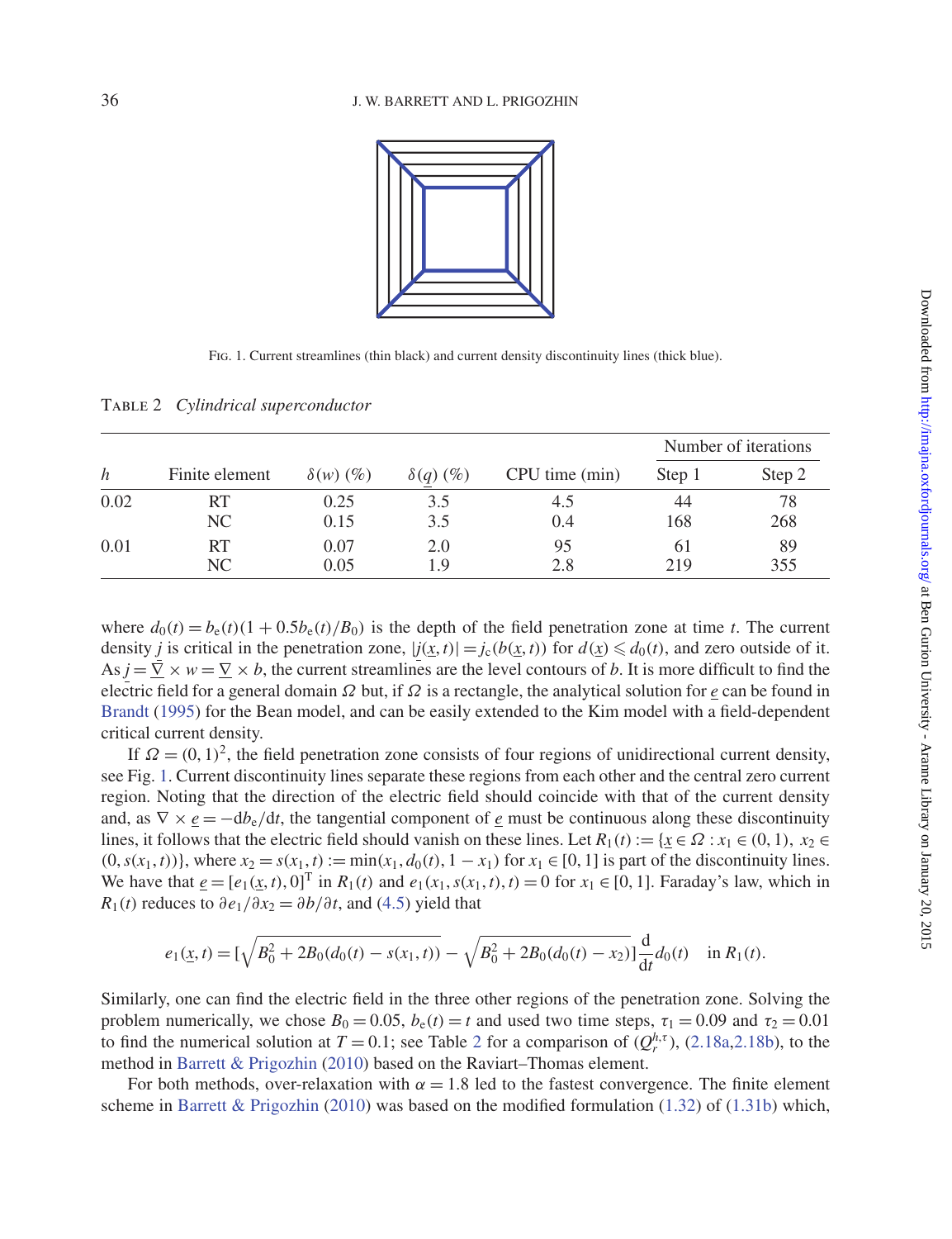|      | Finite element | $\delta(j)$ (%) | $\delta(q)$ (%) | CPU time (min) | Number of iterations |        |
|------|----------------|-----------------|-----------------|----------------|----------------------|--------|
| h    |                |                 |                 |                | Step 1               | Step 2 |
| 0.06 | RT             | 0.89            | 3.3             | 4. I           | 69                   | 176    |
|      | NC.            | 0.15            | 0.3             | 2.6            | 76                   | 82     |
| 0.03 | RT             | 0.46            | 1.3             | 131            | 100                  | 202    |
|      | NC             | 0.06            | 0.2             | 127            | 76                   | 80     |

<span id="page-36-2"></span>Table 3 *Thin film magnetization*

probably, was less efficiently realized in our program. This could be the reason for the vast difference in computation times of the two methods in this case, even though less iterations were needed for the method in [Barrett & Prigozhin](#page-37-0) [\(2010\)](#page-37-0). However, the programming of this scheme is more involved, and the computed primal variable is less accurate.

Our last example is the magnetization of a thin superconducting disc. For the Bean model,  $j_c \equiv 1$ , the sheet current density and the magnetic field are known, see [Mikheenko & Kuzovlev](#page-37-21) [\(1993](#page-37-21)) and Clem  $\&$  Sanchez [\(1994](#page-37-22)). Using this analytical solution, the electric field can also be calculated, see [Barrett & Prigozhin](#page-37-16) [\(2012](#page-37-16)). The primal variable, the magnetization function *w*, in thin film magnetization problems is an auxiliary variable. Of main interest in such problems are the sheet current density  $j = \nabla \times w$  and the electric field *e*. In addition, the magnetic field can be determined from *j* by means of the Biot–Savart law, [\(1.16\)](#page-4-1). To compare the nonconforming approximation  $(Q_r^{h,\tau})$ , [\(2.18a,](#page-11-0)[2.18b\)](#page-11-1), with the Raviart–Thomas approximation in [Barrett & Prigozhin](#page-37-16) [\(2012,](#page-37-16) [2013b\)](#page-37-2), we present the numerical errors for the two main variables,  $\delta(j)$  and  $\delta(e) = \delta(q)$  in Table [3,](#page-36-2) where  $\delta(j)$  is defined similarly to  $\delta(q)$ . Since the bilinear form  $c(\underline{\nabla}_h \cdot, \underline{\nabla}_h \cdot)$  on  $N_0^h \times N_0^h$  leads to a dense matrix, the numerical solution of [\(4.3\)](#page-33-1) is both memory and time consuming for fine meshes. We note that the computation times in Table [3](#page-36-2) do not include the time for assembling the entries of  $c(\underline{\nabla}_h \cdot, \underline{\nabla}_h \cdot)$  on  $N_0^h \times N_0^h$ . Here we recall that these entries were approximated, see the appendix in [Barrett & Prigozhin](#page-37-16) [\(2012](#page-37-16)) for details. In this example, we chose  $\Omega$  to be the unit disc,  $b_e(t) = t$ , and found the numerical solution at  $T = 0.65$  using two time steps,  $\tau_1 = 0.6$  and  $\tau_2 = 0.05$ . Over-relaxation with  $\alpha = 1.8$  was employed in both iterative procedures.

For the approximation in [Barrett & Prigozhin](#page-37-16) [\(2012,](#page-37-16) [2013b](#page-37-2)), employing the lowest order Raviart– Thomas element for  $q$  and the continuous piecewise linear element for  $w$ , the approximate current density was calculated directly as  $\underline{J}_r^n = \underline{\nabla} \times W_r^n \in \underline{S}^h$ . The same approach was used here for the nonconforming approximation on each element  $\sigma \in \mathcal{T}^h$ . However, we note that such a simple procedure may lead to an inaccurate approximation of *j* in thin film problems involving transport currents, which lead to nonhomogenous time-dependent boundary data for *wr* and singular time-dependent forcing data  $\mathscr F$  in [\(1.31a](#page-7-0)[,1.31b\)](#page-7-1). Problems of this type have been approximated using the appropriately modified nonconforming approximation  $(Q_r^{h,\tau})$ , [\(2.18a,](#page-11-0)[2.18b\)](#page-11-1), in [Barrett](#page-37-17) *et al.* [\(2013](#page-37-17)). There, on recalling [\(3.12\)](#page-17-5) and [\(3.13a,](#page-18-0)[3.13b\)](#page-18-1), instead of setting  $\underline{J}_r^n = \underline{\nabla} \times W_r^n$  on each  $\sigma \in \mathcal{I}^h$ , we set  $\underline{J}_r^n = \underline{\nabla} \times \hat{W}_r^n \in \underline{S}^h$  and this led to a more accurate approximation of *j*. We note that the cost of the postprocessing step [\(3.12\)](#page-17-5) is negligible compared to solving [\(4.3\)](#page-33-1).

#### **REFERENCES**

<span id="page-36-0"></span>Aronsson, G., Evans, L. C. & Wu, Y. (1996) Fast/slow diffusion and growing sandpiles. *J. Differential Equations*, **131**, 304–335.

<span id="page-36-1"></span>BARRETT, J. W. & PRIGOZHIN, L. (2000) Bean's critical-state model as the  $p \rightarrow \infty$  limit of an evolutionary *p*-Laplacian equation. *Nonlinear Anal.*, **42**, 977–993.